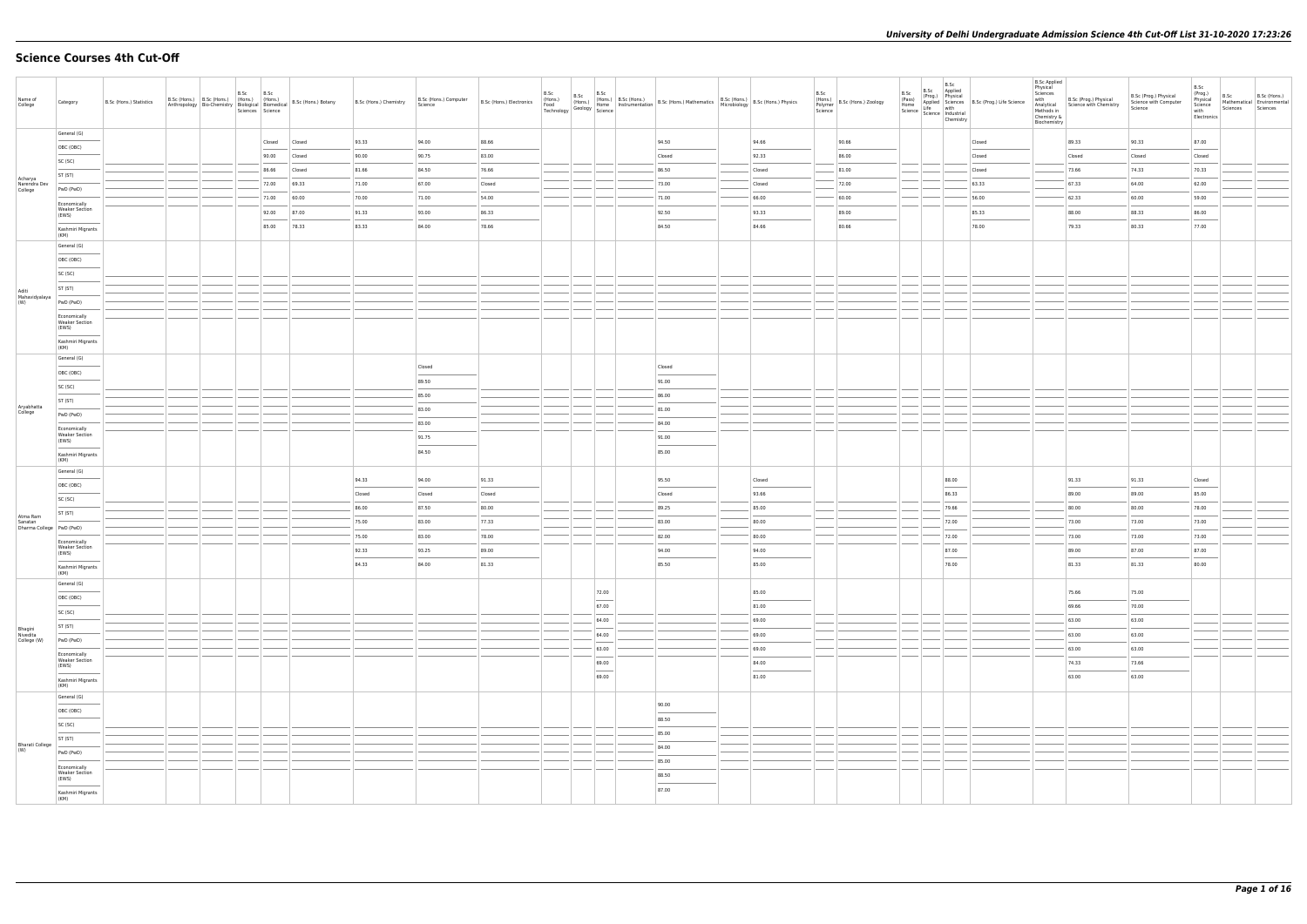| Name of<br>College                                          | Category                                            | B.Sc (Hons.) Statistics | B.Sc (Hons.)   B.Sc (Hons.)   (Hons.)   (Hons.)<br>Anthropology Bio-Chemistry Biological Biomedical | B.Sc | B.Sc<br>Sciences Science | B.Sc (Hons.) Botany | B.Sc (Hons.) Chemistry | B.Sc (Hons.) Computer<br>Science | B.Sc (Hons.) Electronics | B.Sc<br>(Hons.)<br>Food<br>Technology | B.Sc<br>B.Sc (Hons.)<br>(Hons.) (Hons.)<br>Geology Science |       | Homs.) B.Sc (Hons.) B.Sc (Hons.) Mathematics B.Sc (Hons.) B.Sc (Hons.) Physics<br>Home Instrumentation B.Sc (Hons.) Mathematics Microbiology B.Sc (Hons.) Physics                                                                                                                                                                                                                                                                                                                   |        |                | B.Sc<br>(Hons.)<br>Polymer<br>Science | B.Sc (Hons.) Zoology   | B.Sc<br>(Pass)<br>Home | B.Sc<br>B.Sc Applied<br>Science   Science   Industrial<br>Chemistry | Prog.)<br>Applied Sciences<br>Life With B.Sc (Prog.) Life Science<br>Life with                                                                                                                                                                                                                                                                                                                                                                                                      | <b>B.Sc Applied</b><br>Physical<br>Sciences<br>with<br>Analytical<br>Methods in<br>Chemistry &<br>Biochemistry | B.Sc (Prog.) Physical<br>Science with Chemistry                                                                                                                                                                                                                                                                                                                                                                                                                                     | B.Sc (Prog.) Physical<br>Science with Computer<br>Science | B.Sc<br>(Prog.)<br>Physical<br>Science<br>with<br>Electronics | B.Sc<br>Sciences       | B.Sc (Hons.)<br>Mathematical Environmental<br>Sciences |
|-------------------------------------------------------------|-----------------------------------------------------|-------------------------|-----------------------------------------------------------------------------------------------------|------|--------------------------|---------------------|------------------------|----------------------------------|--------------------------|---------------------------------------|------------------------------------------------------------|-------|-------------------------------------------------------------------------------------------------------------------------------------------------------------------------------------------------------------------------------------------------------------------------------------------------------------------------------------------------------------------------------------------------------------------------------------------------------------------------------------|--------|----------------|---------------------------------------|------------------------|------------------------|---------------------------------------------------------------------|-------------------------------------------------------------------------------------------------------------------------------------------------------------------------------------------------------------------------------------------------------------------------------------------------------------------------------------------------------------------------------------------------------------------------------------------------------------------------------------|----------------------------------------------------------------------------------------------------------------|-------------------------------------------------------------------------------------------------------------------------------------------------------------------------------------------------------------------------------------------------------------------------------------------------------------------------------------------------------------------------------------------------------------------------------------------------------------------------------------|-----------------------------------------------------------|---------------------------------------------------------------|------------------------|--------------------------------------------------------|
|                                                             | General (G)                                         |                         |                                                                                                     |      | 94.00                    | 88.66               | Closed                 | Closed                           | 87.66                    | Closed                                |                                                            | 85.33 |                                                                                                                                                                                                                                                                                                                                                                                                                                                                                     | Closed | Closed         | 85.00 90.33                           |                        |                        |                                                                     |                                                                                                                                                                                                                                                                                                                                                                                                                                                                                     |                                                                                                                |                                                                                                                                                                                                                                                                                                                                                                                                                                                                                     |                                                           |                                                               |                        |                                                        |
|                                                             | OBC (OBC)                                           |                         |                                                                                                     |      | 89.00                    | 85.00               | 89.00                  | Closed                           | 84.66                    | 88.00                                 |                                                            | 83.00 |                                                                                                                                                                                                                                                                                                                                                                                                                                                                                     | 88.00  | 90.00          | 81.00 86.00                           |                        |                        |                                                                     |                                                                                                                                                                                                                                                                                                                                                                                                                                                                                     |                                                                                                                |                                                                                                                                                                                                                                                                                                                                                                                                                                                                                     |                                                           |                                                               |                        |                                                        |
|                                                             | SC (SC)                                             |                         |                                                                                                     |      | 83.00                    | 78.00               | 83.00                  | Closed                           | 76.00                    | 82.00                                 |                                                            | 73.00 |                                                                                                                                                                                                                                                                                                                                                                                                                                                                                     | 83.00  | 81.00          | 75.00 80.33                           |                        |                        |                                                                     |                                                                                                                                                                                                                                                                                                                                                                                                                                                                                     |                                                                                                                |                                                                                                                                                                                                                                                                                                                                                                                                                                                                                     |                                                           |                                                               |                        |                                                        |
| Bhaskaracharya ST (ST)<br>College of<br>Applied<br>Sciences |                                                     |                         |                                                                                                     |      | 78.00                    | 75.00               | 74.00                  | 77.00                            | 74.00                    | 79.00                                 |                                                            | 69.00 |                                                                                                                                                                                                                                                                                                                                                                                                                                                                                     | 78.00  | 76.00          | 70.00 79.33                           |                        |                        |                                                                     |                                                                                                                                                                                                                                                                                                                                                                                                                                                                                     |                                                                                                                |                                                                                                                                                                                                                                                                                                                                                                                                                                                                                     |                                                           |                                                               |                        |                                                        |
|                                                             | PwD (PwD)                                           |                         |                                                                                                     |      | 85.00                    | 86.00               | 86.00                  | 86.00                            | 84.00                    | 87.00                                 |                                                            | 84.00 |                                                                                                                                                                                                                                                                                                                                                                                                                                                                                     | 84.00  | 86.00          | 83.00 86.00                           |                        |                        |                                                                     |                                                                                                                                                                                                                                                                                                                                                                                                                                                                                     |                                                                                                                |                                                                                                                                                                                                                                                                                                                                                                                                                                                                                     |                                                           |                                                               |                        |                                                        |
|                                                             | Economically<br><b>Weaker Section</b><br>(EWS)      |                         |                                                                                                     |      | 93.33                    | 88.33               | 90.33                  | 89.00                            | 87.33                    | 90.33                                 |                                                            | 85.00 |                                                                                                                                                                                                                                                                                                                                                                                                                                                                                     | 89.66  | 91.33          | 84.33 89.33                           |                        |                        |                                                                     |                                                                                                                                                                                                                                                                                                                                                                                                                                                                                     |                                                                                                                |                                                                                                                                                                                                                                                                                                                                                                                                                                                                                     |                                                           |                                                               |                        |                                                        |
|                                                             | Kashmiri Migrants                                   |                         |                                                                                                     |      | 91.00                    | 86.00               | 86.00                  | 86.00                            | 84.00                    | 87.00                                 |                                                            | 84.00 |                                                                                                                                                                                                                                                                                                                                                                                                                                                                                     | Closed | 86.00          |                                       | 83.00 86.00            |                        |                                                                     |                                                                                                                                                                                                                                                                                                                                                                                                                                                                                     |                                                                                                                |                                                                                                                                                                                                                                                                                                                                                                                                                                                                                     |                                                           |                                                               |                        |                                                        |
|                                                             | (KM)<br>General (G)                                 |                         |                                                                                                     |      |                          |                     |                        |                                  |                          |                                       |                                                            |       |                                                                                                                                                                                                                                                                                                                                                                                                                                                                                     |        |                |                                       |                        |                        |                                                                     |                                                                                                                                                                                                                                                                                                                                                                                                                                                                                     |                                                                                                                |                                                                                                                                                                                                                                                                                                                                                                                                                                                                                     |                                                           |                                                               |                        |                                                        |
|                                                             | OBC (OBC)                                           |                         |                                                                                                     |      |                          |                     |                        | Closed                           |                          |                                       |                                                            |       |                                                                                                                                                                                                                                                                                                                                                                                                                                                                                     |        |                |                                       |                        |                        |                                                                     |                                                                                                                                                                                                                                                                                                                                                                                                                                                                                     |                                                                                                                |                                                                                                                                                                                                                                                                                                                                                                                                                                                                                     |                                                           |                                                               |                        |                                                        |
|                                                             | SC (SC)                                             |                         |                                                                                                     |      |                          |                     |                        | Closed                           |                          |                                       |                                                            |       |                                                                                                                                                                                                                                                                                                                                                                                                                                                                                     |        |                |                                       |                        |                        |                                                                     |                                                                                                                                                                                                                                                                                                                                                                                                                                                                                     |                                                                                                                |                                                                                                                                                                                                                                                                                                                                                                                                                                                                                     |                                                           |                                                               |                        |                                                        |
|                                                             | ST (ST)                                             |                         |                                                                                                     |      |                          |                     |                        | 82.75                            |                          |                                       |                                                            |       |                                                                                                                                                                                                                                                                                                                                                                                                                                                                                     |        |                |                                       |                        |                        |                                                                     |                                                                                                                                                                                                                                                                                                                                                                                                                                                                                     |                                                                                                                |                                                                                                                                                                                                                                                                                                                                                                                                                                                                                     |                                                           |                                                               |                        |                                                        |
| College of<br>Vocational<br>Studies                         | PwD (PwD)                                           |                         |                                                                                                     |      |                          |                     |                        | 81.00                            |                          |                                       |                                                            |       |                                                                                                                                                                                                                                                                                                                                                                                                                                                                                     |        |                |                                       |                        |                        |                                                                     |                                                                                                                                                                                                                                                                                                                                                                                                                                                                                     |                                                                                                                |                                                                                                                                                                                                                                                                                                                                                                                                                                                                                     |                                                           |                                                               |                        |                                                        |
|                                                             | Economically                                        |                         |                                                                                                     |      |                          |                     |                        | 82.00                            |                          |                                       |                                                            |       |                                                                                                                                                                                                                                                                                                                                                                                                                                                                                     |        |                |                                       |                        |                        |                                                                     |                                                                                                                                                                                                                                                                                                                                                                                                                                                                                     |                                                                                                                |                                                                                                                                                                                                                                                                                                                                                                                                                                                                                     |                                                           |                                                               |                        |                                                        |
|                                                             | <b>Weaker Section</b><br>(EWS)                      |                         |                                                                                                     |      |                          |                     |                        | 90.00                            |                          |                                       |                                                            |       |                                                                                                                                                                                                                                                                                                                                                                                                                                                                                     |        |                |                                       |                        |                        |                                                                     |                                                                                                                                                                                                                                                                                                                                                                                                                                                                                     |                                                                                                                |                                                                                                                                                                                                                                                                                                                                                                                                                                                                                     |                                                           |                                                               |                        |                                                        |
|                                                             | Kashmiri Migrants<br>(KM)                           |                         |                                                                                                     |      |                          |                     |                        | 83.00                            |                          |                                       |                                                            |       |                                                                                                                                                                                                                                                                                                                                                                                                                                                                                     |        |                |                                       |                        |                        |                                                                     |                                                                                                                                                                                                                                                                                                                                                                                                                                                                                     |                                                                                                                |                                                                                                                                                                                                                                                                                                                                                                                                                                                                                     |                                                           |                                                               |                        |                                                        |
|                                                             | General (G)                                         |                         |                                                                                                     |      |                          |                     |                        |                                  |                          |                                       |                                                            |       |                                                                                                                                                                                                                                                                                                                                                                                                                                                                                     |        |                |                                       |                        |                        |                                                                     |                                                                                                                                                                                                                                                                                                                                                                                                                                                                                     |                                                                                                                |                                                                                                                                                                                                                                                                                                                                                                                                                                                                                     |                                                           |                                                               |                        |                                                        |
|                                                             | OBC (OBC)                                           |                         | Closed                                                                                              |      |                          | 91.66               | Closed                 |                                  |                          |                                       |                                                            |       | 95.50                                                                                                                                                                                                                                                                                                                                                                                                                                                                               |        | 94.33          |                                       | Closed                 |                        |                                                                     | 89.66                                                                                                                                                                                                                                                                                                                                                                                                                                                                               |                                                                                                                |                                                                                                                                                                                                                                                                                                                                                                                                                                                                                     |                                                           |                                                               |                        |                                                        |
|                                                             | SC (SC)                                             |                         | Closed                                                                                              |      |                          | 87.00               | Closed                 |                                  |                          |                                       |                                                            |       | Closed                                                                                                                                                                                                                                                                                                                                                                                                                                                                              |        | 93.33          |                                       | 91.00                  |                        |                                                                     | 87.00                                                                                                                                                                                                                                                                                                                                                                                                                                                                               |                                                                                                                |                                                                                                                                                                                                                                                                                                                                                                                                                                                                                     |                                                           |                                                               |                        |                                                        |
| Daulat Ram                                                  | ST (ST)                                             |                         | 88.00                                                                                               |      |                          | 85.00               | Closed<br>77.00        |                                  |                          |                                       |                                                            |       | 90.50                                                                                                                                                                                                                                                                                                                                                                                                                                                                               |        | 86.00<br>80.00 |                                       | 85.33                  |                        |                                                                     | 82.00                                                                                                                                                                                                                                                                                                                                                                                                                                                                               |                                                                                                                |                                                                                                                                                                                                                                                                                                                                                                                                                                                                                     |                                                           |                                                               |                        |                                                        |
| College (W)                                                 | PwD (PwD)                                           |                         | 88.33<br>92.33                                                                                      |      |                          | 82.00<br>87.00      | 80.00                  |                                  |                          |                                       |                                                            |       | 86.00<br>92.00                                                                                                                                                                                                                                                                                                                                                                                                                                                                      |        | 86.00          |                                       | 82.00<br>88.00         |                        |                                                                     | 79.00<br>85.00                                                                                                                                                                                                                                                                                                                                                                                                                                                                      |                                                                                                                |                                                                                                                                                                                                                                                                                                                                                                                                                                                                                     |                                                           |                                                               |                        |                                                        |
|                                                             | Economically<br><b>Weaker Section</b>               |                         | 91.66                                                                                               |      |                          | 89.00               | Closed                 |                                  |                          |                                       |                                                            |       | 94.00                                                                                                                                                                                                                                                                                                                                                                                                                                                                               |        | 93.66          |                                       | 90.00                  |                        |                                                                     | 87.00                                                                                                                                                                                                                                                                                                                                                                                                                                                                               |                                                                                                                |                                                                                                                                                                                                                                                                                                                                                                                                                                                                                     |                                                           |                                                               |                        |                                                        |
|                                                             | (EWS)                                               |                         | 92.33                                                                                               |      |                          | 87.00               | 92.00                  |                                  |                          |                                       |                                                            |       | 92.00                                                                                                                                                                                                                                                                                                                                                                                                                                                                               |        | 93.00          |                                       | 91.00                  |                        |                                                                     | 86.00                                                                                                                                                                                                                                                                                                                                                                                                                                                                               |                                                                                                                |                                                                                                                                                                                                                                                                                                                                                                                                                                                                                     |                                                           |                                                               |                        |                                                        |
|                                                             | Kashmiri Migrants<br>(KM)                           |                         |                                                                                                     |      |                          |                     |                        |                                  |                          |                                       |                                                            |       |                                                                                                                                                                                                                                                                                                                                                                                                                                                                                     |        |                |                                       |                        |                        |                                                                     |                                                                                                                                                                                                                                                                                                                                                                                                                                                                                     |                                                                                                                |                                                                                                                                                                                                                                                                                                                                                                                                                                                                                     |                                                           |                                                               |                        |                                                        |
|                                                             | General (G)                                         |                         |                                                                                                     |      |                          | 89.66               | 94.66                  | Closed                           | Closed                   |                                       |                                                            |       | 95.00                                                                                                                                                                                                                                                                                                                                                                                                                                                                               |        | 94.66          |                                       | 93.00                  |                        |                                                                     | 89.33                                                                                                                                                                                                                                                                                                                                                                                                                                                                               |                                                                                                                | Closed                                                                                                                                                                                                                                                                                                                                                                                                                                                                              | Closed                                                    |                                                               | 93.00                  |                                                        |
|                                                             | OBC (OBC)                                           |                         |                                                                                                     |      |                          | 84.00               | 91.00                  | 93.00                            | 85.00                    |                                       |                                                            |       | Closed                                                                                                                                                                                                                                                                                                                                                                                                                                                                              |        | 93.33          |                                       | 88.33                  |                        |                                                                     | Closed                                                                                                                                                                                                                                                                                                                                                                                                                                                                              |                                                                                                                | Closed                                                                                                                                                                                                                                                                                                                                                                                                                                                                              | Closed                                                    |                                                               | Closed                 |                                                        |
|                                                             | SC (SC)                                             |                         |                                                                                                     |      |                          | Closed              | Closed                 | 88.75                            | 77.00                    |                                       |                                                            |       | Closed                                                                                                                                                                                                                                                                                                                                                                                                                                                                              |        | 85.00          |                                       | 84.00                  |                        |                                                                     | Closed                                                                                                                                                                                                                                                                                                                                                                                                                                                                              |                                                                                                                | Closed                                                                                                                                                                                                                                                                                                                                                                                                                                                                              | Closed                                                    |                                                               | 79.00                  |                                                        |
| Deen Dayal<br>Upadhyaya<br>College                          | ST (ST)                                             |                         |                                                                                                     |      |                          | 69.00               | 69.00                  | 79.00                            | 66.00                    |                                       |                                                            |       | Closed                                                                                                                                                                                                                                                                                                                                                                                                                                                                              |        | 73.00          |                                       | Closed                 |                        |                                                                     | Closed                                                                                                                                                                                                                                                                                                                                                                                                                                                                              |                                                                                                                | Closed                                                                                                                                                                                                                                                                                                                                                                                                                                                                              | 68.00                                                     |                                                               | 68.00                  |                                                        |
|                                                             | PwD (PwD)                                           |                         |                                                                                                     |      |                          | 65.00               | 65.00                  | 65.00                            | 65.00                    |                                       |                                                            |       | 65.00                                                                                                                                                                                                                                                                                                                                                                                                                                                                               |        | 65.00          |                                       | 65.00                  |                        |                                                                     | 60.00                                                                                                                                                                                                                                                                                                                                                                                                                                                                               |                                                                                                                | 60.00                                                                                                                                                                                                                                                                                                                                                                                                                                                                               | 60.00                                                     |                                                               | 60.00                  |                                                        |
|                                                             | Economically<br><b>Weaker Section</b><br>(EWS)      |                         |                                                                                                     |      |                          | 88.00               | 93.00                  | 93.50                            | 86.00                    |                                       |                                                            |       | 92.00                                                                                                                                                                                                                                                                                                                                                                                                                                                                               |        | 92.00          |                                       | 90.00                  |                        |                                                                     | 85.00                                                                                                                                                                                                                                                                                                                                                                                                                                                                               |                                                                                                                | Closed                                                                                                                                                                                                                                                                                                                                                                                                                                                                              | 87.00                                                     |                                                               | 89.00                  |                                                        |
|                                                             | Kashmiri Migrants                                   |                         |                                                                                                     |      |                          | 79.66               | 84.66                  | 85.00                            | 80.00                    |                                       |                                                            |       | $\frac{1}{2} \left( \frac{1}{2} \right) \left( \frac{1}{2} \right) \left( \frac{1}{2} \right) \left( \frac{1}{2} \right) \left( \frac{1}{2} \right) \left( \frac{1}{2} \right) \left( \frac{1}{2} \right) \left( \frac{1}{2} \right) \left( \frac{1}{2} \right) \left( \frac{1}{2} \right) \left( \frac{1}{2} \right) \left( \frac{1}{2} \right) \left( \frac{1}{2} \right) \left( \frac{1}{2} \right) \left( \frac{1}{2} \right) \left( \frac{1}{2} \right) \left( \frac$<br>85.00 |        | 84.66          |                                       | $\frac{1}{2}$<br>83.00 |                        |                                                                     | $\frac{1}{2} \left( \frac{1}{2} \right) \left( \frac{1}{2} \right) \left( \frac{1}{2} \right) \left( \frac{1}{2} \right) \left( \frac{1}{2} \right) \left( \frac{1}{2} \right) \left( \frac{1}{2} \right) \left( \frac{1}{2} \right) \left( \frac{1}{2} \right) \left( \frac{1}{2} \right) \left( \frac{1}{2} \right) \left( \frac{1}{2} \right) \left( \frac{1}{2} \right) \left( \frac{1}{2} \right) \left( \frac{1}{2} \right) \left( \frac{1}{2} \right) \left( \frac$<br>79.33 |                                                                                                                | $\frac{1}{2} \left( \frac{1}{2} \right) \left( \frac{1}{2} \right) \left( \frac{1}{2} \right) \left( \frac{1}{2} \right) \left( \frac{1}{2} \right) \left( \frac{1}{2} \right) \left( \frac{1}{2} \right) \left( \frac{1}{2} \right) \left( \frac{1}{2} \right) \left( \frac{1}{2} \right) \left( \frac{1}{2} \right) \left( \frac{1}{2} \right) \left( \frac{1}{2} \right) \left( \frac{1}{2} \right) \left( \frac{1}{2} \right) \left( \frac{1}{2} \right) \left( \frac$<br>81.00 | 81.66                                                     |                                                               | $\frac{1}{2}$<br>83.00 |                                                        |
|                                                             | (KM)<br>General (G)                                 |                         |                                                                                                     |      |                          |                     |                        |                                  |                          |                                       |                                                            |       |                                                                                                                                                                                                                                                                                                                                                                                                                                                                                     |        |                |                                       |                        |                        |                                                                     |                                                                                                                                                                                                                                                                                                                                                                                                                                                                                     |                                                                                                                |                                                                                                                                                                                                                                                                                                                                                                                                                                                                                     |                                                           |                                                               |                        |                                                        |
|                                                             | OBC (OBC)                                           |                         |                                                                                                     |      |                          |                     |                        | 93.50                            |                          |                                       |                                                            |       | Closed                                                                                                                                                                                                                                                                                                                                                                                                                                                                              |        |                |                                       |                        |                        |                                                                     |                                                                                                                                                                                                                                                                                                                                                                                                                                                                                     |                                                                                                                |                                                                                                                                                                                                                                                                                                                                                                                                                                                                                     |                                                           |                                                               |                        |                                                        |
|                                                             | SC (SC)                                             |                         |                                                                                                     |      |                          |                     |                        | 91.00                            |                          |                                       |                                                            |       | 92.00                                                                                                                                                                                                                                                                                                                                                                                                                                                                               |        |                |                                       |                        |                        |                                                                     |                                                                                                                                                                                                                                                                                                                                                                                                                                                                                     |                                                                                                                |                                                                                                                                                                                                                                                                                                                                                                                                                                                                                     |                                                           |                                                               |                        |                                                        |
| Delhi College of                                            | ST (ST)                                             |                         |                                                                                                     |      |                          |                     |                        | 87.50                            |                          |                                       |                                                            |       | 88.25                                                                                                                                                                                                                                                                                                                                                                                                                                                                               |        |                |                                       |                        |                        |                                                                     |                                                                                                                                                                                                                                                                                                                                                                                                                                                                                     |                                                                                                                |                                                                                                                                                                                                                                                                                                                                                                                                                                                                                     |                                                           |                                                               |                        |                                                        |
| Arts and<br>Commerce                                        | PwD (PwD)                                           |                         |                                                                                                     |      |                          |                     |                        | 85.50                            |                          |                                       |                                                            |       | 88.25                                                                                                                                                                                                                                                                                                                                                                                                                                                                               |        |                |                                       |                        |                        |                                                                     |                                                                                                                                                                                                                                                                                                                                                                                                                                                                                     |                                                                                                                |                                                                                                                                                                                                                                                                                                                                                                                                                                                                                     |                                                           |                                                               |                        |                                                        |
|                                                             | Economically                                        |                         |                                                                                                     |      |                          |                     |                        | 88.50                            |                          |                                       |                                                            |       | 89.50                                                                                                                                                                                                                                                                                                                                                                                                                                                                               |        |                |                                       |                        |                        |                                                                     |                                                                                                                                                                                                                                                                                                                                                                                                                                                                                     |                                                                                                                |                                                                                                                                                                                                                                                                                                                                                                                                                                                                                     |                                                           |                                                               |                        |                                                        |
|                                                             | <b>Weaker Section</b><br>(EWS)<br><b>STATISTICS</b> |                         |                                                                                                     |      |                          |                     |                        | 91.50                            |                          |                                       |                                                            |       | 92.00                                                                                                                                                                                                                                                                                                                                                                                                                                                                               |        |                |                                       |                        |                        |                                                                     |                                                                                                                                                                                                                                                                                                                                                                                                                                                                                     |                                                                                                                |                                                                                                                                                                                                                                                                                                                                                                                                                                                                                     |                                                           |                                                               |                        |                                                        |
|                                                             | Kashmiri Migrants<br>(KM)                           |                         |                                                                                                     |      |                          |                     |                        | 88.50                            |                          |                                       |                                                            |       | 89.50                                                                                                                                                                                                                                                                                                                                                                                                                                                                               |        |                |                                       |                        |                        |                                                                     |                                                                                                                                                                                                                                                                                                                                                                                                                                                                                     |                                                                                                                |                                                                                                                                                                                                                                                                                                                                                                                                                                                                                     |                                                           |                                                               |                        |                                                        |
|                                                             | General (G)                                         |                         |                                                                                                     |      |                          |                     |                        |                                  |                          |                                       |                                                            |       |                                                                                                                                                                                                                                                                                                                                                                                                                                                                                     |        |                |                                       |                        |                        |                                                                     |                                                                                                                                                                                                                                                                                                                                                                                                                                                                                     |                                                                                                                |                                                                                                                                                                                                                                                                                                                                                                                                                                                                                     |                                                           |                                                               |                        |                                                        |
|                                                             | OBC (OBC)                                           |                         |                                                                                                     |      |                          |                     |                        |                                  |                          |                                       |                                                            |       |                                                                                                                                                                                                                                                                                                                                                                                                                                                                                     |        |                |                                       |                        |                        |                                                                     |                                                                                                                                                                                                                                                                                                                                                                                                                                                                                     |                                                                                                                |                                                                                                                                                                                                                                                                                                                                                                                                                                                                                     |                                                           |                                                               |                        |                                                        |
|                                                             | SC (SC)                                             |                         |                                                                                                     |      |                          |                     |                        |                                  |                          |                                       |                                                            |       |                                                                                                                                                                                                                                                                                                                                                                                                                                                                                     |        |                |                                       |                        |                        |                                                                     |                                                                                                                                                                                                                                                                                                                                                                                                                                                                                     |                                                                                                                |                                                                                                                                                                                                                                                                                                                                                                                                                                                                                     |                                                           |                                                               |                        |                                                        |
| Department of<br>Germanic and                               | ST (ST)                                             |                         |                                                                                                     |      |                          |                     |                        |                                  |                          |                                       |                                                            |       |                                                                                                                                                                                                                                                                                                                                                                                                                                                                                     |        |                |                                       |                        |                        |                                                                     |                                                                                                                                                                                                                                                                                                                                                                                                                                                                                     |                                                                                                                |                                                                                                                                                                                                                                                                                                                                                                                                                                                                                     |                                                           |                                                               |                        |                                                        |
| Romance<br>Studies                                          | PwD (PwD)                                           |                         |                                                                                                     |      |                          |                     |                        |                                  |                          |                                       |                                                            |       |                                                                                                                                                                                                                                                                                                                                                                                                                                                                                     |        |                |                                       |                        |                        |                                                                     |                                                                                                                                                                                                                                                                                                                                                                                                                                                                                     |                                                                                                                |                                                                                                                                                                                                                                                                                                                                                                                                                                                                                     |                                                           |                                                               |                        |                                                        |
|                                                             | Economically<br><b>Weaker Section</b>               |                         |                                                                                                     |      |                          |                     |                        |                                  |                          |                                       |                                                            |       |                                                                                                                                                                                                                                                                                                                                                                                                                                                                                     |        |                |                                       |                        |                        |                                                                     |                                                                                                                                                                                                                                                                                                                                                                                                                                                                                     |                                                                                                                |                                                                                                                                                                                                                                                                                                                                                                                                                                                                                     |                                                           |                                                               |                        |                                                        |
|                                                             | (EWS)<br>Kashmiri Migrants<br>(KM)                  |                         |                                                                                                     |      |                          |                     |                        |                                  |                          |                                       |                                                            |       |                                                                                                                                                                                                                                                                                                                                                                                                                                                                                     |        |                |                                       |                        |                        |                                                                     |                                                                                                                                                                                                                                                                                                                                                                                                                                                                                     |                                                                                                                |                                                                                                                                                                                                                                                                                                                                                                                                                                                                                     |                                                           |                                                               |                        |                                                        |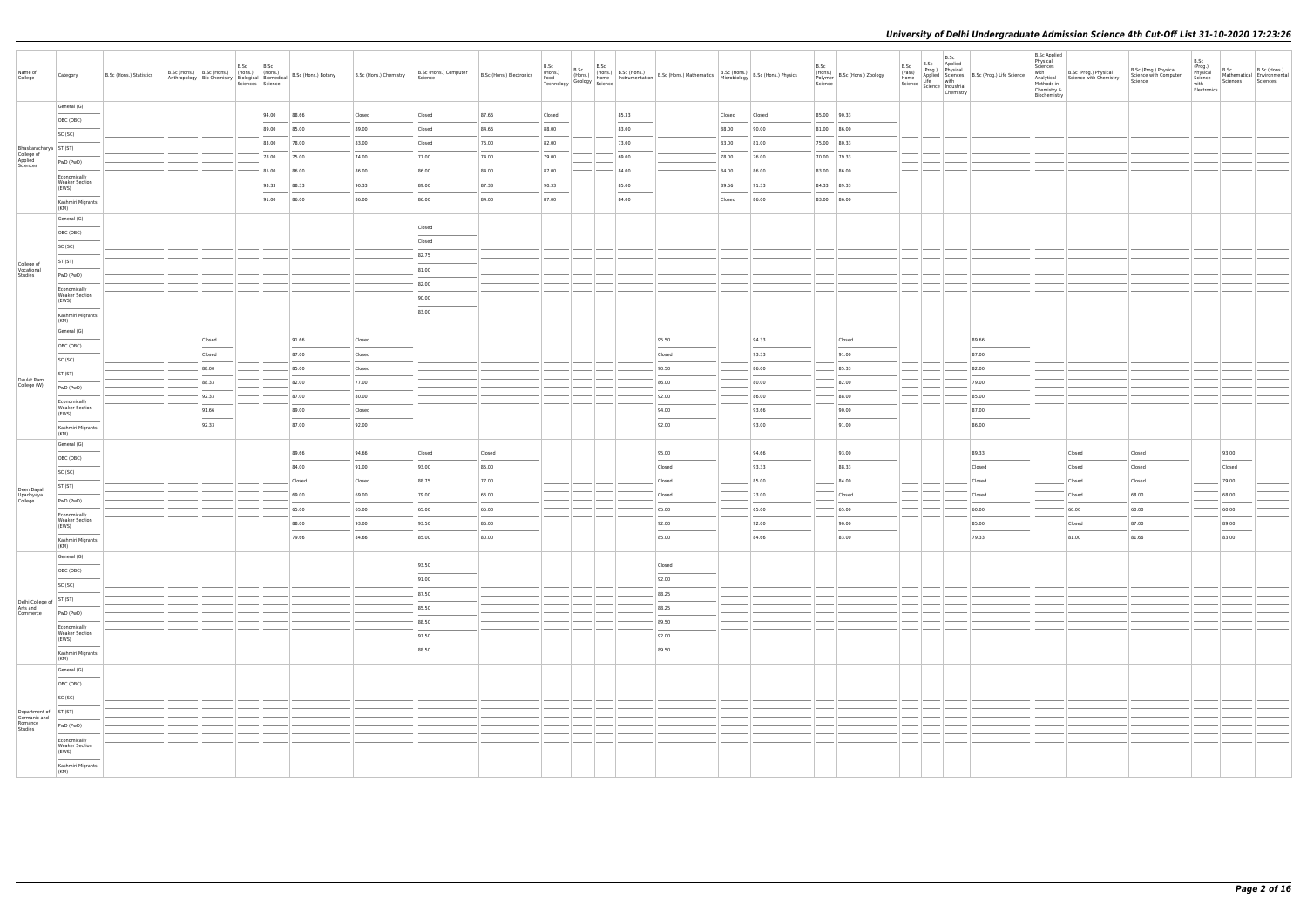| Name of<br>College                  | Category                                       | B.Sc (Hons.) Statistics |        | B.Sc (Hons.) B.Sc (Hons.) (Hons.) (Hons.) | B.Sc | B.Sc<br>Sciences Science | Anthropology   Bio-Chemistry   $\begin{bmatrix} 110115.7 \\ \end{bmatrix}$   Biomedical   B.Sc (Hons.) Botany | B.Sc (Hons.) Chemistry | B.Sc (Hons.) Computer<br>Science | B.Sc (Hons.) Electronics (Hons.)<br>B.Sc (Hons.) Electronics (Food (Hons.) Home In Technology Geology Science | B.Sc |                                                     | B.Sc |        |        |        | B.Sc<br>(Hons.)<br>B.Sc (Hons.) Zoology<br>Polymer<br>Science | B.Sc<br>(Pass)<br>Home | B.Sc<br>B.Sc Applied<br>(Prog.) Physical<br>Life with<br>Science   Lite<br>  Science   Industrial<br>Chemistry | Applied   Sciences   B.Sc (Prog.) Life Science | <b>B.Sc Applied</b><br>Physical<br>Sciences<br>with<br>Analytical<br>Methods in<br>Chemistry &<br>Biochemistry | B.Sc (Prog.) Physical<br>Science with Chemistry | B.Sc (Prog.) Physical<br>Science with Computer<br>Science | B.Sc<br>(Prog.)<br>Physical<br>Science<br>with<br>Electronics | B.Sc<br>Sciences | B.Sc (Hons.)<br>Mathematical Environmental<br>Sciences |
|-------------------------------------|------------------------------------------------|-------------------------|--------|-------------------------------------------|------|--------------------------|---------------------------------------------------------------------------------------------------------------|------------------------|----------------------------------|---------------------------------------------------------------------------------------------------------------|------|-----------------------------------------------------|------|--------|--------|--------|---------------------------------------------------------------|------------------------|----------------------------------------------------------------------------------------------------------------|------------------------------------------------|----------------------------------------------------------------------------------------------------------------|-------------------------------------------------|-----------------------------------------------------------|---------------------------------------------------------------|------------------|--------------------------------------------------------|
|                                     | General (G)                                    |                         |        | 91.00                                     |      |                          | 87.00                                                                                                         | 92.66                  |                                  |                                                                                                               |      |                                                     |      | 92.00  |        | Closed | Closed                                                        |                        |                                                                                                                | Closed Closed                                  |                                                                                                                | Closed                                          | 87.66                                                     |                                                               |                  |                                                        |
|                                     | OBC (OBC)                                      |                         |        | 86.66                                     |      |                          | 83.00                                                                                                         | 90.00                  |                                  |                                                                                                               |      |                                                     |      | 90.50  |        | 90.00  | 84.00                                                         |                        |                                                                                                                | 81.00 82.66                                    |                                                                                                                | 82.00                                           | 83.66                                                     |                                                               |                  |                                                        |
|                                     | SC (SC)                                        |                         |        | 79.00                                     |      |                          | 78.00                                                                                                         | 81.00                  |                                  |                                                                                                               |      |                                                     |      | 84.00  |        | 83.00  | 79.00                                                         |                        |                                                                                                                | 74.00 76.00                                    |                                                                                                                | 75.00                                           | 76.00                                                     |                                                               |                  |                                                        |
| Deshbandhu                          | ST (ST)                                        |                         |        | 74.00                                     |      |                          | 71.00                                                                                                         | 72.00                  |                                  |                                                                                                               |      |                                                     |      | 73.00  |        | 73.00  | 72.00                                                         |                        |                                                                                                                | 60.00 71.00                                    |                                                                                                                | 62.00                                           | 63.00                                                     |                                                               |                  |                                                        |
| College                             | PwD (PwD)                                      |                         |        | 73.00                                     |      |                          | 74.00                                                                                                         | 73.00                  |                                  |                                                                                                               |      |                                                     |      | 73.00  |        | 73.00  | 72.00                                                         |                        |                                                                                                                | 62.00 71.00                                    |                                                                                                                | 62.00                                           | 65.00                                                     |                                                               |                  |                                                        |
|                                     | Economically<br><b>Weaker Section</b><br>(EWS) |                         |        | 89.00                                     |      |                          | 86.00                                                                                                         | 91.00                  |                                  |                                                                                                               |      |                                                     |      | 90.00  |        | 90.00  | 88.00                                                         |                        |                                                                                                                | 82.00 85.00                                    |                                                                                                                | 85.00                                           | 86.00                                                     |                                                               |                  |                                                        |
|                                     | Kashmiri Migrants                              |                         |        | Closed                                    |      |                          | 74.00                                                                                                         | 73.00                  |                                  |                                                                                                               |      |                                                     |      | 73.00  |        | 73.00  | 75.00                                                         |                        |                                                                                                                | 65.00 71.00                                    |                                                                                                                | 65.00                                           | 65.00                                                     |                                                               |                  |                                                        |
|                                     | (KM)                                           |                         |        |                                           |      |                          |                                                                                                               |                        |                                  |                                                                                                               |      |                                                     |      |        |        |        |                                                               |                        |                                                                                                                |                                                |                                                                                                                |                                                 |                                                           |                                                               |                  |                                                        |
|                                     | General (G)<br>OBC (OBC)                       |                         |        |                                           |      |                          |                                                                                                               |                        |                                  |                                                                                                               |      |                                                     |      |        |        |        |                                                               |                        |                                                                                                                |                                                |                                                                                                                |                                                 |                                                           |                                                               |                  |                                                        |
|                                     | SC (SC)                                        |                         |        |                                           |      |                          |                                                                                                               |                        |                                  |                                                                                                               |      |                                                     |      |        |        |        |                                                               |                        |                                                                                                                |                                                |                                                                                                                |                                                 |                                                           |                                                               |                  |                                                        |
|                                     | ST (ST)                                        |                         |        |                                           |      |                          |                                                                                                               |                        |                                  |                                                                                                               |      |                                                     |      |        |        |        |                                                               |                        |                                                                                                                |                                                |                                                                                                                |                                                 |                                                           |                                                               |                  |                                                        |
| Dr. Bhim Rao<br>Ambedkar<br>College | PwD (PwD)                                      |                         |        |                                           |      |                          |                                                                                                               |                        |                                  |                                                                                                               |      |                                                     |      |        |        |        |                                                               |                        |                                                                                                                |                                                |                                                                                                                |                                                 |                                                           |                                                               |                  |                                                        |
|                                     | Economically                                   |                         |        |                                           |      |                          |                                                                                                               |                        |                                  |                                                                                                               |      |                                                     |      |        |        |        |                                                               |                        |                                                                                                                |                                                |                                                                                                                |                                                 |                                                           |                                                               |                  |                                                        |
|                                     | <b>Weaker Section</b><br>(EWS)                 |                         |        |                                           |      |                          |                                                                                                               |                        |                                  |                                                                                                               |      |                                                     |      |        |        |        |                                                               |                        |                                                                                                                |                                                |                                                                                                                |                                                 |                                                           |                                                               |                  |                                                        |
|                                     | Kashmiri Migrants<br>(KM)                      |                         |        |                                           |      |                          |                                                                                                               |                        |                                  |                                                                                                               |      |                                                     |      |        |        |        |                                                               |                        |                                                                                                                |                                                |                                                                                                                |                                                 |                                                           |                                                               |                  |                                                        |
|                                     | General (G)                                    |                         |        |                                           |      |                          | 89.00                                                                                                         | 93.00                  | Closed                           |                                                                                                               |      |                                                     |      | Closed |        | Closed | Closed                                                        |                        |                                                                                                                | 89.00                                          |                                                                                                                | 89.00                                           | 91.00                                                     |                                                               |                  |                                                        |
|                                     | OBC (OBC)                                      |                         |        |                                           |      |                          | Closed                                                                                                        | 91.00                  | Closed                           |                                                                                                               |      |                                                     |      | Closed |        | Closed | 89.00                                                         |                        |                                                                                                                | 86.00                                          |                                                                                                                | 86.00                                           | 88.66                                                     |                                                               |                  |                                                        |
|                                     | SC (SC)                                        |                         |        |                                           |      |                          | 81.00                                                                                                         | 84.00                  | 87.00                            |                                                                                                               |      |                                                     |      | 89.00  |        | 84.00  | 86.00                                                         |                        |                                                                                                                | 81.00                                          |                                                                                                                | 75.00                                           | 81.00                                                     |                                                               |                  |                                                        |
| Dyal Singh<br>College               | ST (ST)                                        |                         |        |                                           |      |                          | 77.00                                                                                                         | 75.00                  | 84.00                            |                                                                                                               |      |                                                     |      | 85.00  |        | 75.00  | 78.00                                                         |                        |                                                                                                                | 78.00                                          |                                                                                                                | 65.00                                           | 80.00                                                     |                                                               |                  |                                                        |
|                                     | PwD (PwD)                                      |                         |        |                                           |      |                          | 60.00                                                                                                         | 55.00                  | 69.00                            |                                                                                                               |      |                                                     |      | 67.00  |        | 60.00  | 60.00                                                         |                        |                                                                                                                | 60.00                                          |                                                                                                                | 50.00                                           | 65.00                                                     |                                                               |                  |                                                        |
|                                     | Economically<br><b>Weaker Section</b><br>(EWS) |                         |        |                                           |      |                          | 87.00                                                                                                         | 91.00                  | 92.00                            |                                                                                                               |      |                                                     |      | 92.50  |        | 92.00  | 90.00                                                         |                        |                                                                                                                | 88.00                                          |                                                                                                                | 87.00                                           | 90.00                                                     |                                                               |                  |                                                        |
|                                     | Kashmiri Migrants                              |                         |        |                                           |      |                          | 79.00                                                                                                         | 83.00                  | 84.75                            |                                                                                                               |      |                                                     |      | 84.00  |        | 84.00  | 83.00                                                         |                        |                                                                                                                | 79.00                                          |                                                                                                                | 79.00                                           | 81.00                                                     |                                                               |                  |                                                        |
|                                     | (KM)<br>General (G)                            |                         |        |                                           |      |                          |                                                                                                               |                        |                                  |                                                                                                               |      |                                                     |      |        |        |        |                                                               |                        |                                                                                                                |                                                |                                                                                                                |                                                 |                                                           |                                                               |                  |                                                        |
|                                     | OBC (OBC)                                      |                         |        |                                           |      |                          |                                                                                                               |                        |                                  |                                                                                                               |      |                                                     |      |        |        |        |                                                               |                        |                                                                                                                |                                                |                                                                                                                |                                                 |                                                           |                                                               |                  |                                                        |
|                                     | SC (SC)                                        |                         |        |                                           |      |                          |                                                                                                               |                        |                                  |                                                                                                               |      |                                                     |      |        |        |        |                                                               |                        |                                                                                                                |                                                |                                                                                                                |                                                 |                                                           |                                                               |                  |                                                        |
| Dyal Singh                          | ST (ST)                                        |                         |        |                                           |      |                          |                                                                                                               |                        |                                  |                                                                                                               |      |                                                     |      |        |        |        |                                                               |                        |                                                                                                                |                                                |                                                                                                                |                                                 |                                                           |                                                               |                  |                                                        |
| College<br>(Evening)                | PwD (PwD)                                      |                         |        |                                           |      |                          |                                                                                                               |                        |                                  |                                                                                                               |      |                                                     |      |        |        |        |                                                               |                        |                                                                                                                |                                                |                                                                                                                |                                                 |                                                           |                                                               |                  |                                                        |
|                                     | Economically<br><b>Weaker Section</b>          |                         |        |                                           |      |                          |                                                                                                               |                        |                                  |                                                                                                               |      |                                                     |      |        |        |        |                                                               |                        |                                                                                                                |                                                |                                                                                                                |                                                 |                                                           |                                                               |                  |                                                        |
|                                     | (EWS)<br>Kashmiri Migrants                     |                         |        |                                           |      |                          |                                                                                                               |                        |                                  |                                                                                                               |      |                                                     |      |        |        |        |                                                               |                        |                                                                                                                |                                                |                                                                                                                |                                                 |                                                           |                                                               |                  |                                                        |
|                                     | (KM)<br>General (G)                            |                         |        |                                           |      |                          |                                                                                                               |                        |                                  |                                                                                                               |      |                                                     |      |        |        |        |                                                               |                        |                                                                                                                |                                                |                                                                                                                |                                                 |                                                           |                                                               |                  |                                                        |
|                                     | OBC (OBC)                                      |                         |        |                                           |      |                          | Closed                                                                                                        | 94.66                  |                                  |                                                                                                               |      |                                                     |      | 95.00  | Closed | Closed | 93.33                                                         |                        |                                                                                                                | 90.00                                          |                                                                                                                | 91.00                                           |                                                           |                                                               |                  |                                                        |
|                                     | SC (SC)                                        |                         |        |                                           |      |                          | Closed                                                                                                        | 92.33                  |                                  |                                                                                                               |      |                                                     |      | 94.25  | Closed | 92.66  | 90.33                                                         |                        |                                                                                                                | 86.00                                          |                                                                                                                | 89.33                                           |                                                           |                                                               |                  |                                                        |
|                                     | ST (ST)                                        |                         |        |                                           |      |                          | 80.33                                                                                                         | 89.00                  |                                  |                                                                                                               |      |                                                     |      | 90.00  | Closed | 87.00  | Closed                                                        |                        |                                                                                                                | Closed                                         |                                                                                                                | 84.00                                           |                                                           |                                                               |                  |                                                        |
| Gargi College<br>(W)                | PwD (PwD)                                      |                         |        |                                           |      |                          | 77.00                                                                                                         | 81.66                  |                                  |                                                                                                               |      |                                                     |      | 89.00  | Closed | 83.00  | 80.66                                                         |                        |                                                                                                                | 75.00                                          |                                                                                                                | 72.33                                           |                                                           |                                                               |                  |                                                        |
|                                     | Economically                                   |                         |        |                                           |      |                          | 59.00                                                                                                         | 83.00                  |                                  |                                                                                                               |      |                                                     |      | 87.00  | 86.00  | 83.00  | Closed                                                        | --                     |                                                                                                                | Closed                                         |                                                                                                                | 69.00                                           |                                                           |                                                               |                  |                                                        |
|                                     | <b>Weaker Section</b><br>(EWS)                 |                         |        |                                           |      |                          | 86.00                                                                                                         | 93.66                  |                                  |                                                                                                               |      |                                                     |      | 94.50  | 92.00  | 93.33  | 90.00                                                         |                        |                                                                                                                | 88.00                                          |                                                                                                                | 90.00                                           |                                                           |                                                               |                  |                                                        |
|                                     | Kashmiri Migrants<br>(KM)                      |                         |        |                                           |      |                          | 85.00                                                                                                         | 90.00                  |                                  |                                                                                                               |      |                                                     |      | 92.00  | 88.33  | 91.00  | 86.66                                                         |                        |                                                                                                                | 85.00                                          |                                                                                                                | 85.00                                           |                                                           |                                                               |                  |                                                        |
|                                     | General (G)<br>OBC (OBC)                       |                         | Closed |                                           |      |                          | Closed                                                                                                        | Closed                 | Closed                           | Closed                                                                                                        |      | Closed                                              |      | Closed |        | Closed | Closed                                                        |                        |                                                                                                                | Closed                                         |                                                                                                                | Closed                                          | 95.33                                                     |                                                               |                  |                                                        |
|                                     | SC (SC)                                        |                         | 87.00  |                                           |      |                          | 90.00                                                                                                         | 95.00                  | Closed                           | 92.00                                                                                                         |      | 89.00                                               |      | Closed |        | 95.33  | 93.00                                                         |                        |                                                                                                                | 90.00                                          |                                                                                                                | 94.00                                           | 94.66                                                     |                                                               |                  |                                                        |
|                                     | ST (ST)                                        |                         | 82.00  |                                           |      |                          | 87.00                                                                                                         | 89.00                  | Closed                           | 89.00                                                                                                         |      | 86.00                                               |      | Closed |        | Closed | Closed                                                        |                        |                                                                                                                | 85.00                                          |                                                                                                                | 87.00                                           | 88.00                                                     |                                                               |                  |                                                        |
| Hansraj College                     | PwD (PwD)                                      |                         | 82.00  |                                           |      |                          | 83.00                                                                                                         | Closed                 | 87.00                            | 85.00                                                                                                         |      | 85.00                                               |      | Closed |        | 84.00  | Closed                                                        |                        |                                                                                                                | 83.00                                          |                                                                                                                | 80.00                                           | 81.00                                                     |                                                               |                  |                                                        |
|                                     | Economically                                   |                         | 80.00  |                                           |      |                          | 81.00                                                                                                         | 84.00                  | 91.00                            | 82.00                                                                                                         |      | 86.00                                               |      | 87.00  |        | 85.00  | 84.00                                                         |                        |                                                                                                                | 80.00                                          |                                                                                                                | 81.00                                           | 82.00                                                     |                                                               |                  |                                                        |
|                                     | <b>Weaker Section</b><br>(EWS)                 |                         | 89.00  |                                           |      |                          | 89.00                                                                                                         | 95.00                  | 94.50                            | 92.00                                                                                                         |      | 89.00<br><b>Contract Contract Contract Contract</b> |      | 96.00  |        | Closed | 93.00                                                         |                        |                                                                                                                | 90.00                                          |                                                                                                                | Closed                                          | 93.33                                                     |                                                               |                  |                                                        |
|                                     | Kashmiri Migrants<br>(KM)                      |                         | 84.00  |                                           |      |                          | 88.00                                                                                                         | 88.00                  | 91.00                            | 87.00                                                                                                         |      | 89.00                                               |      | 90.00  |        | 88.00  | 90.00                                                         |                        |                                                                                                                | 86.00                                          |                                                                                                                | 85.50                                           | 87.00                                                     |                                                               |                  |                                                        |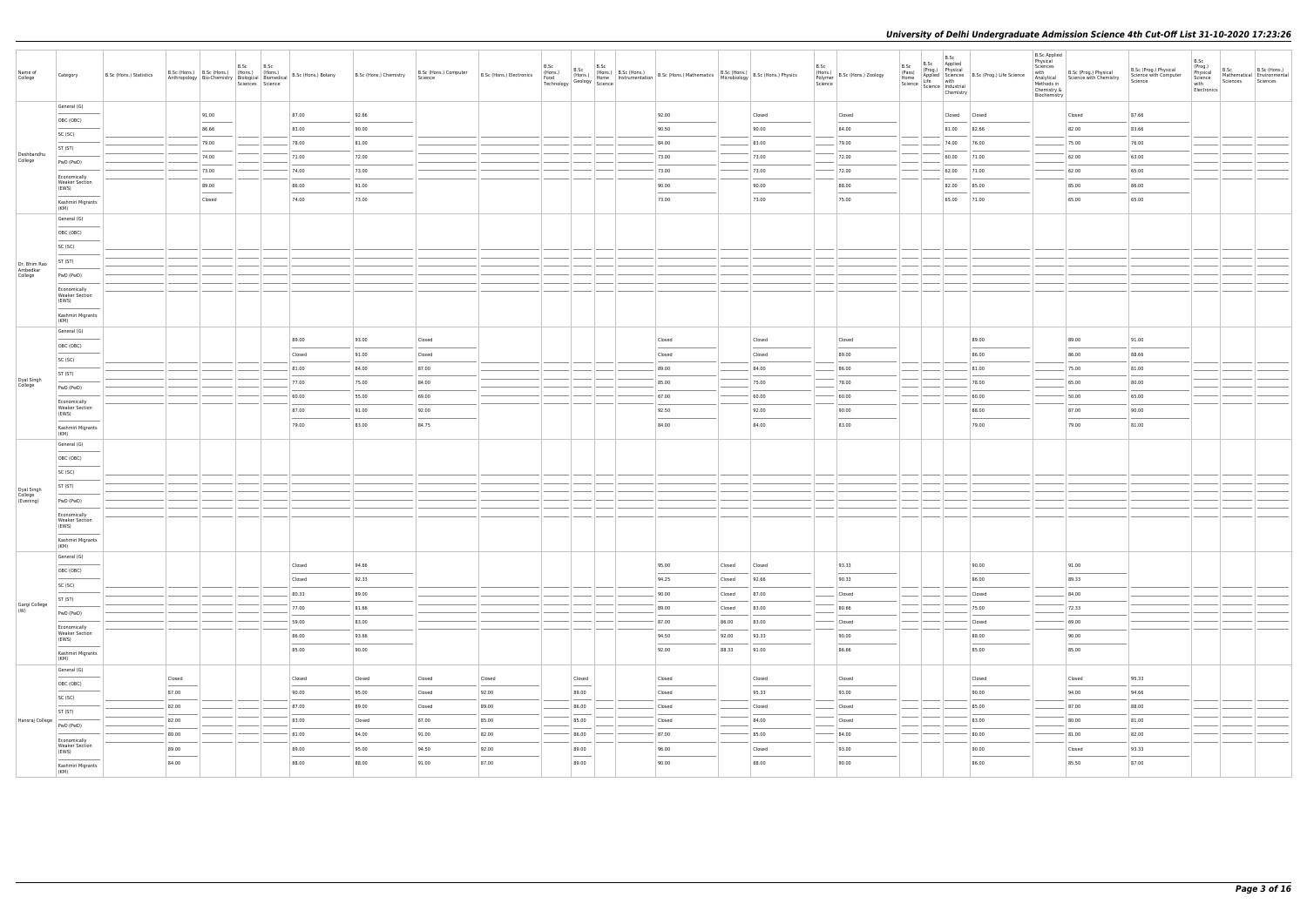| ic (Prog.) Life Science | B.Sc Applied<br>Physical<br>Sciences<br>with<br>Analytical<br>Methods in<br>Chemistry &<br>Biochemistry | B.Sc (Prog.) Physical<br>Science with Chemistry | B.Sc (Prog.) Physical<br>Science with Computer<br>Science | B.Sc<br>(Prog.)<br>Physical<br>Science<br>with<br>Electronics | B.Sc<br>Mathematical<br>Sciences | B.Sc (Hons.)<br>Environmental<br>Sciences |
|-------------------------|---------------------------------------------------------------------------------------------------------|-------------------------------------------------|-----------------------------------------------------------|---------------------------------------------------------------|----------------------------------|-------------------------------------------|
|                         |                                                                                                         | 95.66                                           |                                                           | Closed                                                        |                                  |                                           |
|                         |                                                                                                         | 95.00                                           |                                                           | 93.33                                                         |                                  |                                           |
|                         |                                                                                                         | 92.00                                           |                                                           | Closed                                                        |                                  |                                           |
|                         |                                                                                                         | 87.66                                           |                                                           | Closed                                                        |                                  |                                           |
|                         |                                                                                                         | 83.00                                           |                                                           | 69.00                                                         |                                  |                                           |
|                         |                                                                                                         | 94.00                                           |                                                           | 92.00                                                         |                                  |                                           |
|                         |                                                                                                         | 87.00                                           |                                                           | 85.00                                                         |                                  |                                           |
|                         |                                                                                                         |                                                 |                                                           |                                                               |                                  |                                           |
|                         |                                                                                                         |                                                 |                                                           |                                                               |                                  |                                           |
|                         |                                                                                                         |                                                 |                                                           |                                                               |                                  |                                           |
|                         |                                                                                                         |                                                 |                                                           |                                                               |                                  |                                           |
|                         |                                                                                                         |                                                 |                                                           |                                                               |                                  |                                           |
|                         |                                                                                                         |                                                 |                                                           |                                                               |                                  |                                           |
|                         |                                                                                                         |                                                 |                                                           |                                                               |                                  |                                           |
|                         |                                                                                                         |                                                 |                                                           |                                                               |                                  |                                           |
|                         |                                                                                                         |                                                 |                                                           |                                                               |                                  |                                           |
|                         |                                                                                                         |                                                 |                                                           |                                                               |                                  |                                           |
|                         |                                                                                                         |                                                 |                                                           |                                                               |                                  |                                           |
|                         |                                                                                                         |                                                 |                                                           |                                                               |                                  |                                           |
|                         |                                                                                                         |                                                 |                                                           |                                                               |                                  |                                           |
|                         |                                                                                                         |                                                 |                                                           |                                                               |                                  |                                           |
|                         |                                                                                                         |                                                 |                                                           |                                                               |                                  |                                           |
|                         |                                                                                                         |                                                 |                                                           |                                                               |                                  |                                           |
|                         |                                                                                                         |                                                 |                                                           |                                                               |                                  |                                           |
|                         |                                                                                                         |                                                 |                                                           |                                                               |                                  |                                           |
|                         |                                                                                                         |                                                 |                                                           |                                                               |                                  |                                           |
|                         |                                                                                                         |                                                 |                                                           |                                                               |                                  |                                           |
|                         |                                                                                                         |                                                 |                                                           |                                                               |                                  |                                           |
|                         |                                                                                                         |                                                 |                                                           |                                                               |                                  |                                           |
|                         |                                                                                                         |                                                 |                                                           |                                                               |                                  |                                           |
|                         |                                                                                                         |                                                 |                                                           |                                                               |                                  |                                           |
|                         |                                                                                                         |                                                 |                                                           |                                                               |                                  |                                           |
|                         |                                                                                                         |                                                 |                                                           |                                                               |                                  |                                           |
| 66                      |                                                                                                         |                                                 | Closed                                                    |                                                               |                                  |                                           |
| $^{00}$                 |                                                                                                         |                                                 | 81.00                                                     |                                                               |                                  |                                           |
| $00\,$                  |                                                                                                         |                                                 | 76.00                                                     |                                                               |                                  |                                           |
| $00\,$                  |                                                                                                         |                                                 | 75.00                                                     |                                                               |                                  |                                           |
| $00\,$                  |                                                                                                         |                                                 | 82.00                                                     |                                                               |                                  |                                           |
| 00                      |                                                                                                         |                                                 | 82.00                                                     |                                                               |                                  |                                           |
| 00                      |                                                                                                         |                                                 | 82.00                                                     |                                                               |                                  |                                           |
|                         |                                                                                                         |                                                 |                                                           |                                                               |                                  |                                           |
|                         |                                                                                                         |                                                 |                                                           |                                                               |                                  |                                           |
|                         |                                                                                                         |                                                 |                                                           |                                                               |                                  |                                           |
|                         |                                                                                                         |                                                 |                                                           |                                                               |                                  |                                           |
|                         |                                                                                                         |                                                 |                                                           |                                                               |                                  |                                           |
|                         |                                                                                                         |                                                 |                                                           |                                                               |                                  |                                           |
|                         |                                                                                                         |                                                 |                                                           |                                                               |                                  |                                           |
|                         |                                                                                                         |                                                 |                                                           |                                                               |                                  |                                           |
|                         |                                                                                                         |                                                 |                                                           |                                                               |                                  |                                           |
|                         |                                                                                                         |                                                 |                                                           |                                                               |                                  |                                           |

| Name of<br>College          | Category                              | B.Sc (Hons.) Statistics | B.Sc (Hons.)   B.Sc (Hons.)<br>Anthropology Bio-Chemistry Biological Biomedical | B.Sc<br>(Hons.) | B.Sc<br>(Hons.)<br>Sciences Science | B.Sc (Hons.) Botany | B.Sc (Hons.) Chemistry | B.Sc (Hons.) Computer<br>Science | B.Sc (Hons.) Electronics | B.Sc<br>(Hons.)<br>Food<br>Technology | B.Sc<br>(Hons.)<br>$\frac{1}{\text{Geology}}$ Science | B.Sc  | (Hons.) B.Sc (Hons.) | (Hons.) B.Sc (Hons.) B.Sc (Hons.) Mathematics B.Sc (Hons.) B.Sc (Hons.) Physics<br>Home Instrumentation B.Sc (Hons.) Mathematics Microbiology B.Sc (Hons.) Physics |       |        | B.Sc<br>Polymer<br>Science | $\left \frac{\text{Hons.}}{\text{Dohomar}}\right $ B.Sc (Hons.) Zoology | B.Sc<br>(Pass)<br>Home | B.Sc | B.Sc<br>Applied<br>(Prog.) Physical<br>Applied Sciences B.Sc I<br>Life with<br>Science Science Industrial<br>Chemistry |                                                                                                                                                                                                                                                                                                                                                                                                                                                                                     |
|-----------------------------|---------------------------------------|-------------------------|---------------------------------------------------------------------------------|-----------------|-------------------------------------|---------------------|------------------------|----------------------------------|--------------------------|---------------------------------------|-------------------------------------------------------|-------|----------------------|--------------------------------------------------------------------------------------------------------------------------------------------------------------------|-------|--------|----------------------------|-------------------------------------------------------------------------|------------------------|------|------------------------------------------------------------------------------------------------------------------------|-------------------------------------------------------------------------------------------------------------------------------------------------------------------------------------------------------------------------------------------------------------------------------------------------------------------------------------------------------------------------------------------------------------------------------------------------------------------------------------|
|                             | General (G)                           |                         |                                                                                 |                 |                                     |                     |                        |                                  |                          |                                       |                                                       |       |                      |                                                                                                                                                                    |       |        |                            |                                                                         |                        |      |                                                                                                                        |                                                                                                                                                                                                                                                                                                                                                                                                                                                                                     |
|                             | OBC (OBC)                             | 98.50                   |                                                                                 |                 |                                     | Closed              | 98.00                  |                                  |                          |                                       |                                                       |       |                      | 98.25                                                                                                                                                              |       | Closed |                            | Closed                                                                  |                        |      |                                                                                                                        |                                                                                                                                                                                                                                                                                                                                                                                                                                                                                     |
|                             |                                       | 96.50                   |                                                                                 |                 |                                     | 93.33               | 95.66                  |                                  |                          |                                       |                                                       |       |                      | 97.25                                                                                                                                                              |       | 97.33  |                            | 95.00                                                                   |                        |      |                                                                                                                        |                                                                                                                                                                                                                                                                                                                                                                                                                                                                                     |
|                             | SC (SC)                               | 94.00                   |                                                                                 |                 |                                     | 92.33               | 94.00                  |                                  |                          |                                       |                                                       |       |                      | 96.50                                                                                                                                                              |       | Closed |                            | Closed                                                                  |                        |      |                                                                                                                        |                                                                                                                                                                                                                                                                                                                                                                                                                                                                                     |
|                             | ST (ST)                               |                         |                                                                                 |                 |                                     |                     |                        |                                  |                          |                                       |                                                       |       |                      |                                                                                                                                                                    |       |        |                            |                                                                         |                        |      |                                                                                                                        |                                                                                                                                                                                                                                                                                                                                                                                                                                                                                     |
| Hindu College               | PwD (PwD)                             | 92.00                   |                                                                                 |                 |                                     | 91.00               | Closed                 |                                  |                          |                                       |                                                       |       |                      | 94.50                                                                                                                                                              |       | Closed |                            | 90.33                                                                   |                        |      |                                                                                                                        |                                                                                                                                                                                                                                                                                                                                                                                                                                                                                     |
|                             | Economically                          | 92.00                   |                                                                                 |                 |                                     | 85.00               | 84.00                  |                                  |                          |                                       |                                                       |       |                      | 93.00                                                                                                                                                              |       | Closed |                            | 86.00                                                                   |                        |      |                                                                                                                        |                                                                                                                                                                                                                                                                                                                                                                                                                                                                                     |
|                             | <b>Weaker Section</b>                 | 97.75                   |                                                                                 |                 |                                     | 94.66               | 95.66                  |                                  |                          |                                       |                                                       |       |                      | 96.50                                                                                                                                                              |       | 96.33  |                            | Closed                                                                  |                        |      |                                                                                                                        |                                                                                                                                                                                                                                                                                                                                                                                                                                                                                     |
|                             | (EWS)                                 |                         |                                                                                 |                 |                                     |                     | 88.00                  |                                  |                          |                                       |                                                       |       |                      |                                                                                                                                                                    |       | 89.33  |                            |                                                                         |                        |      |                                                                                                                        |                                                                                                                                                                                                                                                                                                                                                                                                                                                                                     |
|                             | Kashmiri Migrants<br>(KM)             | 94.75                   |                                                                                 |                 |                                     | 90.00               |                        |                                  |                          |                                       |                                                       |       |                      | 93.00                                                                                                                                                              |       |        |                            | 93.00                                                                   |                        |      |                                                                                                                        |                                                                                                                                                                                                                                                                                                                                                                                                                                                                                     |
|                             | General (G)                           |                         |                                                                                 |                 |                                     |                     |                        |                                  |                          |                                       |                                                       |       |                      |                                                                                                                                                                    |       |        |                            |                                                                         |                        |      |                                                                                                                        |                                                                                                                                                                                                                                                                                                                                                                                                                                                                                     |
|                             | OBC (OBC)                             |                         |                                                                                 |                 |                                     |                     |                        | Closed                           |                          |                                       |                                                       |       |                      | Closed                                                                                                                                                             |       |        |                            |                                                                         |                        |      |                                                                                                                        |                                                                                                                                                                                                                                                                                                                                                                                                                                                                                     |
|                             |                                       |                         |                                                                                 |                 |                                     |                     |                        | 89.00                            |                          |                                       |                                                       |       |                      | 93.75                                                                                                                                                              |       |        |                            |                                                                         |                        |      |                                                                                                                        |                                                                                                                                                                                                                                                                                                                                                                                                                                                                                     |
|                             | SC (SC)                               |                         |                                                                                 |                 |                                     |                     |                        |                                  |                          |                                       |                                                       |       |                      |                                                                                                                                                                    |       |        |                            |                                                                         |                        |      |                                                                                                                        |                                                                                                                                                                                                                                                                                                                                                                                                                                                                                     |
| Indraprastha                | ST (ST)                               |                         |                                                                                 |                 |                                     |                     |                        | 84.00                            |                          |                                       |                                                       |       |                      | 90.00                                                                                                                                                              |       |        |                            |                                                                         |                        |      |                                                                                                                        |                                                                                                                                                                                                                                                                                                                                                                                                                                                                                     |
| College for<br>Women (W)    | PwD (PwD)                             |                         |                                                                                 |                 |                                     |                     |                        | 80.00                            |                          |                                       |                                                       |       |                      | 89.00                                                                                                                                                              |       |        |                            |                                                                         |                        |      |                                                                                                                        |                                                                                                                                                                                                                                                                                                                                                                                                                                                                                     |
|                             |                                       |                         |                                                                                 |                 |                                     |                     |                        | 89.00                            |                          |                                       |                                                       |       |                      | 90.00                                                                                                                                                              |       |        |                            |                                                                         |                        |      |                                                                                                                        |                                                                                                                                                                                                                                                                                                                                                                                                                                                                                     |
|                             | Economically<br><b>Weaker Section</b> |                         |                                                                                 |                 |                                     |                     |                        | 92.00                            |                          |                                       |                                                       |       |                      | 95.00                                                                                                                                                              |       |        |                            |                                                                         |                        |      |                                                                                                                        |                                                                                                                                                                                                                                                                                                                                                                                                                                                                                     |
|                             | (EWS)                                 |                         |                                                                                 |                 |                                     |                     |                        |                                  |                          |                                       |                                                       |       |                      |                                                                                                                                                                    |       |        |                            |                                                                         |                        |      |                                                                                                                        |                                                                                                                                                                                                                                                                                                                                                                                                                                                                                     |
|                             | Kashmiri Migrants<br>(KM)             |                         |                                                                                 |                 |                                     |                     |                        | 92.00                            |                          |                                       |                                                       |       |                      | 94.50                                                                                                                                                              |       |        |                            |                                                                         |                        |      |                                                                                                                        |                                                                                                                                                                                                                                                                                                                                                                                                                                                                                     |
|                             | General (G)                           |                         |                                                                                 |                 |                                     |                     |                        |                                  |                          |                                       |                                                       |       |                      |                                                                                                                                                                    |       |        |                            |                                                                         |                        |      |                                                                                                                        |                                                                                                                                                                                                                                                                                                                                                                                                                                                                                     |
|                             |                                       |                         | 89.00                                                                           |                 |                                     |                     |                        |                                  |                          | 88.00                                 |                                                       | 75.00 |                      |                                                                                                                                                                    | 89.00 |        |                            |                                                                         | 74.00                  |      |                                                                                                                        |                                                                                                                                                                                                                                                                                                                                                                                                                                                                                     |
|                             | OBC (OBC)                             |                         | 80.00                                                                           |                 |                                     |                     |                        |                                  |                          | 80.00                                 |                                                       | 63.00 |                      |                                                                                                                                                                    | 81.00 |        |                            |                                                                         | 60.00                  |      |                                                                                                                        |                                                                                                                                                                                                                                                                                                                                                                                                                                                                                     |
|                             | SC (SC)                               |                         |                                                                                 |                 |                                     |                     |                        |                                  |                          |                                       |                                                       |       |                      |                                                                                                                                                                    |       |        |                            |                                                                         |                        |      |                                                                                                                        |                                                                                                                                                                                                                                                                                                                                                                                                                                                                                     |
| Institute of                | ST (ST)                               |                         | 79.00                                                                           |                 |                                     |                     |                        |                                  |                          | 73.00                                 |                                                       | 60.00 |                      |                                                                                                                                                                    | 78.00 |        |                            |                                                                         | 55.00                  |      |                                                                                                                        |                                                                                                                                                                                                                                                                                                                                                                                                                                                                                     |
| Home<br>Economics (W)       | PwD (PwD)                             |                         | 75.00                                                                           |                 |                                     |                     |                        |                                  |                          | 70.00                                 |                                                       | 60.00 |                      |                                                                                                                                                                    | 77.00 |        |                            |                                                                         | 55.00                  |      |                                                                                                                        |                                                                                                                                                                                                                                                                                                                                                                                                                                                                                     |
|                             |                                       |                         | 75.00                                                                           |                 |                                     |                     |                        |                                  |                          | 65.00                                 |                                                       | 60.00 |                      |                                                                                                                                                                    | 77.00 |        |                            |                                                                         | 55.00                  |      |                                                                                                                        |                                                                                                                                                                                                                                                                                                                                                                                                                                                                                     |
|                             | Economically<br><b>Weaker Section</b> |                         | 89.00                                                                           |                 |                                     |                     |                        |                                  |                          | 88.00                                 |                                                       | 75.00 |                      |                                                                                                                                                                    | 89.00 |        |                            |                                                                         | 74.00                  |      |                                                                                                                        |                                                                                                                                                                                                                                                                                                                                                                                                                                                                                     |
|                             | (EWS)                                 |                         |                                                                                 |                 |                                     |                     |                        |                                  |                          |                                       |                                                       |       |                      |                                                                                                                                                                    |       |        |                            |                                                                         |                        |      |                                                                                                                        |                                                                                                                                                                                                                                                                                                                                                                                                                                                                                     |
|                             | Kashmiri Migrants<br>(KM)             |                         | 75.00                                                                           |                 |                                     |                     |                        |                                  |                          | 65.00                                 |                                                       | 60.00 |                      |                                                                                                                                                                    | 77.00 |        |                            |                                                                         | 55.00                  |      |                                                                                                                        |                                                                                                                                                                                                                                                                                                                                                                                                                                                                                     |
|                             | General (G)                           |                         |                                                                                 |                 |                                     |                     |                        |                                  |                          |                                       |                                                       |       |                      |                                                                                                                                                                    |       |        |                            |                                                                         |                        |      |                                                                                                                        |                                                                                                                                                                                                                                                                                                                                                                                                                                                                                     |
|                             |                                       |                         |                                                                                 |                 |                                     |                     |                        |                                  |                          |                                       |                                                       |       |                      | 91.00                                                                                                                                                              |       |        |                            |                                                                         |                        |      |                                                                                                                        |                                                                                                                                                                                                                                                                                                                                                                                                                                                                                     |
|                             | OBC (OBC)                             |                         |                                                                                 |                 |                                     |                     |                        |                                  |                          |                                       |                                                       |       |                      | 88.00                                                                                                                                                              |       |        |                            |                                                                         |                        |      |                                                                                                                        |                                                                                                                                                                                                                                                                                                                                                                                                                                                                                     |
|                             | SC (SC)                               |                         |                                                                                 |                 |                                     |                     |                        |                                  |                          |                                       |                                                       |       |                      |                                                                                                                                                                    |       |        |                            |                                                                         |                        |      |                                                                                                                        |                                                                                                                                                                                                                                                                                                                                                                                                                                                                                     |
| Janki Devi                  | ST (ST)                               |                         |                                                                                 |                 |                                     |                     |                        |                                  |                          |                                       |                                                       |       |                      | 82.00                                                                                                                                                              |       |        |                            |                                                                         |                        |      |                                                                                                                        |                                                                                                                                                                                                                                                                                                                                                                                                                                                                                     |
| Memorial<br>College (W)     | PwD (PwD)                             |                         |                                                                                 |                 |                                     |                     |                        |                                  |                          |                                       |                                                       |       |                      | 80.00                                                                                                                                                              |       |        |                            |                                                                         |                        |      |                                                                                                                        |                                                                                                                                                                                                                                                                                                                                                                                                                                                                                     |
|                             |                                       |                         |                                                                                 |                 |                                     |                     |                        |                                  |                          |                                       |                                                       |       |                      | 81.00                                                                                                                                                              |       |        |                            |                                                                         |                        |      |                                                                                                                        |                                                                                                                                                                                                                                                                                                                                                                                                                                                                                     |
|                             | Economically<br><b>Weaker Section</b> |                         |                                                                                 |                 |                                     |                     |                        |                                  |                          |                                       |                                                       |       |                      | 89.00                                                                                                                                                              |       |        |                            |                                                                         |                        |      |                                                                                                                        |                                                                                                                                                                                                                                                                                                                                                                                                                                                                                     |
|                             | (EWS)                                 |                         |                                                                                 |                 |                                     |                     |                        |                                  |                          |                                       |                                                       |       |                      |                                                                                                                                                                    |       |        |                            |                                                                         |                        |      |                                                                                                                        |                                                                                                                                                                                                                                                                                                                                                                                                                                                                                     |
|                             | Kashmiri Migrants<br>(KM)             |                         |                                                                                 |                 |                                     |                     |                        |                                  |                          |                                       |                                                       |       |                      | 80.00                                                                                                                                                              |       |        |                            |                                                                         |                        |      |                                                                                                                        |                                                                                                                                                                                                                                                                                                                                                                                                                                                                                     |
|                             | General (G)                           |                         |                                                                                 |                 |                                     |                     |                        |                                  |                          |                                       |                                                       |       |                      |                                                                                                                                                                    |       |        |                            |                                                                         |                        |      |                                                                                                                        |                                                                                                                                                                                                                                                                                                                                                                                                                                                                                     |
|                             |                                       |                         |                                                                                 |                 |                                     | 88.00               | 91.00                  | 90.00                            |                          |                                       |                                                       |       |                      | Closed                                                                                                                                                             |       | Closed |                            | Closed                                                                  |                        |      |                                                                                                                        | 86.66                                                                                                                                                                                                                                                                                                                                                                                                                                                                               |
|                             | OBC (OBC)                             |                         |                                                                                 |                 |                                     | 85.00               | 87.00                  | Closed                           |                          |                                       |                                                       |       |                      | 88.50                                                                                                                                                              |       | 87.00  |                            | 88.67                                                                   |                        |      |                                                                                                                        | $\frac{1}{2} \left( \frac{1}{2} \right) \left( \frac{1}{2} \right) \left( \frac{1}{2} \right) \left( \frac{1}{2} \right) \left( \frac{1}{2} \right) \left( \frac{1}{2} \right) \left( \frac{1}{2} \right) \left( \frac{1}{2} \right) \left( \frac{1}{2} \right) \left( \frac{1}{2} \right) \left( \frac{1}{2} \right) \left( \frac{1}{2} \right) \left( \frac{1}{2} \right) \left( \frac{1}{2} \right) \left( \frac{1}{2} \right) \left( \frac{1}{2} \right) \left( \frac$<br>85.00 |
|                             | SC (SC)                               |                         |                                                                                 |                 |                                     |                     |                        |                                  |                          |                                       |                                                       |       |                      |                                                                                                                                                                    |       |        |                            |                                                                         |                        |      |                                                                                                                        |                                                                                                                                                                                                                                                                                                                                                                                                                                                                                     |
|                             | ST (ST)                               |                         |                                                                                 |                 |                                     | 83.00               | 78.00                  | 76.50                            |                          |                                       |                                                       |       |                      | 82.00                                                                                                                                                              |       | 80.00  |                            | 85.67                                                                   |                        |      |                                                                                                                        | 79.00                                                                                                                                                                                                                                                                                                                                                                                                                                                                               |
| Kalindi College<br>(W)      | PwD (PwD)                             |                         |                                                                                 |                 |                                     | 82.00               | 77.00                  | 74.00                            |                          |                                       |                                                       |       |                      | 77.00                                                                                                                                                              |       | 78.00  |                            | 84.67                                                                   |                        |      |                                                                                                                        | 74.00                                                                                                                                                                                                                                                                                                                                                                                                                                                                               |
|                             |                                       |                         |                                                                                 |                 |                                     | <b>NA</b>           | 77.00                  | 79.00                            |                          |                                       |                                                       |       |                      | 77.00                                                                                                                                                              |       | 89.00  |                            | 83.00                                                                   |                        |      |                                                                                                                        | 78.00                                                                                                                                                                                                                                                                                                                                                                                                                                                                               |
|                             | Economically<br><b>Weaker Section</b> |                         |                                                                                 |                 |                                     | 86.00               | 87.00                  | 87.00                            |                          |                                       |                                                       |       |                      | 90.00                                                                                                                                                              |       | 89.00  |                            | Closed                                                                  |                        |      |                                                                                                                        | 84.00                                                                                                                                                                                                                                                                                                                                                                                                                                                                               |
|                             | (EWS)                                 |                         |                                                                                 |                 |                                     |                     |                        |                                  |                          |                                       |                                                       |       |                      |                                                                                                                                                                    |       |        |                            |                                                                         |                        |      |                                                                                                                        |                                                                                                                                                                                                                                                                                                                                                                                                                                                                                     |
|                             | Kashmiri Migrants                     |                         |                                                                                 |                 |                                     | <b>NA</b>           | 77.00                  | 80.00                            |                          |                                       |                                                       |       |                      | 84.00                                                                                                                                                              |       | 89.00  |                            | 88.00                                                                   |                        |      |                                                                                                                        | 84.00                                                                                                                                                                                                                                                                                                                                                                                                                                                                               |
|                             | (KM)<br>General (G)                   |                         |                                                                                 |                 |                                     |                     |                        |                                  |                          |                                       |                                                       |       |                      |                                                                                                                                                                    |       |        |                            |                                                                         |                        |      |                                                                                                                        |                                                                                                                                                                                                                                                                                                                                                                                                                                                                                     |
|                             |                                       |                         |                                                                                 |                 |                                     |                     |                        |                                  |                          |                                       |                                                       |       |                      | Closed                                                                                                                                                             |       |        |                            |                                                                         |                        |      |                                                                                                                        |                                                                                                                                                                                                                                                                                                                                                                                                                                                                                     |
|                             | OBC (OBC)                             |                         |                                                                                 |                 |                                     |                     |                        |                                  |                          |                                       |                                                       |       |                      | Closed                                                                                                                                                             |       |        |                            |                                                                         |                        |      |                                                                                                                        |                                                                                                                                                                                                                                                                                                                                                                                                                                                                                     |
|                             | SC (SC)                               |                         |                                                                                 |                 |                                     |                     |                        |                                  |                          |                                       |                                                       |       |                      |                                                                                                                                                                    |       |        |                            |                                                                         |                        |      |                                                                                                                        |                                                                                                                                                                                                                                                                                                                                                                                                                                                                                     |
|                             | ST (ST)                               |                         |                                                                                 |                 |                                     |                     |                        |                                  |                          |                                       |                                                       |       |                      | Closed                                                                                                                                                             |       |        |                            |                                                                         |                        |      |                                                                                                                        |                                                                                                                                                                                                                                                                                                                                                                                                                                                                                     |
| Kamala Nehru<br>College (W) | PwD (PwD)                             |                         |                                                                                 |                 |                                     |                     |                        |                                  |                          |                                       |                                                       |       |                      | 79.00                                                                                                                                                              |       |        |                            |                                                                         |                        |      |                                                                                                                        |                                                                                                                                                                                                                                                                                                                                                                                                                                                                                     |
|                             |                                       |                         |                                                                                 |                 |                                     |                     |                        |                                  |                          |                                       |                                                       |       |                      | 79.00                                                                                                                                                              |       |        |                            |                                                                         |                        |      |                                                                                                                        |                                                                                                                                                                                                                                                                                                                                                                                                                                                                                     |
|                             | Economically<br><b>Weaker Section</b> |                         |                                                                                 |                 |                                     |                     |                        |                                  |                          |                                       |                                                       |       |                      |                                                                                                                                                                    |       |        |                            |                                                                         |                        |      |                                                                                                                        |                                                                                                                                                                                                                                                                                                                                                                                                                                                                                     |
|                             | (EWS)                                 |                         |                                                                                 |                 |                                     |                     |                        |                                  |                          |                                       |                                                       |       |                      | 91.00                                                                                                                                                              |       |        |                            |                                                                         |                        |      |                                                                                                                        |                                                                                                                                                                                                                                                                                                                                                                                                                                                                                     |
|                             | Kashmiri Migrants                     |                         |                                                                                 |                 |                                     |                     |                        |                                  |                          |                                       |                                                       |       |                      | 79.00                                                                                                                                                              |       |        |                            |                                                                         |                        |      |                                                                                                                        |                                                                                                                                                                                                                                                                                                                                                                                                                                                                                     |
|                             | (KM)                                  |                         |                                                                                 |                 |                                     |                     |                        |                                  |                          |                                       |                                                       |       |                      |                                                                                                                                                                    |       |        |                            |                                                                         |                        |      |                                                                                                                        |                                                                                                                                                                                                                                                                                                                                                                                                                                                                                     |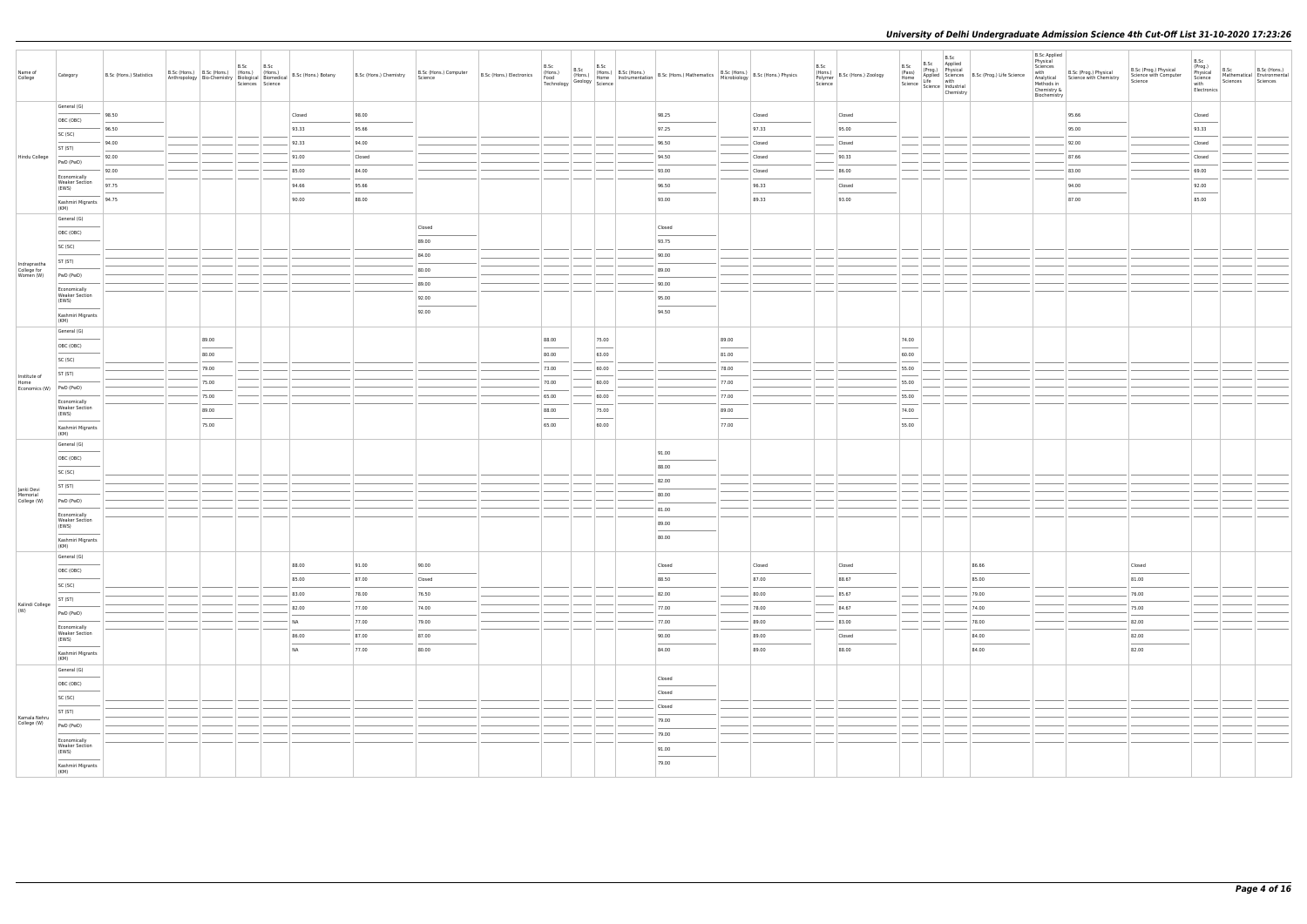| Name of<br>College                        | Category                                       | B.Sc (Hons.) Statistics | B.Sc (Hons.) B.Sc (Hons.) (Hons.) (Hons.)<br>Anthropology Bio-Chemistry Biological Biomedical | B.Sc B.Sc<br>Sciences Science | B.Sc (Hons.) Botany    | B.Sc (Hons.) Chemistry | B.Sc (Hons.) Computer<br>Science |                  | B.Sc           | B.Sc                              | $\begin{array}{ c c c c c } \hline \text{B}.\text{Sc} & \text{B}.\text{Sc} \\ \hline \text{(Hons.)} & \text{(Hons.)} & \text{B}.\text{Sc (Hons.)} \\ \hline \text{Home} & \text{Instrumentatio} \end{array}$ | B.Sc (Hons.) Electronics (Hons.) (Hons.) (Hons.) B.Sc (Hons.) B.Sc (Hons.) Mathematics B.Sc (Hons.) B.Sc (Hons.) (Hons.) (Hons.) (Hons.) (Hons.) (Hons.) (Hons.) (Hons.) (Hons.) (Hons.) (Hons.) (Hons.) (Hons.) (Hons.) (Hons                                                                                                                                                                                                                                                       |                 | B.Sc<br>Polymer<br>Science | (Hons.)<br>B.Sc (Hons.) Zoology                                                                                                                                                                                                                                                                                                                                                                                                                                                      | B.Sc<br>(Pass)<br>Home | B.Sc<br>Home<br>Science Life with<br>Science Industrial<br>Chemistry | B.Sc Applied<br>(Prog.) Physical<br>Applied Sciences B.Sc (Prog.) Life Science | <b>B.Sc Applied</b><br>Physical<br>Sciences<br>Methods in<br>Chemistry &<br>Biochemistry | with B.Sc (Prog.) Physical<br>Analytical Science with Chemistry | B.Sc (Prog.) Physical<br>Science with Computer<br>Science | B.Sc<br>(Prog.)<br>Physical<br>Science<br>with<br>Electronics | B.Sc<br>Sciences Sciences | B.Sc (Hons.)<br>Mathematical Environmental |
|-------------------------------------------|------------------------------------------------|-------------------------|-----------------------------------------------------------------------------------------------|-------------------------------|------------------------|------------------------|----------------------------------|------------------|----------------|-----------------------------------|--------------------------------------------------------------------------------------------------------------------------------------------------------------------------------------------------------------|--------------------------------------------------------------------------------------------------------------------------------------------------------------------------------------------------------------------------------------------------------------------------------------------------------------------------------------------------------------------------------------------------------------------------------------------------------------------------------------|-----------------|----------------------------|--------------------------------------------------------------------------------------------------------------------------------------------------------------------------------------------------------------------------------------------------------------------------------------------------------------------------------------------------------------------------------------------------------------------------------------------------------------------------------------|------------------------|----------------------------------------------------------------------|--------------------------------------------------------------------------------|------------------------------------------------------------------------------------------|-----------------------------------------------------------------|-----------------------------------------------------------|---------------------------------------------------------------|---------------------------|--------------------------------------------|
|                                           | General (G)                                    |                         |                                                                                               |                               |                        |                        |                                  |                  |                |                                   |                                                                                                                                                                                                              | 93.50                                                                                                                                                                                                                                                                                                                                                                                                                                                                                |                 |                            |                                                                                                                                                                                                                                                                                                                                                                                                                                                                                      |                        |                                                                      |                                                                                |                                                                                          |                                                                 |                                                           |                                                               |                           |                                            |
|                                           | OBC (OBC)                                      |                         |                                                                                               |                               |                        |                        | Closed<br>Closed                 | Closed<br>Closed |                |                                   |                                                                                                                                                                                                              | 90.00                                                                                                                                                                                                                                                                                                                                                                                                                                                                                | Closed<br>89.33 |                            |                                                                                                                                                                                                                                                                                                                                                                                                                                                                                      |                        |                                                                      |                                                                                |                                                                                          |                                                                 | 88.33<br>83.67                                            |                                                               | Closed<br>85.00           |                                            |
|                                           | SC (SC)                                        |                         |                                                                                               |                               |                        |                        | 83.75                            | Closed           |                |                                   |                                                                                                                                                                                                              | Closed                                                                                                                                                                                                                                                                                                                                                                                                                                                                               | 82.00           |                            |                                                                                                                                                                                                                                                                                                                                                                                                                                                                                      |                        |                                                                      |                                                                                |                                                                                          |                                                                 | Closed                                                    |                                                               | 80.00                     |                                            |
| Keshav                                    | ST (ST)                                        |                         |                                                                                               |                               |                        |                        | 74.00                            | Closed           |                |                                   |                                                                                                                                                                                                              | 75.00                                                                                                                                                                                                                                                                                                                                                                                                                                                                                | Closed          |                            |                                                                                                                                                                                                                                                                                                                                                                                                                                                                                      |                        |                                                                      |                                                                                |                                                                                          |                                                                 | 65.00                                                     |                                                               | 73.00                     |                                            |
| Mahavidyalaya                             | PwD (PwD)                                      |                         |                                                                                               |                               |                        |                        | 81.00                            | 65.00            |                |                                   |                                                                                                                                                                                                              | 74.00                                                                                                                                                                                                                                                                                                                                                                                                                                                                                | 71.00           |                            |                                                                                                                                                                                                                                                                                                                                                                                                                                                                                      |                        |                                                                      |                                                                                |                                                                                          |                                                                 | 70.00                                                     |                                                               | 72.00                     |                                            |
|                                           | Economically<br><b>Weaker Section</b>          |                         |                                                                                               |                               |                        |                        | 90.75                            | 81.00            |                |                                   |                                                                                                                                                                                                              | 89.00                                                                                                                                                                                                                                                                                                                                                                                                                                                                                | 90.00           |                            |                                                                                                                                                                                                                                                                                                                                                                                                                                                                                      |                        |                                                                      |                                                                                |                                                                                          |                                                                 | 84.33                                                     |                                                               | 85.50                     |                                            |
|                                           | (EWS)<br>Kashmiri Migrants                     |                         |                                                                                               |                               |                        |                        | 84.50                            | 80.00            |                |                                   |                                                                                                                                                                                                              | 83.50                                                                                                                                                                                                                                                                                                                                                                                                                                                                                | 85.00           |                            |                                                                                                                                                                                                                                                                                                                                                                                                                                                                                      |                        |                                                                      |                                                                                |                                                                                          |                                                                 | 78.33                                                     |                                                               | 80.00                     |                                            |
|                                           | (KM)                                           |                         |                                                                                               |                               |                        |                        |                                  |                  |                |                                   |                                                                                                                                                                                                              |                                                                                                                                                                                                                                                                                                                                                                                                                                                                                      |                 |                            |                                                                                                                                                                                                                                                                                                                                                                                                                                                                                      |                        |                                                                      |                                                                                |                                                                                          |                                                                 |                                                           |                                                               |                           |                                            |
|                                           | General (G)                                    | 96.50                   |                                                                                               |                               | Closed                 | 95.00                  |                                  |                  |                |                                   |                                                                                                                                                                                                              | Closed                                                                                                                                                                                                                                                                                                                                                                                                                                                                               | Closed          |                            | 94.33                                                                                                                                                                                                                                                                                                                                                                                                                                                                                |                        |                                                                      | Closed                                                                         | 92.33                                                                                    | 94.33                                                           | Closed                                                    |                                                               |                           |                                            |
|                                           | OBC (OBC)<br>SC (SC)                           | 94.75                   |                                                                                               |                               | 90.00                  | 94.00                  |                                  |                  |                |                                   |                                                                                                                                                                                                              | 95.00                                                                                                                                                                                                                                                                                                                                                                                                                                                                                | Closed          |                            | Closed                                                                                                                                                                                                                                                                                                                                                                                                                                                                               |                        |                                                                      | 89.00                                                                          | 89.66                                                                                    | 92.66                                                           | 93.00                                                     |                                                               |                           |                                            |
|                                           | ST (ST)                                        | 93.00                   |                                                                                               |                               | 85.00                  | 87.33                  |                                  |                  |                |                                   |                                                                                                                                                                                                              | 92.00                                                                                                                                                                                                                                                                                                                                                                                                                                                                                | 89.00           |                            | Closed                                                                                                                                                                                                                                                                                                                                                                                                                                                                               |                        |                                                                      | Closed                                                                         | 82.00                                                                                    | 84.33                                                           | 88.00                                                     |                                                               |                           |                                            |
| Kirori Mal<br>College                     | PwD (PwD)                                      | 89.75                   |                                                                                               |                               | 82.00                  | 77.00                  |                                  |                  |                |                                   |                                                                                                                                                                                                              | 87.00                                                                                                                                                                                                                                                                                                                                                                                                                                                                                | 80.00           |                            | 83.00                                                                                                                                                                                                                                                                                                                                                                                                                                                                                |                        |                                                                      | 77.00                                                                          | 73.00                                                                                    | 72.00                                                           | 82.66                                                     |                                                               |                           |                                            |
|                                           | Economically                                   | 92.00                   |                                                                                               |                               | 75.00                  | 70.00                  |                                  |                  |                |                                   |                                                                                                                                                                                                              | 83.00                                                                                                                                                                                                                                                                                                                                                                                                                                                                                | 75.00           |                            | 83.33                                                                                                                                                                                                                                                                                                                                                                                                                                                                                |                        |                                                                      | 75.00                                                                          | 74.00                                                                                    | 70.00                                                           | 80.33                                                     |                                                               |                           |                                            |
|                                           | <b>Weaker Section</b><br>(EWS)                 | 95.75                   |                                                                                               |                               | 90.00<br>$\frac{1}{2}$ | 93.00                  |                                  |                  |                |                                   |                                                                                                                                                                                                              | Closed<br>$\frac{1}{2} \left( \frac{1}{2} \right) \left( \frac{1}{2} \right) \left( \frac{1}{2} \right) \left( \frac{1}{2} \right) \left( \frac{1}{2} \right) \left( \frac{1}{2} \right) \left( \frac{1}{2} \right) \left( \frac{1}{2} \right) \left( \frac{1}{2} \right) \left( \frac{1}{2} \right) \left( \frac{1}{2} \right) \left( \frac{1}{2} \right) \left( \frac{1}{2} \right) \left( \frac{1}{2} \right) \left( \frac{1}{2} \right) \left( \frac{1}{2} \right) \left( \frac$ | 93.66           |                            | Closed<br>$\frac{1}{2} \left( \frac{1}{2} \right) \left( \frac{1}{2} \right) \left( \frac{1}{2} \right) \left( \frac{1}{2} \right) \left( \frac{1}{2} \right) \left( \frac{1}{2} \right) \left( \frac{1}{2} \right) \left( \frac{1}{2} \right) \left( \frac{1}{2} \right) \left( \frac{1}{2} \right) \left( \frac{1}{2} \right) \left( \frac{1}{2} \right) \left( \frac{1}{2} \right) \left( \frac{1}{2} \right) \left( \frac{1}{2} \right) \left( \frac{1}{2} \right) \left( \frac$ |                        |                                                                      | 89.66<br>$\frac{1}{2}$                                                         | 92.00                                                                                    | 93.00                                                           | 94.00                                                     |                                                               |                           |                                            |
|                                           | Kashmiri Migrants<br>(KM)                      | 92.00                   |                                                                                               |                               | 85.00                  | 87.00                  |                                  |                  |                |                                   |                                                                                                                                                                                                              | 86.50                                                                                                                                                                                                                                                                                                                                                                                                                                                                                | 86.00           |                            | 85.00                                                                                                                                                                                                                                                                                                                                                                                                                                                                                |                        |                                                                      | 84.00                                                                          | 84.00                                                                                    | 84.33                                                           | 86.00                                                     |                                                               |                           |                                            |
|                                           | General (G)                                    |                         |                                                                                               |                               |                        |                        |                                  |                  |                |                                   |                                                                                                                                                                                                              |                                                                                                                                                                                                                                                                                                                                                                                                                                                                                      |                 |                            |                                                                                                                                                                                                                                                                                                                                                                                                                                                                                      |                        |                                                                      |                                                                                |                                                                                          |                                                                 |                                                           |                                                               |                           |                                            |
|                                           | OBC (OBC)                                      |                         |                                                                                               |                               |                        |                        |                                  |                  | Closed         | Closed                            |                                                                                                                                                                                                              |                                                                                                                                                                                                                                                                                                                                                                                                                                                                                      |                 |                            |                                                                                                                                                                                                                                                                                                                                                                                                                                                                                      | Closed                 |                                                                      |                                                                                |                                                                                          |                                                                 |                                                           |                                                               |                           |                                            |
|                                           | SC (SC)                                        |                         |                                                                                               |                               |                        |                        |                                  |                  | Closed         | 74.00                             |                                                                                                                                                                                                              |                                                                                                                                                                                                                                                                                                                                                                                                                                                                                      |                 |                            |                                                                                                                                                                                                                                                                                                                                                                                                                                                                                      | 73.00                  |                                                                      |                                                                                |                                                                                          |                                                                 |                                                           |                                                               |                           |                                            |
|                                           | ST (ST)                                        |                         |                                                                                               |                               |                        |                        |                                  |                  | Closed         | 65.00                             |                                                                                                                                                                                                              |                                                                                                                                                                                                                                                                                                                                                                                                                                                                                      |                 |                            |                                                                                                                                                                                                                                                                                                                                                                                                                                                                                      | 62.00                  |                                                                      |                                                                                |                                                                                          |                                                                 |                                                           |                                                               |                           |                                            |
| Lady Irwin<br>College (W)                 | PwD (PwD)                                      |                         |                                                                                               |                               |                        |                        |                                  |                  | 68.00          | 62.00                             |                                                                                                                                                                                                              |                                                                                                                                                                                                                                                                                                                                                                                                                                                                                      |                 |                            |                                                                                                                                                                                                                                                                                                                                                                                                                                                                                      | 60.00                  |                                                                      |                                                                                |                                                                                          |                                                                 |                                                           |                                                               |                           |                                            |
|                                           | Economically<br><b>Weaker Section</b>          |                         |                                                                                               |                               |                        |                        |                                  |                  | 70.00<br>87.00 | 62.00<br>70.00                    |                                                                                                                                                                                                              |                                                                                                                                                                                                                                                                                                                                                                                                                                                                                      |                 |                            |                                                                                                                                                                                                                                                                                                                                                                                                                                                                                      | 60.00<br>70.00         |                                                                      |                                                                                |                                                                                          |                                                                 |                                                           |                                                               |                           |                                            |
|                                           | (EWS)                                          |                         |                                                                                               |                               |                        |                        |                                  |                  | Closed         | $\overline{\phantom{a}}$<br>62.00 |                                                                                                                                                                                                              |                                                                                                                                                                                                                                                                                                                                                                                                                                                                                      |                 |                            |                                                                                                                                                                                                                                                                                                                                                                                                                                                                                      | $\sim$<br>60.00        |                                                                      |                                                                                |                                                                                          |                                                                 |                                                           |                                                               |                           |                                            |
|                                           | Kashmiri Migrants<br>(KM)                      |                         |                                                                                               |                               |                        |                        |                                  |                  |                |                                   |                                                                                                                                                                                                              |                                                                                                                                                                                                                                                                                                                                                                                                                                                                                      |                 |                            |                                                                                                                                                                                                                                                                                                                                                                                                                                                                                      |                        |                                                                      |                                                                                |                                                                                          |                                                                 |                                                           |                                                               |                           |                                            |
|                                           | General (G)                                    | 97.00                   |                                                                                               |                               |                        |                        |                                  |                  |                |                                   |                                                                                                                                                                                                              | Closed                                                                                                                                                                                                                                                                                                                                                                                                                                                                               |                 |                            |                                                                                                                                                                                                                                                                                                                                                                                                                                                                                      |                        |                                                                      |                                                                                |                                                                                          |                                                                 |                                                           |                                                               |                           |                                            |
|                                           | OBC (OBC)                                      | 96.00                   |                                                                                               |                               |                        |                        |                                  |                  |                |                                   |                                                                                                                                                                                                              | 95.50                                                                                                                                                                                                                                                                                                                                                                                                                                                                                |                 |                            |                                                                                                                                                                                                                                                                                                                                                                                                                                                                                      |                        |                                                                      |                                                                                |                                                                                          |                                                                 |                                                           |                                                               |                           |                                            |
|                                           | SC (SC)                                        | 92.50                   |                                                                                               |                               |                        |                        |                                  |                  |                |                                   |                                                                                                                                                                                                              | 92.00                                                                                                                                                                                                                                                                                                                                                                                                                                                                                |                 |                            |                                                                                                                                                                                                                                                                                                                                                                                                                                                                                      |                        |                                                                      |                                                                                |                                                                                          |                                                                 |                                                           |                                                               |                           |                                            |
| Lady Shri Ram<br>College for<br>Women (W) | ST (ST)                                        | 91.50                   |                                                                                               |                               |                        |                        |                                  |                  |                |                                   |                                                                                                                                                                                                              | 89.75                                                                                                                                                                                                                                                                                                                                                                                                                                                                                |                 |                            |                                                                                                                                                                                                                                                                                                                                                                                                                                                                                      |                        |                                                                      |                                                                                |                                                                                          |                                                                 |                                                           |                                                               |                           |                                            |
|                                           | PwD (PwD)<br>Economically                      | 96.50                   |                                                                                               |                               |                        |                        |                                  |                  |                |                                   |                                                                                                                                                                                                              | 89.25                                                                                                                                                                                                                                                                                                                                                                                                                                                                                |                 |                            |                                                                                                                                                                                                                                                                                                                                                                                                                                                                                      |                        |                                                                      |                                                                                |                                                                                          |                                                                 |                                                           |                                                               |                           |                                            |
|                                           | Weaker Section<br>(EWS)                        | 96.50                   |                                                                                               |                               |                        |                        |                                  |                  |                |                                   |                                                                                                                                                                                                              | 95.75                                                                                                                                                                                                                                                                                                                                                                                                                                                                                |                 |                            |                                                                                                                                                                                                                                                                                                                                                                                                                                                                                      |                        |                                                                      |                                                                                |                                                                                          |                                                                 |                                                           |                                                               |                           |                                            |
|                                           | Kashmiri Migrants                              | 97.00                   |                                                                                               |                               |                        |                        |                                  |                  |                |                                   |                                                                                                                                                                                                              | 93.25                                                                                                                                                                                                                                                                                                                                                                                                                                                                                |                 |                            |                                                                                                                                                                                                                                                                                                                                                                                                                                                                                      |                        |                                                                      |                                                                                |                                                                                          |                                                                 |                                                           |                                                               |                           |                                            |
|                                           | (KM)<br>General (G)                            |                         |                                                                                               |                               |                        |                        |                                  |                  |                |                                   |                                                                                                                                                                                                              |                                                                                                                                                                                                                                                                                                                                                                                                                                                                                      |                 |                            |                                                                                                                                                                                                                                                                                                                                                                                                                                                                                      |                        |                                                                      |                                                                                |                                                                                          |                                                                 |                                                           |                                                               |                           |                                            |
|                                           | OBC (OBC)                                      |                         |                                                                                               |                               |                        |                        |                                  |                  |                | Closed                            |                                                                                                                                                                                                              | 90.50                                                                                                                                                                                                                                                                                                                                                                                                                                                                                |                 |                            |                                                                                                                                                                                                                                                                                                                                                                                                                                                                                      |                        |                                                                      |                                                                                |                                                                                          |                                                                 |                                                           |                                                               |                           |                                            |
|                                           | SC (SC)                                        |                         |                                                                                               |                               |                        |                        |                                  |                  |                | 70.00                             |                                                                                                                                                                                                              | 87.00                                                                                                                                                                                                                                                                                                                                                                                                                                                                                |                 |                            |                                                                                                                                                                                                                                                                                                                                                                                                                                                                                      |                        |                                                                      |                                                                                |                                                                                          |                                                                 |                                                           |                                                               |                           |                                            |
|                                           | ST (ST)                                        |                         |                                                                                               |                               |                        |                        |                                  |                  |                | 68.00                             |                                                                                                                                                                                                              | 80.00                                                                                                                                                                                                                                                                                                                                                                                                                                                                                |                 |                            |                                                                                                                                                                                                                                                                                                                                                                                                                                                                                      |                        |                                                                      |                                                                                |                                                                                          |                                                                 |                                                           |                                                               |                           |                                            |
| Lakshmibai<br>College (W)                 | PwD (PwD)                                      |                         |                                                                                               |                               |                        |                        |                                  |                  |                | 65.00                             |                                                                                                                                                                                                              | 79.00                                                                                                                                                                                                                                                                                                                                                                                                                                                                                |                 |                            |                                                                                                                                                                                                                                                                                                                                                                                                                                                                                      |                        |                                                                      |                                                                                |                                                                                          |                                                                 |                                                           |                                                               |                           |                                            |
|                                           | Economically<br>Weaker Section                 |                         |                                                                                               |                               |                        |                        |                                  |                  |                | 65.00                             |                                                                                                                                                                                                              | 84.00                                                                                                                                                                                                                                                                                                                                                                                                                                                                                |                 |                            |                                                                                                                                                                                                                                                                                                                                                                                                                                                                                      |                        |                                                                      |                                                                                |                                                                                          |                                                                 |                                                           |                                                               |                           |                                            |
|                                           | (EWS)                                          |                         |                                                                                               |                               |                        |                        |                                  |                  |                | 75.00<br>$\overline{\phantom{a}}$ |                                                                                                                                                                                                              | 89.50                                                                                                                                                                                                                                                                                                                                                                                                                                                                                |                 |                            |                                                                                                                                                                                                                                                                                                                                                                                                                                                                                      |                        |                                                                      |                                                                                |                                                                                          |                                                                 |                                                           |                                                               |                           |                                            |
|                                           | Kashmiri Migrants<br>(KM)                      |                         |                                                                                               |                               |                        |                        |                                  |                  |                | 70.00                             |                                                                                                                                                                                                              | 87.00                                                                                                                                                                                                                                                                                                                                                                                                                                                                                |                 |                            |                                                                                                                                                                                                                                                                                                                                                                                                                                                                                      |                        |                                                                      |                                                                                |                                                                                          |                                                                 |                                                           |                                                               |                           |                                            |
|                                           | General (G)                                    |                         |                                                                                               |                               |                        |                        |                                  | Closed           |                |                                   |                                                                                                                                                                                                              |                                                                                                                                                                                                                                                                                                                                                                                                                                                                                      |                 |                            |                                                                                                                                                                                                                                                                                                                                                                                                                                                                                      |                        |                                                                      |                                                                                |                                                                                          | Closed                                                          | Closed                                                    |                                                               | Closed                    |                                            |
|                                           | OBC (OBC)                                      |                         |                                                                                               |                               |                        |                        |                                  | 82.00            |                |                                   |                                                                                                                                                                                                              |                                                                                                                                                                                                                                                                                                                                                                                                                                                                                      |                 |                            |                                                                                                                                                                                                                                                                                                                                                                                                                                                                                      |                        |                                                                      |                                                                                |                                                                                          | 83.33                                                           | 82.33                                                     |                                                               | 85.25                     |                                            |
|                                           | SC (SC)                                        |                         |                                                                                               |                               |                        |                        |                                  | 77.00            |                |                                   |                                                                                                                                                                                                              |                                                                                                                                                                                                                                                                                                                                                                                                                                                                                      |                 |                            |                                                                                                                                                                                                                                                                                                                                                                                                                                                                                      |                        |                                                                      |                                                                                |                                                                                          | 79.33                                                           | 77.00                                                     |                                                               | 78.00                     |                                            |
| Maharaja                                  | ST (ST)                                        |                         |                                                                                               |                               |                        |                        |                                  | 68.00            |                |                                   |                                                                                                                                                                                                              |                                                                                                                                                                                                                                                                                                                                                                                                                                                                                      |                 |                            |                                                                                                                                                                                                                                                                                                                                                                                                                                                                                      |                        |                                                                      |                                                                                |                                                                                          | 70.00                                                           | 70.00                                                     |                                                               | 64.00                     |                                            |
| Agrasen<br>College                        | PwD (PwD)                                      |                         |                                                                                               |                               |                        |                        |                                  | 68.00            |                |                                   |                                                                                                                                                                                                              |                                                                                                                                                                                                                                                                                                                                                                                                                                                                                      |                 |                            |                                                                                                                                                                                                                                                                                                                                                                                                                                                                                      |                        |                                                                      |                                                                                |                                                                                          | 74.00                                                           | 74.00                                                     |                                                               | 68.00                     |                                            |
|                                           | Economically<br><b>Weaker Section</b><br>(EWS) |                         |                                                                                               |                               |                        |                        |                                  | 82.00            |                |                                   |                                                                                                                                                                                                              |                                                                                                                                                                                                                                                                                                                                                                                                                                                                                      |                 |                            |                                                                                                                                                                                                                                                                                                                                                                                                                                                                                      |                        |                                                                      |                                                                                |                                                                                          | 85.00                                                           | 87.00                                                     |                                                               | 88.25                     |                                            |
|                                           | Kashmiri Migrants                              |                         |                                                                                               |                               |                        |                        |                                  | 78.00            |                |                                   |                                                                                                                                                                                                              |                                                                                                                                                                                                                                                                                                                                                                                                                                                                                      |                 |                            |                                                                                                                                                                                                                                                                                                                                                                                                                                                                                      |                        |                                                                      |                                                                                |                                                                                          | 79.00                                                           | 79.00                                                     |                                                               | 80.00                     |                                            |
|                                           | (KM)                                           |                         |                                                                                               |                               |                        |                        |                                  |                  |                |                                   |                                                                                                                                                                                                              |                                                                                                                                                                                                                                                                                                                                                                                                                                                                                      |                 |                            |                                                                                                                                                                                                                                                                                                                                                                                                                                                                                      |                        |                                                                      |                                                                                |                                                                                          |                                                                 |                                                           |                                                               |                           |                                            |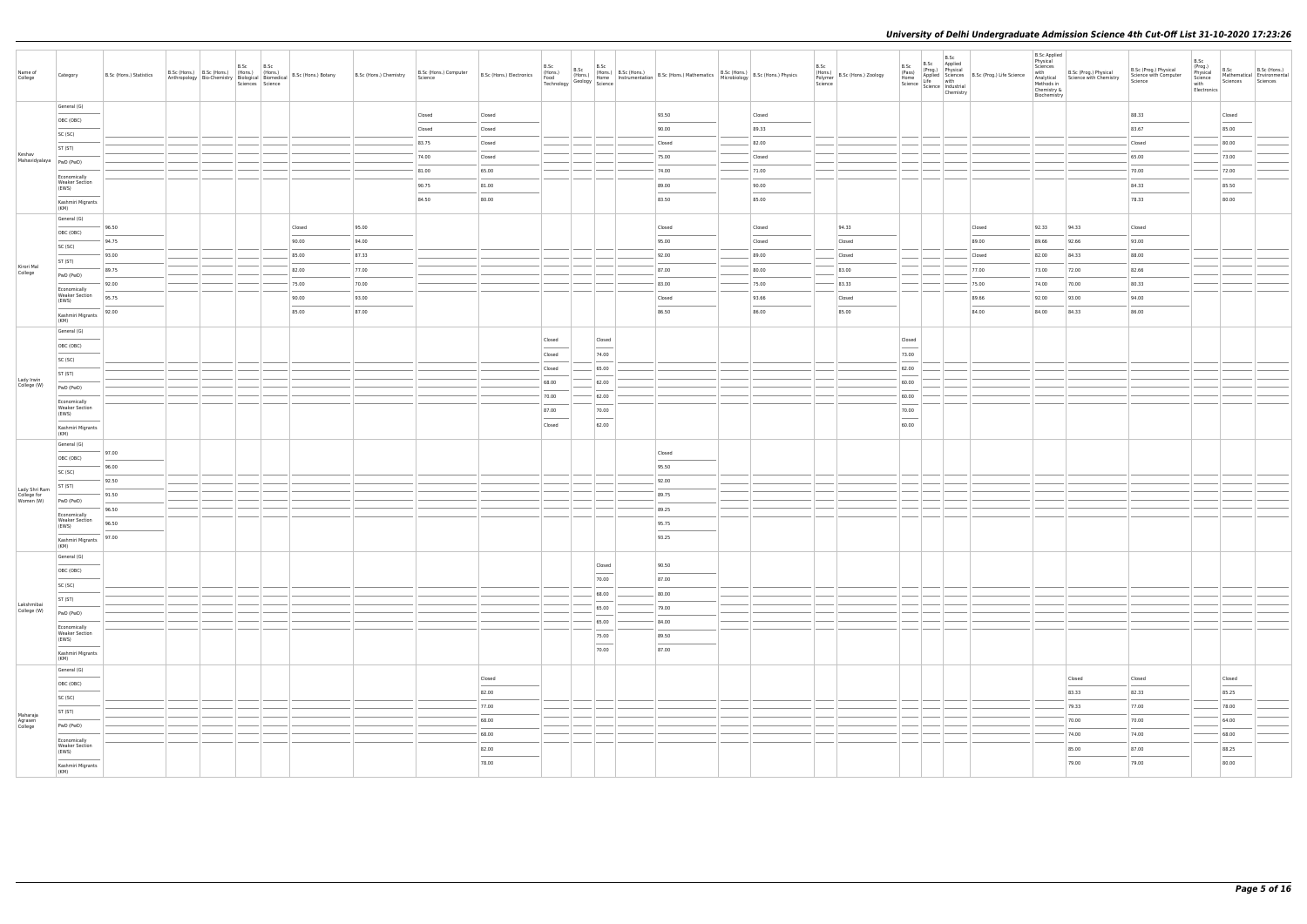| Name of<br>College                      | Category                                                                                                                                                                                                                                                                                                                                                                                                                                                                                                 | B.Sc (Hons.) Statistics | B.Sc (Hons.) B.Sc (Hons.) (Hons.) (Hons.)<br>Anthropology Bio-Chemistry Biological Biomedical | B.Sc | B.Sc<br>Sciences Science | B.Sc (Hons.) Botany | B.Sc (Hons.) Chemistry | B.Sc (Hons.) Computer<br>Science                                                                                                                                                                                                                                                                                                                                                                                                                                                    | B.Sc (Hons.) Electronics<br>Food<br>Technology | B.Sc<br>B.Sc<br>(Hons.)<br>Geology Home<br>Science | B.Sc | (Hons.) B.Sc (Hons.) B.Sc (Hons.) Mathematics B.Sc (Hons.) B.Sc (Hons.) Physics<br>Home Instrumentation B.Sc (Hons.) Mathematics Microbiology B.Sc (Hons.) Physics                                                                                                                                                                                                                                                                                                                   |       | B.Sc<br>(Hons.)<br>Polymer<br>Science | B.Sc (Hons.) Zoology | B.Sc | B.Sc<br>B.Sc Applied<br>(Pass) (Prog.) Physical<br>Home Applied Sciences<br>Science Life with<br>Science Industrial<br>Chemistry | Processor<br>Applied Sciences<br>Life with<br>Life with | <b>B.Sc Applied</b><br>Physical<br>Sciences<br>Methods in<br>Chemistry &<br>Biochemistry | with B.Sc (Prog.) Physical<br>Analytical Science with Chemistry | B.Sc (Prog.) Physical<br>Science with Computer<br>Science | B.Sc<br>(Prog.)<br>Physical<br>Science<br>with<br>Electronics | B.Sc<br>Sciences                                                                                                                                                                                                                                                                                                                                                                                                                                                                    | B.Sc (Hons.)<br>Mathematical Environmental<br>Sciences |
|-----------------------------------------|----------------------------------------------------------------------------------------------------------------------------------------------------------------------------------------------------------------------------------------------------------------------------------------------------------------------------------------------------------------------------------------------------------------------------------------------------------------------------------------------------------|-------------------------|-----------------------------------------------------------------------------------------------|------|--------------------------|---------------------|------------------------|-------------------------------------------------------------------------------------------------------------------------------------------------------------------------------------------------------------------------------------------------------------------------------------------------------------------------------------------------------------------------------------------------------------------------------------------------------------------------------------|------------------------------------------------|----------------------------------------------------|------|--------------------------------------------------------------------------------------------------------------------------------------------------------------------------------------------------------------------------------------------------------------------------------------------------------------------------------------------------------------------------------------------------------------------------------------------------------------------------------------|-------|---------------------------------------|----------------------|------|----------------------------------------------------------------------------------------------------------------------------------|---------------------------------------------------------|------------------------------------------------------------------------------------------|-----------------------------------------------------------------|-----------------------------------------------------------|---------------------------------------------------------------|-------------------------------------------------------------------------------------------------------------------------------------------------------------------------------------------------------------------------------------------------------------------------------------------------------------------------------------------------------------------------------------------------------------------------------------------------------------------------------------|--------------------------------------------------------|
|                                         | General (G)                                                                                                                                                                                                                                                                                                                                                                                                                                                                                              |                         |                                                                                               |      |                          | Closed              | 93.66                  |                                                                                                                                                                                                                                                                                                                                                                                                                                                                                     |                                                |                                                    |      | 94.75                                                                                                                                                                                                                                                                                                                                                                                                                                                                                | 93.00 |                                       | Closed               |      |                                                                                                                                  | Closed                                                  |                                                                                          | Closed                                                          | Closed                                                    |                                                               |                                                                                                                                                                                                                                                                                                                                                                                                                                                                                     |                                                        |
|                                         | OBC (OBC)                                                                                                                                                                                                                                                                                                                                                                                                                                                                                                |                         |                                                                                               |      |                          | 86.00               | 90.66                  |                                                                                                                                                                                                                                                                                                                                                                                                                                                                                     |                                                |                                                    |      | 93.00                                                                                                                                                                                                                                                                                                                                                                                                                                                                                | 91.00 |                                       | 89.00                |      |                                                                                                                                  | 83.66                                                   |                                                                                          | 87.33                                                           | 85.33                                                     |                                                               |                                                                                                                                                                                                                                                                                                                                                                                                                                                                                     |                                                        |
|                                         | SC (SC)                                                                                                                                                                                                                                                                                                                                                                                                                                                                                                  |                         |                                                                                               |      |                          | 80.00               | 80.00                  |                                                                                                                                                                                                                                                                                                                                                                                                                                                                                     |                                                |                                                    |      | 86.00                                                                                                                                                                                                                                                                                                                                                                                                                                                                                | 80.00 |                                       | 80.00                |      |                                                                                                                                  | 78.00                                                   |                                                                                          | 76.00                                                           | 75.00                                                     |                                                               |                                                                                                                                                                                                                                                                                                                                                                                                                                                                                     |                                                        |
| Maitreyi                                | ST (ST)                                                                                                                                                                                                                                                                                                                                                                                                                                                                                                  |                         |                                                                                               |      |                          | 80.00               | 80.00                  |                                                                                                                                                                                                                                                                                                                                                                                                                                                                                     |                                                |                                                    |      | 84.00                                                                                                                                                                                                                                                                                                                                                                                                                                                                                | 80.00 |                                       | 80.00                |      |                                                                                                                                  | 77.00                                                   |                                                                                          | 74.00                                                           | 73.00                                                     |                                                               |                                                                                                                                                                                                                                                                                                                                                                                                                                                                                     |                                                        |
| College (W)                             | PwD (PwD)                                                                                                                                                                                                                                                                                                                                                                                                                                                                                                |                         |                                                                                               |      |                          | 75.00               | 80.00                  |                                                                                                                                                                                                                                                                                                                                                                                                                                                                                     |                                                |                                                    |      | 86.50                                                                                                                                                                                                                                                                                                                                                                                                                                                                                | 75.00 |                                       | 75.00                |      |                                                                                                                                  | 72.00                                                   |                                                                                          | 74.00                                                           | 73.00                                                     |                                                               |                                                                                                                                                                                                                                                                                                                                                                                                                                                                                     |                                                        |
|                                         | Economically<br><b>Weaker Section</b>                                                                                                                                                                                                                                                                                                                                                                                                                                                                    |                         |                                                                                               |      |                          | 86.66               | 92.00                  |                                                                                                                                                                                                                                                                                                                                                                                                                                                                                     |                                                |                                                    |      | 94.00                                                                                                                                                                                                                                                                                                                                                                                                                                                                                | 86.66 |                                       | 90.66                |      |                                                                                                                                  | 84.00                                                   |                                                                                          | 85.00                                                           | 85.00                                                     |                                                               |                                                                                                                                                                                                                                                                                                                                                                                                                                                                                     |                                                        |
|                                         | (EWS)                                                                                                                                                                                                                                                                                                                                                                                                                                                                                                    |                         |                                                                                               |      |                          | 85.00               | 85.00                  |                                                                                                                                                                                                                                                                                                                                                                                                                                                                                     |                                                |                                                    |      | 90.00                                                                                                                                                                                                                                                                                                                                                                                                                                                                                | 85.00 |                                       | 83.00                |      |                                                                                                                                  | 80.00                                                   |                                                                                          | 81.00                                                           | 81.00                                                     |                                                               |                                                                                                                                                                                                                                                                                                                                                                                                                                                                                     |                                                        |
|                                         | Kashmiri Migrants<br>(KM)                                                                                                                                                                                                                                                                                                                                                                                                                                                                                |                         |                                                                                               |      |                          |                     |                        |                                                                                                                                                                                                                                                                                                                                                                                                                                                                                     |                                                |                                                    |      |                                                                                                                                                                                                                                                                                                                                                                                                                                                                                      |       |                                       |                      |      |                                                                                                                                  |                                                         |                                                                                          |                                                                 |                                                           |                                                               |                                                                                                                                                                                                                                                                                                                                                                                                                                                                                     |                                                        |
|                                         | General (G)                                                                                                                                                                                                                                                                                                                                                                                                                                                                                              | Closed                  |                                                                                               |      |                          |                     |                        | Closed                                                                                                                                                                                                                                                                                                                                                                                                                                                                              |                                                |                                                    |      | Closed                                                                                                                                                                                                                                                                                                                                                                                                                                                                               |       |                                       |                      |      |                                                                                                                                  |                                                         |                                                                                          |                                                                 |                                                           |                                                               |                                                                                                                                                                                                                                                                                                                                                                                                                                                                                     |                                                        |
|                                         | Sikh Minority (SM)                                                                                                                                                                                                                                                                                                                                                                                                                                                                                       | 77.00                   |                                                                                               |      |                          |                     |                        | 77.00                                                                                                                                                                                                                                                                                                                                                                                                                                                                               |                                                |                                                    |      | 71.00                                                                                                                                                                                                                                                                                                                                                                                                                                                                                |       |                                       |                      |      |                                                                                                                                  |                                                         |                                                                                          |                                                                 |                                                           |                                                               |                                                                                                                                                                                                                                                                                                                                                                                                                                                                                     |                                                        |
| Mata Sundri<br>College for<br>Women (W) | PwD (PwD)<br>and the control of                                                                                                                                                                                                                                                                                                                                                                                                                                                                          | 67.00                   |                                                                                               |      |                          |                     |                        | 67.00                                                                                                                                                                                                                                                                                                                                                                                                                                                                               |                                                |                                                    |      | 66.00                                                                                                                                                                                                                                                                                                                                                                                                                                                                                |       |                                       |                      |      |                                                                                                                                  |                                                         |                                                                                          |                                                                 |                                                           |                                                               |                                                                                                                                                                                                                                                                                                                                                                                                                                                                                     |                                                        |
| * Sikh<br>Minority(SM)                  | Economically<br><b>Weaker Section</b>                                                                                                                                                                                                                                                                                                                                                                                                                                                                    | NA                      |                                                                                               |      |                          |                     |                        | <b>NA</b>                                                                                                                                                                                                                                                                                                                                                                                                                                                                           |                                                |                                                    |      | NA                                                                                                                                                                                                                                                                                                                                                                                                                                                                                   |       |                                       |                      |      |                                                                                                                                  |                                                         |                                                                                          |                                                                 |                                                           |                                                               |                                                                                                                                                                                                                                                                                                                                                                                                                                                                                     |                                                        |
|                                         | (EWS)                                                                                                                                                                                                                                                                                                                                                                                                                                                                                                    | 82.00                   |                                                                                               |      |                          |                     |                        | 78.00                                                                                                                                                                                                                                                                                                                                                                                                                                                                               |                                                |                                                    |      | 81.00                                                                                                                                                                                                                                                                                                                                                                                                                                                                                |       |                                       |                      |      |                                                                                                                                  |                                                         |                                                                                          |                                                                 |                                                           |                                                               |                                                                                                                                                                                                                                                                                                                                                                                                                                                                                     |                                                        |
|                                         | Kashmiri Migrants<br>(KM)                                                                                                                                                                                                                                                                                                                                                                                                                                                                                |                         |                                                                                               |      |                          |                     |                        |                                                                                                                                                                                                                                                                                                                                                                                                                                                                                     |                                                |                                                    |      |                                                                                                                                                                                                                                                                                                                                                                                                                                                                                      |       |                                       |                      |      |                                                                                                                                  |                                                         |                                                                                          |                                                                 |                                                           |                                                               |                                                                                                                                                                                                                                                                                                                                                                                                                                                                                     |                                                        |
|                                         | General (G)                                                                                                                                                                                                                                                                                                                                                                                                                                                                                              |                         |                                                                                               |      |                          | Closed              | 96.67                  |                                                                                                                                                                                                                                                                                                                                                                                                                                                                                     |                                                |                                                    |      | 96.50                                                                                                                                                                                                                                                                                                                                                                                                                                                                                | 97.33 |                                       | Closed               |      |                                                                                                                                  | 96.00                                                   |                                                                                          |                                                                 | 94.67                                                     |                                                               |                                                                                                                                                                                                                                                                                                                                                                                                                                                                                     |                                                        |
|                                         | OBC (OBC)                                                                                                                                                                                                                                                                                                                                                                                                                                                                                                |                         |                                                                                               |      |                          | 93.00               | Closed                 |                                                                                                                                                                                                                                                                                                                                                                                                                                                                                     |                                                |                                                    |      | 95.00                                                                                                                                                                                                                                                                                                                                                                                                                                                                                | 94.33 |                                       | Closed               |      |                                                                                                                                  | 94.00                                                   |                                                                                          |                                                                 | 93.00                                                     |                                                               |                                                                                                                                                                                                                                                                                                                                                                                                                                                                                     |                                                        |
|                                         | SC (SC)                                                                                                                                                                                                                                                                                                                                                                                                                                                                                                  |                         |                                                                                               |      |                          | 92.00               | Closed                 |                                                                                                                                                                                                                                                                                                                                                                                                                                                                                     |                                                |                                                    |      | 91.00                                                                                                                                                                                                                                                                                                                                                                                                                                                                                | 89.67 |                                       | Closed               |      |                                                                                                                                  | 92.00                                                   |                                                                                          |                                                                 | 88.33                                                     |                                                               |                                                                                                                                                                                                                                                                                                                                                                                                                                                                                     |                                                        |
| Miranda House                           | ST (ST)                                                                                                                                                                                                                                                                                                                                                                                                                                                                                                  |                         |                                                                                               |      |                          | Closed              | 82.00                  |                                                                                                                                                                                                                                                                                                                                                                                                                                                                                     |                                                |                                                    |      | 89.00                                                                                                                                                                                                                                                                                                                                                                                                                                                                                | 85.00 |                                       | Closed               |      |                                                                                                                                  | 89.67                                                   |                                                                                          |                                                                 | 81.00                                                     |                                                               |                                                                                                                                                                                                                                                                                                                                                                                                                                                                                     |                                                        |
| (W)                                     | PwD (PwD)                                                                                                                                                                                                                                                                                                                                                                                                                                                                                                |                         |                                                                                               |      |                          | 88.00               | 87.00                  |                                                                                                                                                                                                                                                                                                                                                                                                                                                                                     |                                                |                                                    |      | 93.00                                                                                                                                                                                                                                                                                                                                                                                                                                                                                | 90.00 |                                       | 89.00                |      |                                                                                                                                  | 84.00                                                   |                                                                                          |                                                                 | 84.67                                                     |                                                               |                                                                                                                                                                                                                                                                                                                                                                                                                                                                                     |                                                        |
|                                         | Economically<br><b>Weaker Section</b>                                                                                                                                                                                                                                                                                                                                                                                                                                                                    |                         |                                                                                               |      |                          | Closed              | 94.33                  |                                                                                                                                                                                                                                                                                                                                                                                                                                                                                     |                                                |                                                    |      | 95.50                                                                                                                                                                                                                                                                                                                                                                                                                                                                                | 94.33 |                                       | 94.00                |      |                                                                                                                                  | 94.00                                                   |                                                                                          |                                                                 | 93.33                                                     |                                                               |                                                                                                                                                                                                                                                                                                                                                                                                                                                                                     |                                                        |
|                                         | (EWS)                                                                                                                                                                                                                                                                                                                                                                                                                                                                                                    |                         |                                                                                               |      |                          | Closed              | 87.00                  |                                                                                                                                                                                                                                                                                                                                                                                                                                                                                     |                                                |                                                    |      | 95.00                                                                                                                                                                                                                                                                                                                                                                                                                                                                                | 92.00 |                                       | Closed               |      |                                                                                                                                  | Closed                                                  |                                                                                          |                                                                 | 84.67                                                     |                                                               |                                                                                                                                                                                                                                                                                                                                                                                                                                                                                     |                                                        |
|                                         | Kashmiri Migrants<br>(KM)                                                                                                                                                                                                                                                                                                                                                                                                                                                                                |                         |                                                                                               |      |                          |                     |                        |                                                                                                                                                                                                                                                                                                                                                                                                                                                                                     |                                                |                                                    |      |                                                                                                                                                                                                                                                                                                                                                                                                                                                                                      |       |                                       |                      |      |                                                                                                                                  |                                                         |                                                                                          |                                                                 |                                                           |                                                               |                                                                                                                                                                                                                                                                                                                                                                                                                                                                                     |                                                        |
|                                         | General (G)                                                                                                                                                                                                                                                                                                                                                                                                                                                                                              |                         |                                                                                               |      |                          |                     | 94.00                  |                                                                                                                                                                                                                                                                                                                                                                                                                                                                                     |                                                |                                                    |      | 94.00                                                                                                                                                                                                                                                                                                                                                                                                                                                                                | 93.33 |                                       |                      |      |                                                                                                                                  |                                                         |                                                                                          | 87.00                                                           | 88.50                                                     |                                                               |                                                                                                                                                                                                                                                                                                                                                                                                                                                                                     |                                                        |
|                                         | OBC (OBC)                                                                                                                                                                                                                                                                                                                                                                                                                                                                                                |                         |                                                                                               |      |                          |                     | 90.00                  |                                                                                                                                                                                                                                                                                                                                                                                                                                                                                     |                                                |                                                    |      | 91.00                                                                                                                                                                                                                                                                                                                                                                                                                                                                                | 90.33 |                                       |                      |      |                                                                                                                                  |                                                         |                                                                                          | 85.00                                                           | 86.50                                                     |                                                               |                                                                                                                                                                                                                                                                                                                                                                                                                                                                                     |                                                        |
|                                         | SC (SC)                                                                                                                                                                                                                                                                                                                                                                                                                                                                                                  |                         |                                                                                               |      |                          |                     | 82.00                  |                                                                                                                                                                                                                                                                                                                                                                                                                                                                                     |                                                |                                                    |      | 84.00                                                                                                                                                                                                                                                                                                                                                                                                                                                                                | 81.33 |                                       |                      |      |                                                                                                                                  |                                                         |                                                                                          | 78.00                                                           | 78.00                                                     |                                                               |                                                                                                                                                                                                                                                                                                                                                                                                                                                                                     |                                                        |
| Motilal Nehru                           | ST (ST)                                                                                                                                                                                                                                                                                                                                                                                                                                                                                                  |                         |                                                                                               |      |                          |                     | 77.00                  |                                                                                                                                                                                                                                                                                                                                                                                                                                                                                     |                                                |                                                    |      | 80.00                                                                                                                                                                                                                                                                                                                                                                                                                                                                                | 65.00 |                                       |                      |      |                                                                                                                                  |                                                         |                                                                                          | 75.00                                                           | 78.00                                                     |                                                               |                                                                                                                                                                                                                                                                                                                                                                                                                                                                                     |                                                        |
| College                                 | PwD (PwD)                                                                                                                                                                                                                                                                                                                                                                                                                                                                                                |                         |                                                                                               |      |                          |                     | 83.00                  |                                                                                                                                                                                                                                                                                                                                                                                                                                                                                     |                                                |                                                    |      | 82.00                                                                                                                                                                                                                                                                                                                                                                                                                                                                                | 70.00 |                                       |                      |      |                                                                                                                                  |                                                         |                                                                                          | 81.00                                                           | 80.00                                                     |                                                               |                                                                                                                                                                                                                                                                                                                                                                                                                                                                                     |                                                        |
|                                         | Economically<br><b>Weaker Section</b>                                                                                                                                                                                                                                                                                                                                                                                                                                                                    |                         |                                                                                               |      |                          |                     | 91.00                  |                                                                                                                                                                                                                                                                                                                                                                                                                                                                                     |                                                |                                                    |      | Closed                                                                                                                                                                                                                                                                                                                                                                                                                                                                               | 90.00 |                                       |                      |      |                                                                                                                                  |                                                         |                                                                                          | 85.00                                                           | 86.00                                                     |                                                               |                                                                                                                                                                                                                                                                                                                                                                                                                                                                                     |                                                        |
|                                         | (EWS)                                                                                                                                                                                                                                                                                                                                                                                                                                                                                                    |                         |                                                                                               |      |                          |                     | 90.00                  |                                                                                                                                                                                                                                                                                                                                                                                                                                                                                     |                                                |                                                    |      | 82.00                                                                                                                                                                                                                                                                                                                                                                                                                                                                                | 65.00 |                                       |                      |      |                                                                                                                                  |                                                         |                                                                                          | 85.00                                                           | 78.00                                                     |                                                               |                                                                                                                                                                                                                                                                                                                                                                                                                                                                                     |                                                        |
|                                         | Kashmiri Migrants<br>(KM)                                                                                                                                                                                                                                                                                                                                                                                                                                                                                |                         |                                                                                               |      |                          |                     |                        |                                                                                                                                                                                                                                                                                                                                                                                                                                                                                     |                                                |                                                    |      |                                                                                                                                                                                                                                                                                                                                                                                                                                                                                      |       |                                       |                      |      |                                                                                                                                  |                                                         |                                                                                          |                                                                 |                                                           |                                                               |                                                                                                                                                                                                                                                                                                                                                                                                                                                                                     |                                                        |
|                                         | General (G)                                                                                                                                                                                                                                                                                                                                                                                                                                                                                              |                         |                                                                                               |      |                          |                     |                        |                                                                                                                                                                                                                                                                                                                                                                                                                                                                                     |                                                |                                                    |      |                                                                                                                                                                                                                                                                                                                                                                                                                                                                                      |       |                                       |                      |      |                                                                                                                                  |                                                         |                                                                                          |                                                                 |                                                           |                                                               |                                                                                                                                                                                                                                                                                                                                                                                                                                                                                     |                                                        |
|                                         | OBC (OBC)                                                                                                                                                                                                                                                                                                                                                                                                                                                                                                |                         |                                                                                               |      |                          |                     |                        |                                                                                                                                                                                                                                                                                                                                                                                                                                                                                     |                                                |                                                    |      |                                                                                                                                                                                                                                                                                                                                                                                                                                                                                      |       |                                       |                      |      |                                                                                                                                  |                                                         |                                                                                          |                                                                 |                                                           |                                                               |                                                                                                                                                                                                                                                                                                                                                                                                                                                                                     |                                                        |
|                                         | SC (SC)                                                                                                                                                                                                                                                                                                                                                                                                                                                                                                  |                         |                                                                                               |      |                          |                     |                        |                                                                                                                                                                                                                                                                                                                                                                                                                                                                                     |                                                |                                                    |      |                                                                                                                                                                                                                                                                                                                                                                                                                                                                                      |       |                                       |                      |      |                                                                                                                                  |                                                         |                                                                                          |                                                                 |                                                           |                                                               |                                                                                                                                                                                                                                                                                                                                                                                                                                                                                     |                                                        |
| Motilal Nehru                           | ST (ST)                                                                                                                                                                                                                                                                                                                                                                                                                                                                                                  |                         |                                                                                               |      |                          |                     |                        |                                                                                                                                                                                                                                                                                                                                                                                                                                                                                     |                                                |                                                    |      |                                                                                                                                                                                                                                                                                                                                                                                                                                                                                      |       |                                       |                      |      |                                                                                                                                  |                                                         |                                                                                          |                                                                 |                                                           |                                                               |                                                                                                                                                                                                                                                                                                                                                                                                                                                                                     |                                                        |
| College<br>(Evening)                    | PwD (PwD)                                                                                                                                                                                                                                                                                                                                                                                                                                                                                                |                         |                                                                                               |      |                          |                     |                        |                                                                                                                                                                                                                                                                                                                                                                                                                                                                                     |                                                |                                                    |      |                                                                                                                                                                                                                                                                                                                                                                                                                                                                                      |       |                                       |                      |      |                                                                                                                                  |                                                         |                                                                                          |                                                                 |                                                           |                                                               |                                                                                                                                                                                                                                                                                                                                                                                                                                                                                     |                                                        |
|                                         | Economically<br><b>Weaker Section</b>                                                                                                                                                                                                                                                                                                                                                                                                                                                                    |                         |                                                                                               |      |                          |                     |                        |                                                                                                                                                                                                                                                                                                                                                                                                                                                                                     |                                                |                                                    |      |                                                                                                                                                                                                                                                                                                                                                                                                                                                                                      |       |                                       |                      |      |                                                                                                                                  |                                                         |                                                                                          |                                                                 |                                                           |                                                               |                                                                                                                                                                                                                                                                                                                                                                                                                                                                                     |                                                        |
|                                         | (EWS)                                                                                                                                                                                                                                                                                                                                                                                                                                                                                                    |                         |                                                                                               |      |                          |                     |                        |                                                                                                                                                                                                                                                                                                                                                                                                                                                                                     |                                                |                                                    |      |                                                                                                                                                                                                                                                                                                                                                                                                                                                                                      |       |                                       |                      |      |                                                                                                                                  |                                                         |                                                                                          |                                                                 |                                                           |                                                               |                                                                                                                                                                                                                                                                                                                                                                                                                                                                                     |                                                        |
|                                         | Kashmiri Migrants<br>(KM)                                                                                                                                                                                                                                                                                                                                                                                                                                                                                |                         |                                                                                               |      |                          |                     |                        |                                                                                                                                                                                                                                                                                                                                                                                                                                                                                     |                                                |                                                    |      |                                                                                                                                                                                                                                                                                                                                                                                                                                                                                      |       |                                       |                      |      |                                                                                                                                  |                                                         |                                                                                          |                                                                 |                                                           |                                                               |                                                                                                                                                                                                                                                                                                                                                                                                                                                                                     |                                                        |
|                                         | General (G)                                                                                                                                                                                                                                                                                                                                                                                                                                                                                              | Closed                  |                                                                                               |      |                          |                     |                        | 93.00                                                                                                                                                                                                                                                                                                                                                                                                                                                                               |                                                |                                                    |      | 93.00                                                                                                                                                                                                                                                                                                                                                                                                                                                                                |       |                                       |                      |      |                                                                                                                                  |                                                         |                                                                                          |                                                                 |                                                           |                                                               | 91.00                                                                                                                                                                                                                                                                                                                                                                                                                                                                               |                                                        |
|                                         | OBC (OBC)                                                                                                                                                                                                                                                                                                                                                                                                                                                                                                | 89.50                   |                                                                                               |      |                          |                     |                        | 89.50                                                                                                                                                                                                                                                                                                                                                                                                                                                                               |                                                |                                                    |      | $\frac{1}{2} \left( \frac{1}{2} \right) \left( \frac{1}{2} \right) \left( \frac{1}{2} \right) \left( \frac{1}{2} \right) \left( \frac{1}{2} \right) \left( \frac{1}{2} \right) \left( \frac{1}{2} \right) \left( \frac{1}{2} \right) \left( \frac{1}{2} \right) \left( \frac{1}{2} \right) \left( \frac{1}{2} \right) \left( \frac{1}{2} \right) \left( \frac{1}{2} \right) \left( \frac{1}{2} \right) \left( \frac{1}{2} \right) \left( \frac{1}{2} \right) \left( \frac$<br>Closed |       |                                       |                      |      |                                                                                                                                  |                                                         |                                                                                          |                                                                 |                                                           |                                                               | $\frac{1}{2} \left( \frac{1}{2} \right) \left( \frac{1}{2} \right) \left( \frac{1}{2} \right) \left( \frac{1}{2} \right) \left( \frac{1}{2} \right) \left( \frac{1}{2} \right) \left( \frac{1}{2} \right) \left( \frac{1}{2} \right) \left( \frac{1}{2} \right) \left( \frac{1}{2} \right) \left( \frac{1}{2} \right) \left( \frac{1}{2} \right) \left( \frac{1}{2} \right) \left( \frac{1}{2} \right) \left( \frac{1}{2} \right) \left( \frac{1}{2} \right) \left( \frac$<br>86.50 |                                                        |
|                                         | SC (SC)                                                                                                                                                                                                                                                                                                                                                                                                                                                                                                  | 84.00                   |                                                                                               |      |                          |                     |                        | 86.00                                                                                                                                                                                                                                                                                                                                                                                                                                                                               |                                                |                                                    |      | 84.00                                                                                                                                                                                                                                                                                                                                                                                                                                                                                |       |                                       |                      |      |                                                                                                                                  |                                                         |                                                                                          |                                                                 |                                                           |                                                               | 81.00                                                                                                                                                                                                                                                                                                                                                                                                                                                                               |                                                        |
| P.G.D.A.V.<br>College                   | ST (ST)                                                                                                                                                                                                                                                                                                                                                                                                                                                                                                  | 81.00                   |                                                                                               |      |                          |                     |                        | 84.00                                                                                                                                                                                                                                                                                                                                                                                                                                                                               |                                                |                                                    |      | 83.00                                                                                                                                                                                                                                                                                                                                                                                                                                                                                |       |                                       |                      |      |                                                                                                                                  |                                                         |                                                                                          |                                                                 |                                                           |                                                               | 80.00                                                                                                                                                                                                                                                                                                                                                                                                                                                                               |                                                        |
|                                         | PwD (PwD)                                                                                                                                                                                                                                                                                                                                                                                                                                                                                                | 75.00                   |                                                                                               |      |                          |                     |                        | 85.00                                                                                                                                                                                                                                                                                                                                                                                                                                                                               |                                                |                                                    |      | 75.00                                                                                                                                                                                                                                                                                                                                                                                                                                                                                |       |                                       |                      |      |                                                                                                                                  |                                                         |                                                                                          |                                                                 |                                                           |                                                               | 75.00                                                                                                                                                                                                                                                                                                                                                                                                                                                                               |                                                        |
|                                         | Economically<br><b>Weaker Section</b>                                                                                                                                                                                                                                                                                                                                                                                                                                                                    | 93.00                   |                                                                                               |      |                          |                     |                        | 91.50                                                                                                                                                                                                                                                                                                                                                                                                                                                                               |                                                |                                                    |      | 90.00                                                                                                                                                                                                                                                                                                                                                                                                                                                                                |       |                                       |                      |      |                                                                                                                                  |                                                         |                                                                                          |                                                                 |                                                           |                                                               | 88.00                                                                                                                                                                                                                                                                                                                                                                                                                                                                               |                                                        |
|                                         | (EWS)<br>$\frac{1}{2} \left( \frac{1}{2} \right) \left( \frac{1}{2} \right) \left( \frac{1}{2} \right) \left( \frac{1}{2} \right) \left( \frac{1}{2} \right) \left( \frac{1}{2} \right) \left( \frac{1}{2} \right) \left( \frac{1}{2} \right) \left( \frac{1}{2} \right) \left( \frac{1}{2} \right) \left( \frac{1}{2} \right) \left( \frac{1}{2} \right) \left( \frac{1}{2} \right) \left( \frac{1}{2} \right) \left( \frac{1}{2} \right) \left( \frac{1}{2} \right) \left( \frac$<br>Kashmiri Migrants | 86.00                   |                                                                                               |      |                          |                     |                        | $\frac{1}{2} \left( \frac{1}{2} \right) \left( \frac{1}{2} \right) \left( \frac{1}{2} \right) \left( \frac{1}{2} \right) \left( \frac{1}{2} \right) \left( \frac{1}{2} \right) \left( \frac{1}{2} \right) \left( \frac{1}{2} \right) \left( \frac{1}{2} \right) \left( \frac{1}{2} \right) \left( \frac{1}{2} \right) \left( \frac{1}{2} \right) \left( \frac{1}{2} \right) \left( \frac{1}{2} \right) \left( \frac{1}{2} \right) \left( \frac{1}{2} \right) \left( \frac$<br>84.00 |                                                |                                                    |      | $\overline{\phantom{a}}$<br>84.00                                                                                                                                                                                                                                                                                                                                                                                                                                                    |       |                                       |                      |      |                                                                                                                                  |                                                         |                                                                                          |                                                                 |                                                           |                                                               | $\overline{\phantom{a}}$<br>81.00                                                                                                                                                                                                                                                                                                                                                                                                                                                   |                                                        |
|                                         | (KM)                                                                                                                                                                                                                                                                                                                                                                                                                                                                                                     |                         |                                                                                               |      |                          |                     |                        |                                                                                                                                                                                                                                                                                                                                                                                                                                                                                     |                                                |                                                    |      |                                                                                                                                                                                                                                                                                                                                                                                                                                                                                      |       |                                       |                      |      |                                                                                                                                  |                                                         |                                                                                          |                                                                 |                                                           |                                                               |                                                                                                                                                                                                                                                                                                                                                                                                                                                                                     |                                                        |
|                                         | General (G)                                                                                                                                                                                                                                                                                                                                                                                                                                                                                              |                         |                                                                                               |      |                          |                     |                        |                                                                                                                                                                                                                                                                                                                                                                                                                                                                                     |                                                |                                                    |      | Closed                                                                                                                                                                                                                                                                                                                                                                                                                                                                               |       |                                       |                      |      |                                                                                                                                  |                                                         |                                                                                          |                                                                 |                                                           |                                                               |                                                                                                                                                                                                                                                                                                                                                                                                                                                                                     |                                                        |
|                                         | OBC (OBC)                                                                                                                                                                                                                                                                                                                                                                                                                                                                                                |                         |                                                                                               |      |                          |                     |                        |                                                                                                                                                                                                                                                                                                                                                                                                                                                                                     |                                                |                                                    |      | 89.50                                                                                                                                                                                                                                                                                                                                                                                                                                                                                |       |                                       |                      |      |                                                                                                                                  |                                                         |                                                                                          |                                                                 |                                                           |                                                               |                                                                                                                                                                                                                                                                                                                                                                                                                                                                                     |                                                        |
|                                         | SC (SC)                                                                                                                                                                                                                                                                                                                                                                                                                                                                                                  |                         |                                                                                               |      |                          |                     |                        |                                                                                                                                                                                                                                                                                                                                                                                                                                                                                     |                                                |                                                    |      | 80.50                                                                                                                                                                                                                                                                                                                                                                                                                                                                                |       |                                       |                      |      |                                                                                                                                  |                                                         |                                                                                          |                                                                 |                                                           |                                                               |                                                                                                                                                                                                                                                                                                                                                                                                                                                                                     |                                                        |
| P.G.D.A.V.<br>College<br>(Evening)      | ST (ST)                                                                                                                                                                                                                                                                                                                                                                                                                                                                                                  |                         |                                                                                               |      |                          |                     |                        |                                                                                                                                                                                                                                                                                                                                                                                                                                                                                     |                                                |                                                    |      | Closed                                                                                                                                                                                                                                                                                                                                                                                                                                                                               |       |                                       |                      |      |                                                                                                                                  |                                                         |                                                                                          |                                                                 |                                                           |                                                               |                                                                                                                                                                                                                                                                                                                                                                                                                                                                                     |                                                        |
|                                         | PwD (PwD)                                                                                                                                                                                                                                                                                                                                                                                                                                                                                                |                         |                                                                                               |      |                          |                     |                        |                                                                                                                                                                                                                                                                                                                                                                                                                                                                                     |                                                |                                                    |      | 60.00                                                                                                                                                                                                                                                                                                                                                                                                                                                                                |       |                                       |                      |      |                                                                                                                                  |                                                         |                                                                                          |                                                                 |                                                           |                                                               |                                                                                                                                                                                                                                                                                                                                                                                                                                                                                     |                                                        |
|                                         | Economically<br><b>Weaker Section</b>                                                                                                                                                                                                                                                                                                                                                                                                                                                                    |                         |                                                                                               |      |                          |                     |                        |                                                                                                                                                                                                                                                                                                                                                                                                                                                                                     |                                                |                                                    |      | 90.50                                                                                                                                                                                                                                                                                                                                                                                                                                                                                |       |                                       |                      |      |                                                                                                                                  |                                                         |                                                                                          |                                                                 |                                                           |                                                               |                                                                                                                                                                                                                                                                                                                                                                                                                                                                                     |                                                        |
|                                         | (EWS)<br><b>Contract Contract</b>                                                                                                                                                                                                                                                                                                                                                                                                                                                                        |                         |                                                                                               |      |                          |                     |                        |                                                                                                                                                                                                                                                                                                                                                                                                                                                                                     |                                                |                                                    |      | $\overline{\phantom{a}}$<br>76.00                                                                                                                                                                                                                                                                                                                                                                                                                                                    |       |                                       |                      |      |                                                                                                                                  |                                                         |                                                                                          |                                                                 |                                                           |                                                               |                                                                                                                                                                                                                                                                                                                                                                                                                                                                                     |                                                        |
|                                         | Kashmiri Migrants<br>(KM)                                                                                                                                                                                                                                                                                                                                                                                                                                                                                |                         |                                                                                               |      |                          |                     |                        |                                                                                                                                                                                                                                                                                                                                                                                                                                                                                     |                                                |                                                    |      |                                                                                                                                                                                                                                                                                                                                                                                                                                                                                      |       |                                       |                      |      |                                                                                                                                  |                                                         |                                                                                          |                                                                 |                                                           |                                                               |                                                                                                                                                                                                                                                                                                                                                                                                                                                                                     |                                                        |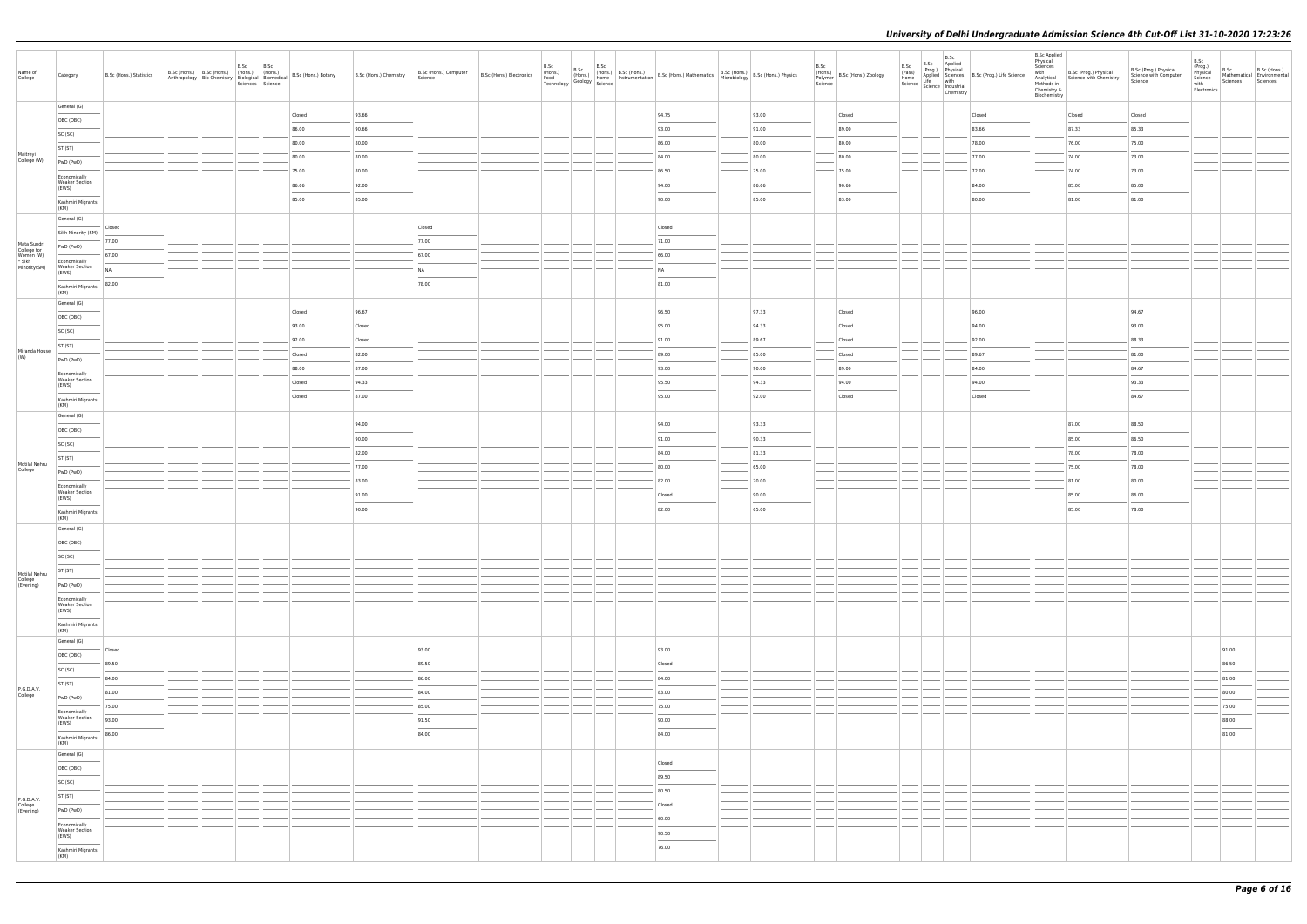| Name of<br>College       | Category                                                                                                                                                                                                                                                                                                                                                                                                                                                                                | B.Sc (Hons.) Statistics | B.Sc (Hons.) B.Sc (Hons.) (Hons.) (Hons.) | B.Sc B.Sc<br>Sciences Science | Anthropology   Bio-Chemistry   Kinons.)   Hons.)   B.Sc (Hons.) Botany   Bio-Chemistry   Biological   Biomedical   B.Sc (Hons.) Botany | B.Sc (Hons.) Chemistry | B.Sc (Hons.) Computer<br>Science                                                                                                                                                                                                                                                                                                                                                                                                                                                     |       | B.Sc                   | B.Sc | B.Sc (Hons.) Electronics (Hons.) B.Sc (Hons.) B.Sc (Hons.) B.Sc (Hons.) Mathematics B.Sc (Hons.) Microbiology B.Sc (Hons.) Physics<br>Technology Geology Science (Hons.) B.Sc (Hons.) Mathematics Microbiology B.Sc (Hons.) Phys                                                                                                                                                                                                                                                    |        |                | B.Sc<br>(Hons.)<br>B.Sc (Hons.) Zoology<br>Polymer<br>Science | B.Sc<br>(Pass) | B.Sc<br>B.Sc Applied<br>(Prog.) Physical<br>Applied Sciences B.Sc (Prog.) Life Science<br>Home<br>Science   Life<br>Science   Mustrial<br>Science   Mustrial<br>Chamistry<br>Chemistry | <b>B.Sc Applied</b><br>Physical<br>Sciences<br>Methods in<br>Chemistry &<br>Biochemistry | with B.Sc (Prog.) Physical<br>Analytical Science with Chemistry | B.Sc (Prog.) Physical<br>Science with Computer<br>Science | B.Sc<br>(Prog.)<br>Physical<br>Science<br>with<br>Electronics | B.Sc<br>Mathematical Environmental<br>Sciences | B.Sc (Hons.)<br>Sciences |
|--------------------------|-----------------------------------------------------------------------------------------------------------------------------------------------------------------------------------------------------------------------------------------------------------------------------------------------------------------------------------------------------------------------------------------------------------------------------------------------------------------------------------------|-------------------------|-------------------------------------------|-------------------------------|----------------------------------------------------------------------------------------------------------------------------------------|------------------------|--------------------------------------------------------------------------------------------------------------------------------------------------------------------------------------------------------------------------------------------------------------------------------------------------------------------------------------------------------------------------------------------------------------------------------------------------------------------------------------|-------|------------------------|------|-------------------------------------------------------------------------------------------------------------------------------------------------------------------------------------------------------------------------------------------------------------------------------------------------------------------------------------------------------------------------------------------------------------------------------------------------------------------------------------|--------|----------------|---------------------------------------------------------------|----------------|----------------------------------------------------------------------------------------------------------------------------------------------------------------------------------------|------------------------------------------------------------------------------------------|-----------------------------------------------------------------|-----------------------------------------------------------|---------------------------------------------------------------|------------------------------------------------|--------------------------|
|                          | General (G)                                                                                                                                                                                                                                                                                                                                                                                                                                                                             |                         |                                           |                               |                                                                                                                                        | Closed                 |                                                                                                                                                                                                                                                                                                                                                                                                                                                                                      | 88.00 |                        |      | Closed                                                                                                                                                                                                                                                                                                                                                                                                                                                                              |        | Closed         |                                                               |                | 86.00                                                                                                                                                                                  |                                                                                          | 88.00                                                           | Closed                                                    | Closed                                                        |                                                |                          |
|                          | OBC (OBC)<br>$\frac{1}{2} \left( \frac{1}{2} \right) \left( \frac{1}{2} \right) \left( \frac{1}{2} \right) \left( \frac{1}{2} \right) \left( \frac{1}{2} \right) \left( \frac{1}{2} \right) \left( \frac{1}{2} \right) \left( \frac{1}{2} \right) \left( \frac{1}{2} \right) \left( \frac{1}{2} \right) \left( \frac{1}{2} \right) \left( \frac{1}{2} \right) \left( \frac{1}{2} \right) \left( \frac{1}{2} \right) \left( \frac{1}{2} \right) \left( \frac{1}{2} \right) \left( \frac$ |                         |                                           |                               |                                                                                                                                        | 88.00                  |                                                                                                                                                                                                                                                                                                                                                                                                                                                                                      | 84.00 |                        |      | 90.00                                                                                                                                                                                                                                                                                                                                                                                                                                                                               |        | 90.00          |                                                               |                | ___<br>80.50                                                                                                                                                                           |                                                                                          | 85.00                                                           | 84.00                                                     | 82.00                                                         |                                                |                          |
|                          | SC (SC)                                                                                                                                                                                                                                                                                                                                                                                                                                                                                 |                         |                                           |                               |                                                                                                                                        | 78.00                  |                                                                                                                                                                                                                                                                                                                                                                                                                                                                                      | 78.00 |                        |      | 82.00                                                                                                                                                                                                                                                                                                                                                                                                                                                                               |        | 85.00          |                                                               |                | 70.00                                                                                                                                                                                  |                                                                                          | 73.00                                                           | 78.00                                                     | Closed                                                        |                                                |                          |
| Rajdhani<br>College      | ST (ST)                                                                                                                                                                                                                                                                                                                                                                                                                                                                                 |                         |                                           |                               |                                                                                                                                        | 67.00                  |                                                                                                                                                                                                                                                                                                                                                                                                                                                                                      | 68.00 |                        |      | 78.00                                                                                                                                                                                                                                                                                                                                                                                                                                                                               |        | 82.00          |                                                               |                | 60.00                                                                                                                                                                                  |                                                                                          | 61.00                                                           | 68.00                                                     | 62.00                                                         |                                                |                          |
|                          | PwD (PwD)                                                                                                                                                                                                                                                                                                                                                                                                                                                                               |                         |                                           |                               |                                                                                                                                        | 65.00                  |                                                                                                                                                                                                                                                                                                                                                                                                                                                                                      | 68.00 |                        |      | 78.00                                                                                                                                                                                                                                                                                                                                                                                                                                                                               |        | 75.00          |                                                               |                | 63.00                                                                                                                                                                                  |                                                                                          | 65.00                                                           | 65.00                                                     | 62.00                                                         |                                                |                          |
|                          | Economically<br><b>Weaker Section</b>                                                                                                                                                                                                                                                                                                                                                                                                                                                   |                         |                                           |                               |                                                                                                                                        | 89.00                  |                                                                                                                                                                                                                                                                                                                                                                                                                                                                                      | 87.66 |                        |      |                                                                                                                                                                                                                                                                                                                                                                                                                                                                                     |        |                |                                                               |                |                                                                                                                                                                                        |                                                                                          |                                                                 |                                                           |                                                               |                                                |                          |
|                          | (EWS)                                                                                                                                                                                                                                                                                                                                                                                                                                                                                   |                         |                                           |                               |                                                                                                                                        |                        |                                                                                                                                                                                                                                                                                                                                                                                                                                                                                      | 78.00 |                        |      | 90.25<br>80.00                                                                                                                                                                                                                                                                                                                                                                                                                                                                      |        | 90.00<br>83.00 |                                                               |                | 85.50<br>76.00                                                                                                                                                                         |                                                                                          | 87.66<br>82.00                                                  | 86.60<br>80.00                                            | 86.00<br>62.00                                                |                                                |                          |
|                          | Kashmiri Migrants<br>(KM)                                                                                                                                                                                                                                                                                                                                                                                                                                                               |                         |                                           |                               |                                                                                                                                        | 82.00                  |                                                                                                                                                                                                                                                                                                                                                                                                                                                                                      |       |                        |      |                                                                                                                                                                                                                                                                                                                                                                                                                                                                                     |        |                |                                                               |                |                                                                                                                                                                                        |                                                                                          |                                                                 |                                                           |                                                               |                                                |                          |
|                          | General (G)                                                                                                                                                                                                                                                                                                                                                                                                                                                                             |                         |                                           |                               |                                                                                                                                        |                        |                                                                                                                                                                                                                                                                                                                                                                                                                                                                                      |       |                        |      |                                                                                                                                                                                                                                                                                                                                                                                                                                                                                     |        |                |                                                               |                |                                                                                                                                                                                        |                                                                                          |                                                                 |                                                           |                                                               |                                                |                          |
|                          | OBC (OBC)                                                                                                                                                                                                                                                                                                                                                                                                                                                                               | Closed                  |                                           |                               |                                                                                                                                        |                        | Closed                                                                                                                                                                                                                                                                                                                                                                                                                                                                               |       | 91.33                  |      | 93.00                                                                                                                                                                                                                                                                                                                                                                                                                                                                               | Closed |                |                                                               |                |                                                                                                                                                                                        |                                                                                          |                                                                 |                                                           |                                                               |                                                |                          |
|                          | SC (SC)                                                                                                                                                                                                                                                                                                                                                                                                                                                                                 | Closed                  |                                           |                               |                                                                                                                                        |                        | Closed                                                                                                                                                                                                                                                                                                                                                                                                                                                                               |       | 84.00                  |      | 91.00                                                                                                                                                                                                                                                                                                                                                                                                                                                                               | 87.00  |                |                                                               |                |                                                                                                                                                                                        |                                                                                          |                                                                 |                                                           |                                                               |                                                |                          |
|                          | ST (ST)                                                                                                                                                                                                                                                                                                                                                                                                                                                                                 | 82.00                   |                                           |                               |                                                                                                                                        |                        | 82.50                                                                                                                                                                                                                                                                                                                                                                                                                                                                                |       | 83.00                  |      | 83.50                                                                                                                                                                                                                                                                                                                                                                                                                                                                               | 82.00  |                |                                                               |                |                                                                                                                                                                                        |                                                                                          |                                                                 |                                                           |                                                               |                                                |                          |
| Ram Lal Anand<br>College | PwD (PwD)                                                                                                                                                                                                                                                                                                                                                                                                                                                                               | 78.00                   |                                           |                               |                                                                                                                                        |                        | 77.00                                                                                                                                                                                                                                                                                                                                                                                                                                                                                |       | 75.00                  |      | 80.75                                                                                                                                                                                                                                                                                                                                                                                                                                                                               | 77.00  |                |                                                               |                |                                                                                                                                                                                        |                                                                                          |                                                                 |                                                           |                                                               |                                                |                          |
|                          | Economically<br><b>Weaker Section</b>                                                                                                                                                                                                                                                                                                                                                                                                                                                   | 80.00                   |                                           |                               |                                                                                                                                        |                        | 79.00                                                                                                                                                                                                                                                                                                                                                                                                                                                                                |       | 82.00                  |      | 78.00                                                                                                                                                                                                                                                                                                                                                                                                                                                                               | 78.00  |                |                                                               |                |                                                                                                                                                                                        |                                                                                          |                                                                 |                                                           |                                                               |                                                |                          |
|                          | (EWS)                                                                                                                                                                                                                                                                                                                                                                                                                                                                                   | 93.50                   |                                           |                               |                                                                                                                                        |                        | Closed<br>$\frac{1}{2} \left( \frac{1}{2} \right) \left( \frac{1}{2} \right) \left( \frac{1}{2} \right) \left( \frac{1}{2} \right) \left( \frac{1}{2} \right) \left( \frac{1}{2} \right) \left( \frac{1}{2} \right) \left( \frac{1}{2} \right) \left( \frac{1}{2} \right) \left( \frac{1}{2} \right) \left( \frac{1}{2} \right) \left( \frac{1}{2} \right) \left( \frac{1}{2} \right) \left( \frac{1}{2} \right) \left( \frac{1}{2} \right) \left( \frac{1}{2} \right) \left( \frac$ |       | 88.66<br>$\frac{1}{2}$ |      | 90.50                                                                                                                                                                                                                                                                                                                                                                                                                                                                               | 88.33  |                |                                                               |                |                                                                                                                                                                                        |                                                                                          |                                                                 |                                                           |                                                               |                                                |                          |
|                          | Kashmiri Migrants<br>(KM)                                                                                                                                                                                                                                                                                                                                                                                                                                                               | 88.00                   |                                           |                               |                                                                                                                                        |                        | 84.00                                                                                                                                                                                                                                                                                                                                                                                                                                                                                |       | 86.00                  |      | 84.00                                                                                                                                                                                                                                                                                                                                                                                                                                                                               | 87.00  |                |                                                               |                |                                                                                                                                                                                        |                                                                                          |                                                                 |                                                           |                                                               |                                                |                          |
|                          | General (G)                                                                                                                                                                                                                                                                                                                                                                                                                                                                             |                         |                                           |                               |                                                                                                                                        |                        |                                                                                                                                                                                                                                                                                                                                                                                                                                                                                      |       |                        |      |                                                                                                                                                                                                                                                                                                                                                                                                                                                                                     |        |                |                                                               |                |                                                                                                                                                                                        |                                                                                          |                                                                 |                                                           |                                                               |                                                |                          |
|                          | OBC (OBC)                                                                                                                                                                                                                                                                                                                                                                                                                                                                               | Closed                  |                                           |                               |                                                                                                                                        |                        | 93.50                                                                                                                                                                                                                                                                                                                                                                                                                                                                                |       |                        |      | Closed                                                                                                                                                                                                                                                                                                                                                                                                                                                                              |        |                |                                                               |                |                                                                                                                                                                                        |                                                                                          |                                                                 |                                                           |                                                               |                                                | 89.00                    |
|                          | SC (SC)                                                                                                                                                                                                                                                                                                                                                                                                                                                                                 | 91.00                   |                                           |                               |                                                                                                                                        |                        | 91.50                                                                                                                                                                                                                                                                                                                                                                                                                                                                                |       |                        |      | Closed                                                                                                                                                                                                                                                                                                                                                                                                                                                                              |        |                |                                                               |                |                                                                                                                                                                                        |                                                                                          |                                                                 |                                                           |                                                               |                                                | 87.00                    |
| Ramanujan                | ST (ST)                                                                                                                                                                                                                                                                                                                                                                                                                                                                                 | 85.50                   |                                           |                               |                                                                                                                                        |                        | 87.00                                                                                                                                                                                                                                                                                                                                                                                                                                                                                |       |                        |      | 84.00                                                                                                                                                                                                                                                                                                                                                                                                                                                                               |        |                |                                                               |                |                                                                                                                                                                                        |                                                                                          |                                                                 |                                                           |                                                               |                                                | 84.00                    |
| College                  | PwD (PwD)                                                                                                                                                                                                                                                                                                                                                                                                                                                                               | 81.00                   |                                           |                               |                                                                                                                                        |                        | 80.00                                                                                                                                                                                                                                                                                                                                                                                                                                                                                |       |                        |      | 77.00                                                                                                                                                                                                                                                                                                                                                                                                                                                                               |        |                |                                                               |                |                                                                                                                                                                                        |                                                                                          |                                                                 |                                                           |                                                               |                                                | 80.00                    |
|                          | Economically<br><b>Weaker Section</b>                                                                                                                                                                                                                                                                                                                                                                                                                                                   | 81.00                   |                                           |                               |                                                                                                                                        |                        | 79.00                                                                                                                                                                                                                                                                                                                                                                                                                                                                                |       |                        |      | 75.00                                                                                                                                                                                                                                                                                                                                                                                                                                                                               |        |                |                                                               |                |                                                                                                                                                                                        |                                                                                          |                                                                 |                                                           |                                                               |                                                | 80.00                    |
|                          | (EWS)                                                                                                                                                                                                                                                                                                                                                                                                                                                                                   | 93.25                   |                                           |                               |                                                                                                                                        |                        | 92.50<br>$\sim$                                                                                                                                                                                                                                                                                                                                                                                                                                                                      |       |                        |      | 92.00<br>$\frac{1}{2} \left( \frac{1}{2} \right) \left( \frac{1}{2} \right) \left( \frac{1}{2} \right) \left( \frac{1}{2} \right) \left( \frac{1}{2} \right) \left( \frac{1}{2} \right) \left( \frac{1}{2} \right) \left( \frac{1}{2} \right) \left( \frac{1}{2} \right) \left( \frac{1}{2} \right) \left( \frac{1}{2} \right) \left( \frac{1}{2} \right) \left( \frac{1}{2} \right) \left( \frac{1}{2} \right) \left( \frac{1}{2} \right) \left( \frac{1}{2} \right) \left( \frac$ |        |                |                                                               |                |                                                                                                                                                                                        |                                                                                          |                                                                 |                                                           |                                                               |                                                | 88.25                    |
|                          | Kashmiri Migrants<br>(KM)                                                                                                                                                                                                                                                                                                                                                                                                                                                               | 82.00                   |                                           |                               |                                                                                                                                        |                        | 79.00                                                                                                                                                                                                                                                                                                                                                                                                                                                                                |       |                        |      | 82.00                                                                                                                                                                                                                                                                                                                                                                                                                                                                               |        |                |                                                               |                |                                                                                                                                                                                        |                                                                                          |                                                                 |                                                           |                                                               |                                                | 83.00                    |
|                          | General (G)                                                                                                                                                                                                                                                                                                                                                                                                                                                                             |                         |                                           |                               |                                                                                                                                        |                        |                                                                                                                                                                                                                                                                                                                                                                                                                                                                                      |       |                        |      |                                                                                                                                                                                                                                                                                                                                                                                                                                                                                     |        |                |                                                               |                |                                                                                                                                                                                        |                                                                                          |                                                                 |                                                           |                                                               |                                                |                          |
|                          | OBC (OBC)                                                                                                                                                                                                                                                                                                                                                                                                                                                                               | 96.50                   |                                           |                               | Closed                                                                                                                                 | 95.00                  |                                                                                                                                                                                                                                                                                                                                                                                                                                                                                      |       |                        |      | Closed                                                                                                                                                                                                                                                                                                                                                                                                                                                                              |        | 96.00          | 94.00                                                         |                | 91.33                                                                                                                                                                                  |                                                                                          | Closed                                                          |                                                           | 93.66                                                         |                                                |                          |
|                          | SC (SC)                                                                                                                                                                                                                                                                                                                                                                                                                                                                                 | 95.00                   |                                           |                               | 88.00                                                                                                                                  | 93.66                  |                                                                                                                                                                                                                                                                                                                                                                                                                                                                                      |       |                        |      | 95.00                                                                                                                                                                                                                                                                                                                                                                                                                                                                               |        | 94.66          | 92.00                                                         |                | 88.66                                                                                                                                                                                  |                                                                                          | 92.33                                                           |                                                           | 91.33                                                         |                                                |                          |
|                          | ST (ST)                                                                                                                                                                                                                                                                                                                                                                                                                                                                                 | 91.50                   |                                           |                               | 85.00                                                                                                                                  | 87.66                  |                                                                                                                                                                                                                                                                                                                                                                                                                                                                                      |       |                        |      | 92.00                                                                                                                                                                                                                                                                                                                                                                                                                                                                               |        | 90.33          | 88.33                                                         |                | 81.00                                                                                                                                                                                  |                                                                                          | 83.00                                                           |                                                           | 85.66                                                         |                                                |                          |
| Ramjas College           | PwD (PwD)                                                                                                                                                                                                                                                                                                                                                                                                                                                                               | 89.00                   |                                           |                               | 81.00                                                                                                                                  | 78.00                  |                                                                                                                                                                                                                                                                                                                                                                                                                                                                                      |       |                        |      | Closed                                                                                                                                                                                                                                                                                                                                                                                                                                                                              |        | 82.00          | 83.00                                                         |                | 77.00                                                                                                                                                                                  |                                                                                          | 77.00                                                           |                                                           | 78.00                                                         |                                                |                          |
|                          | Economically<br><b>Weaker Section</b>                                                                                                                                                                                                                                                                                                                                                                                                                                                   | 89.00                   |                                           |                               | 79.00                                                                                                                                  | 75.00                  |                                                                                                                                                                                                                                                                                                                                                                                                                                                                                      |       |                        |      | 84.00                                                                                                                                                                                                                                                                                                                                                                                                                                                                               |        | 79.00          | 79.00                                                         |                | 74.00                                                                                                                                                                                  |                                                                                          | 74.00                                                           |                                                           | 74.00                                                         |                                                |                          |
|                          | (EWS)                                                                                                                                                                                                                                                                                                                                                                                                                                                                                   | 96.25                   |                                           |                               | 89.00                                                                                                                                  | 93.66                  |                                                                                                                                                                                                                                                                                                                                                                                                                                                                                      |       |                        |      | 95.25                                                                                                                                                                                                                                                                                                                                                                                                                                                                               |        | 95.66          | 93.00                                                         |                | 90.00                                                                                                                                                                                  |                                                                                          | 93.33                                                           |                                                           | 91.66<br>$\frac{1}{2}$                                        |                                                |                          |
|                          | Kashmiri Migrants<br>(KM)                                                                                                                                                                                                                                                                                                                                                                                                                                                               | 89.75                   |                                           |                               | 83.00                                                                                                                                  | 86.00                  |                                                                                                                                                                                                                                                                                                                                                                                                                                                                                      |       |                        |      | 87.00                                                                                                                                                                                                                                                                                                                                                                                                                                                                               |        | 86.66          | 85.33                                                         |                | 82.33                                                                                                                                                                                  |                                                                                          | 85.00                                                           |                                                           | 84.00                                                         |                                                |                          |
|                          | General (G)                                                                                                                                                                                                                                                                                                                                                                                                                                                                             |                         |                                           |                               |                                                                                                                                        |                        |                                                                                                                                                                                                                                                                                                                                                                                                                                                                                      |       |                        |      |                                                                                                                                                                                                                                                                                                                                                                                                                                                                                     |        |                |                                                               |                |                                                                                                                                                                                        |                                                                                          |                                                                 |                                                           |                                                               |                                                |                          |
|                          | OBC (OBC)                                                                                                                                                                                                                                                                                                                                                                                                                                                                               |                         |                                           |                               |                                                                                                                                        |                        |                                                                                                                                                                                                                                                                                                                                                                                                                                                                                      |       |                        |      | 93.25                                                                                                                                                                                                                                                                                                                                                                                                                                                                               |        |                |                                                               |                |                                                                                                                                                                                        |                                                                                          |                                                                 |                                                           |                                                               |                                                |                          |
|                          | SC (SC)                                                                                                                                                                                                                                                                                                                                                                                                                                                                                 |                         |                                           |                               |                                                                                                                                        |                        |                                                                                                                                                                                                                                                                                                                                                                                                                                                                                      |       |                        |      | Closed<br>Closed                                                                                                                                                                                                                                                                                                                                                                                                                                                                    |        |                |                                                               |                |                                                                                                                                                                                        |                                                                                          |                                                                 |                                                           |                                                               |                                                |                          |
| Satyawati                | ST (ST)                                                                                                                                                                                                                                                                                                                                                                                                                                                                                 |                         |                                           |                               |                                                                                                                                        |                        |                                                                                                                                                                                                                                                                                                                                                                                                                                                                                      |       |                        |      | 80.00                                                                                                                                                                                                                                                                                                                                                                                                                                                                               |        |                |                                                               |                |                                                                                                                                                                                        |                                                                                          |                                                                 |                                                           |                                                               |                                                |                          |
| College                  | PwD (PwD)                                                                                                                                                                                                                                                                                                                                                                                                                                                                               |                         |                                           |                               |                                                                                                                                        |                        |                                                                                                                                                                                                                                                                                                                                                                                                                                                                                      |       |                        |      | 70.00                                                                                                                                                                                                                                                                                                                                                                                                                                                                               |        |                |                                                               |                |                                                                                                                                                                                        |                                                                                          |                                                                 |                                                           |                                                               |                                                |                          |
|                          | Economically<br><b>Weaker Section</b>                                                                                                                                                                                                                                                                                                                                                                                                                                                   |                         |                                           |                               |                                                                                                                                        |                        |                                                                                                                                                                                                                                                                                                                                                                                                                                                                                      |       |                        |      | 91.00                                                                                                                                                                                                                                                                                                                                                                                                                                                                               |        |                |                                                               |                |                                                                                                                                                                                        |                                                                                          |                                                                 |                                                           |                                                               |                                                |                          |
|                          | (EWS)                                                                                                                                                                                                                                                                                                                                                                                                                                                                                   |                         |                                           |                               |                                                                                                                                        |                        |                                                                                                                                                                                                                                                                                                                                                                                                                                                                                      |       |                        |      | <b>NA</b>                                                                                                                                                                                                                                                                                                                                                                                                                                                                           |        |                |                                                               |                |                                                                                                                                                                                        |                                                                                          |                                                                 |                                                           |                                                               |                                                |                          |
|                          | Kashmiri Migrants<br>(KM)                                                                                                                                                                                                                                                                                                                                                                                                                                                               |                         |                                           |                               |                                                                                                                                        |                        |                                                                                                                                                                                                                                                                                                                                                                                                                                                                                      |       |                        |      |                                                                                                                                                                                                                                                                                                                                                                                                                                                                                     |        |                |                                                               |                |                                                                                                                                                                                        |                                                                                          |                                                                 |                                                           |                                                               |                                                |                          |
|                          | General (G)                                                                                                                                                                                                                                                                                                                                                                                                                                                                             |                         |                                           |                               |                                                                                                                                        |                        |                                                                                                                                                                                                                                                                                                                                                                                                                                                                                      |       |                        |      |                                                                                                                                                                                                                                                                                                                                                                                                                                                                                     |        |                |                                                               |                |                                                                                                                                                                                        |                                                                                          |                                                                 |                                                           |                                                               |                                                |                          |
|                          | OBC (OBC)                                                                                                                                                                                                                                                                                                                                                                                                                                                                               |                         |                                           |                               |                                                                                                                                        |                        |                                                                                                                                                                                                                                                                                                                                                                                                                                                                                      |       |                        |      |                                                                                                                                                                                                                                                                                                                                                                                                                                                                                     |        |                |                                                               |                |                                                                                                                                                                                        |                                                                                          |                                                                 |                                                           |                                                               |                                                |                          |
|                          | SC (SC)                                                                                                                                                                                                                                                                                                                                                                                                                                                                                 |                         |                                           |                               |                                                                                                                                        |                        |                                                                                                                                                                                                                                                                                                                                                                                                                                                                                      |       |                        |      |                                                                                                                                                                                                                                                                                                                                                                                                                                                                                     |        |                |                                                               |                |                                                                                                                                                                                        |                                                                                          |                                                                 |                                                           |                                                               |                                                |                          |
| Satyawati                | ST (ST)                                                                                                                                                                                                                                                                                                                                                                                                                                                                                 |                         |                                           |                               |                                                                                                                                        |                        |                                                                                                                                                                                                                                                                                                                                                                                                                                                                                      |       |                        |      |                                                                                                                                                                                                                                                                                                                                                                                                                                                                                     |        |                |                                                               |                |                                                                                                                                                                                        |                                                                                          |                                                                 |                                                           |                                                               |                                                |                          |
| College<br>(Evening)     | PwD (PwD)                                                                                                                                                                                                                                                                                                                                                                                                                                                                               |                         |                                           |                               |                                                                                                                                        |                        |                                                                                                                                                                                                                                                                                                                                                                                                                                                                                      |       |                        |      |                                                                                                                                                                                                                                                                                                                                                                                                                                                                                     |        |                |                                                               |                |                                                                                                                                                                                        |                                                                                          |                                                                 |                                                           |                                                               |                                                |                          |
|                          | Economically<br><b>Weaker Section</b>                                                                                                                                                                                                                                                                                                                                                                                                                                                   |                         |                                           |                               |                                                                                                                                        |                        |                                                                                                                                                                                                                                                                                                                                                                                                                                                                                      |       |                        |      |                                                                                                                                                                                                                                                                                                                                                                                                                                                                                     |        |                |                                                               |                |                                                                                                                                                                                        |                                                                                          |                                                                 |                                                           |                                                               |                                                |                          |
|                          | (EWS)                                                                                                                                                                                                                                                                                                                                                                                                                                                                                   |                         |                                           |                               |                                                                                                                                        |                        |                                                                                                                                                                                                                                                                                                                                                                                                                                                                                      |       |                        |      |                                                                                                                                                                                                                                                                                                                                                                                                                                                                                     |        |                |                                                               |                |                                                                                                                                                                                        |                                                                                          |                                                                 |                                                           |                                                               |                                                |                          |
|                          | Kashmiri Migrants<br>(KM)                                                                                                                                                                                                                                                                                                                                                                                                                                                               |                         |                                           |                               |                                                                                                                                        |                        |                                                                                                                                                                                                                                                                                                                                                                                                                                                                                      |       |                        |      |                                                                                                                                                                                                                                                                                                                                                                                                                                                                                     |        |                |                                                               |                |                                                                                                                                                                                        |                                                                                          |                                                                 |                                                           |                                                               |                                                |                          |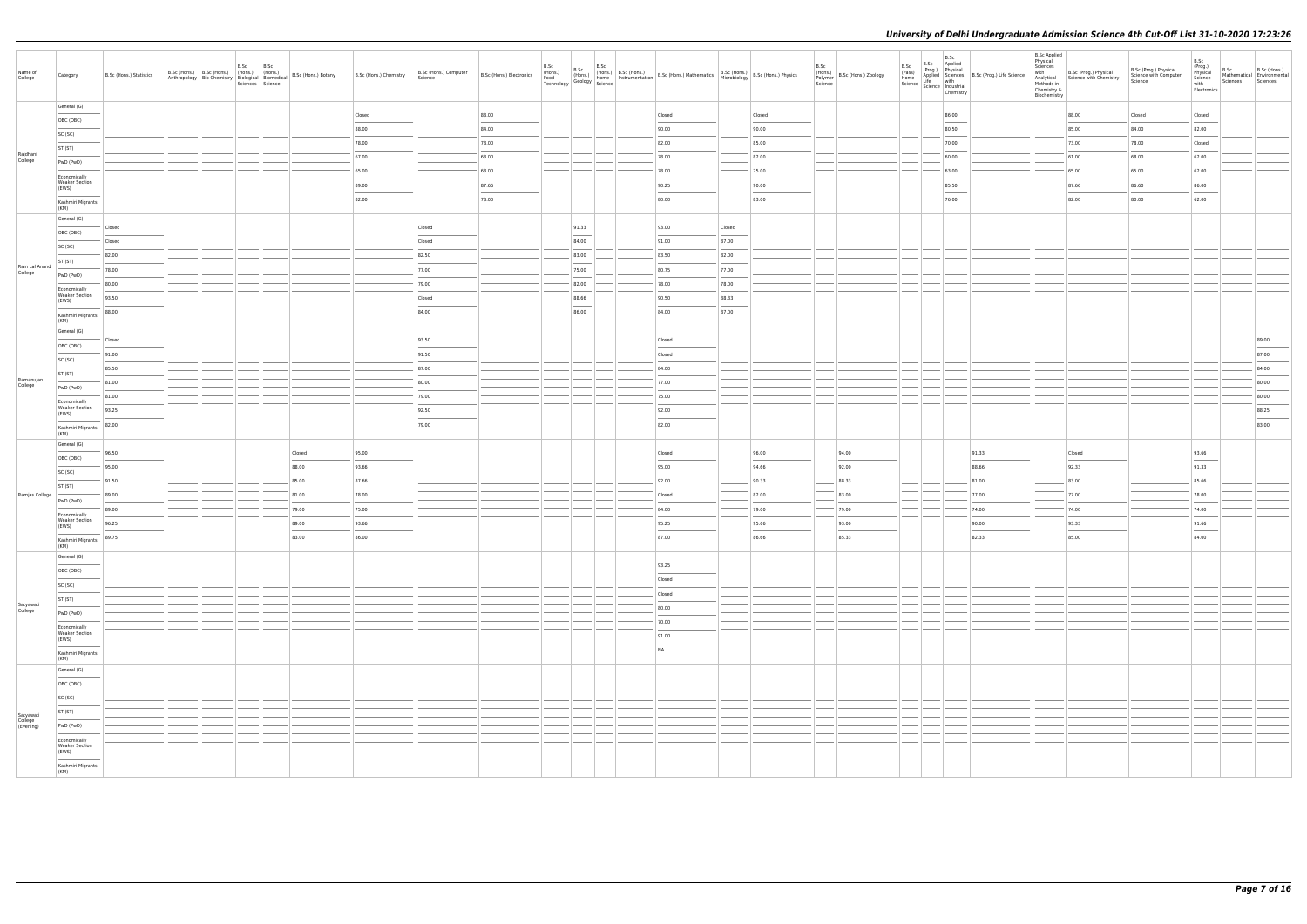| Name of<br>College                       | Category                                       | B.Sc (Hons.) Statistics | B.Sc (Hons.) B.Sc (Hons.) (Hons.) (Hons.)<br>Anthropology Bio-Chemistry Biological Biomedical |       | B.Sc | B.Sc<br>Sciences Science | B.Sc (Hons.) Botany | B.Sc (Hons.) Chemistry | B.Sc (Hons.) Computer<br>Science                    | B.Sc (Hons.) Electronics | B.Sc   | $\mid$ B.Sc | B.Sc   | ULLY B.S.C (Hons.)<br>(Hons.) B.S.C (Hons.) B.S.C (Hons.) Mathematics B.S.C (Hons.) B.S.C (Hons.) Physics<br>Technology Home Instrumentation B.S.C (Hons.) Mathematics B.C.C (Hons.) Physics<br>Technology Science |        |        | B.Sc<br>Science | (Hons.)<br>Polymer B.Sc (Hons.) Zoology | B.Sc<br>(Pass)<br>Home<br>Science   Lite<br>  Science   Industrial | B.Sc | Chemistry | B.Sc Applied<br>(Prog.) Physical<br>Applied Sciences B.Sc (Prog.) Life Science<br>Life with<br>Life industrial | <b>B.Sc Applied</b><br>Physical<br>Sciences<br>with<br>Analytical<br>Methods in<br>Chemistry &<br>Biochemistry | B.Sc (Prog.) Physical<br>Science with Chemistry | B.Sc (Prog.) Physical<br>Science with Computer<br>Science | B.Sc<br>(Prog.)<br>Physical<br>Science<br>with<br>Electronics | B.Sc<br>Sciences | B.Sc (Hons.)<br>Mathematical Environmental<br>Sciences |
|------------------------------------------|------------------------------------------------|-------------------------|-----------------------------------------------------------------------------------------------|-------|------|--------------------------|---------------------|------------------------|-----------------------------------------------------|--------------------------|--------|-------------|--------|--------------------------------------------------------------------------------------------------------------------------------------------------------------------------------------------------------------------|--------|--------|-----------------|-----------------------------------------|--------------------------------------------------------------------|------|-----------|----------------------------------------------------------------------------------------------------------------|----------------------------------------------------------------------------------------------------------------|-------------------------------------------------|-----------------------------------------------------------|---------------------------------------------------------------|------------------|--------------------------------------------------------|
|                                          | General (G)                                    |                         |                                                                                               |       |      |                          |                     |                        |                                                     |                          |        |             |        |                                                                                                                                                                                                                    |        |        |                 |                                         |                                                                    |      |           |                                                                                                                |                                                                                                                |                                                 |                                                           |                                                               |                  |                                                        |
|                                          | OBC (OBC)                                      |                         |                                                                                               |       |      |                          |                     |                        |                                                     |                          |        |             |        | 94.25<br>92.25                                                                                                                                                                                                     |        |        |                 |                                         |                                                                    |      |           |                                                                                                                |                                                                                                                |                                                 |                                                           |                                                               |                  |                                                        |
|                                          | SC (SC)                                        |                         |                                                                                               |       |      |                          |                     |                        |                                                     |                          |        |             |        |                                                                                                                                                                                                                    |        |        |                 |                                         |                                                                    |      |           |                                                                                                                |                                                                                                                |                                                 |                                                           |                                                               |                  |                                                        |
|                                          | ST (ST)                                        |                         |                                                                                               |       |      |                          |                     |                        |                                                     |                          |        |             |        | 88.00<br>Closed                                                                                                                                                                                                    |        |        |                 |                                         |                                                                    |      |           |                                                                                                                |                                                                                                                |                                                 |                                                           |                                                               |                  |                                                        |
| Shaheed<br>Bhagat Singh<br>College       | PwD (PwD)                                      |                         |                                                                                               |       |      |                          |                     |                        |                                                     |                          |        |             |        | 70.00                                                                                                                                                                                                              |        |        |                 |                                         |                                                                    |      |           |                                                                                                                |                                                                                                                |                                                 |                                                           |                                                               |                  |                                                        |
|                                          | Economically<br>Weaker Section<br>(EWS)        |                         |                                                                                               |       |      |                          |                     |                        |                                                     |                          |        |             |        | 92.00                                                                                                                                                                                                              |        |        |                 |                                         |                                                                    |      |           |                                                                                                                |                                                                                                                |                                                 |                                                           |                                                               |                  |                                                        |
|                                          | Kashmiri Migrants                              |                         |                                                                                               |       |      |                          |                     |                        |                                                     |                          |        |             |        | 84.25                                                                                                                                                                                                              |        |        |                 |                                         |                                                                    |      |           |                                                                                                                |                                                                                                                |                                                 |                                                           |                                                               |                  |                                                        |
|                                          | (KM)<br>General (G)                            |                         |                                                                                               |       |      |                          |                     |                        |                                                     |                          |        |             |        |                                                                                                                                                                                                                    |        |        |                 |                                         |                                                                    |      |           |                                                                                                                |                                                                                                                |                                                 |                                                           |                                                               |                  |                                                        |
|                                          | OBC (OBC)                                      |                         |                                                                                               |       |      |                          |                     |                        |                                                     |                          |        |             |        |                                                                                                                                                                                                                    |        |        |                 |                                         |                                                                    |      |           |                                                                                                                |                                                                                                                |                                                 |                                                           |                                                               |                  |                                                        |
|                                          | SC (SC)                                        |                         |                                                                                               |       |      |                          |                     |                        |                                                     |                          |        |             |        |                                                                                                                                                                                                                    |        |        |                 |                                         |                                                                    |      |           |                                                                                                                |                                                                                                                |                                                 |                                                           |                                                               |                  |                                                        |
| Shaheed                                  | ST (ST)                                        |                         |                                                                                               |       |      |                          |                     |                        |                                                     |                          |        |             |        |                                                                                                                                                                                                                    |        |        |                 |                                         |                                                                    |      |           |                                                                                                                |                                                                                                                |                                                 |                                                           |                                                               |                  |                                                        |
| Bhagat Singh<br>College<br>(Evening)     | PwD (PwD)                                      |                         |                                                                                               |       |      |                          |                     |                        |                                                     |                          |        |             |        |                                                                                                                                                                                                                    |        |        |                 |                                         |                                                                    |      |           |                                                                                                                |                                                                                                                |                                                 |                                                           |                                                               |                  |                                                        |
|                                          | Economically                                   |                         |                                                                                               |       |      |                          |                     |                        |                                                     |                          |        |             |        |                                                                                                                                                                                                                    |        |        |                 |                                         |                                                                    |      |           |                                                                                                                |                                                                                                                |                                                 |                                                           |                                                               |                  |                                                        |
|                                          | <b>Weaker Section</b><br>(EWS)                 |                         |                                                                                               |       |      |                          |                     |                        |                                                     |                          |        |             |        |                                                                                                                                                                                                                    |        |        |                 |                                         |                                                                    |      |           |                                                                                                                |                                                                                                                |                                                 |                                                           |                                                               |                  |                                                        |
|                                          | Kashmiri Migrants<br>(KM)                      |                         |                                                                                               |       |      |                          |                     |                        |                                                     |                          |        |             |        |                                                                                                                                                                                                                    |        |        |                 |                                         |                                                                    |      |           |                                                                                                                |                                                                                                                |                                                 |                                                           |                                                               |                  |                                                        |
|                                          | General (G)                                    |                         |                                                                                               |       |      |                          |                     |                        |                                                     |                          |        |             |        |                                                                                                                                                                                                                    |        |        |                 |                                         |                                                                    |      |           |                                                                                                                |                                                                                                                |                                                 |                                                           |                                                               |                  |                                                        |
|                                          | OBC (OBC)                                      | Closed                  |                                                                                               | 89.00 |      | Closed                   |                     | Closed                 | Closed                                              | 83.00                    | Closed |             | Closed | 91.00                                                                                                                                                                                                              | Closed | Closed |                 |                                         |                                                                    |      |           |                                                                                                                |                                                                                                                |                                                 |                                                           |                                                               |                  |                                                        |
|                                          | SC (SC)                                        | 87.00                   |                                                                                               | 88.00 |      | 85.00                    |                     | 85.00                  | 85.00                                               | Closed                   | Closed |             | 76.00  | 87.00                                                                                                                                                                                                              | 84.00  | 84.00  |                 |                                         |                                                                    |      |           |                                                                                                                |                                                                                                                |                                                 |                                                           |                                                               |                  |                                                        |
| Shaheed<br>Rajguru College<br>of Applied | ST (ST)                                        | 78.00                   |                                                                                               | 84.00 |      | 80.67                    |                     | 76.00                  | 78.00                                               | Closed                   | Closed |             | 65.00  | 80.00                                                                                                                                                                                                              | 80.00  | 76.00  |                 |                                         |                                                                    |      |           |                                                                                                                |                                                                                                                |                                                 |                                                           |                                                               |                  |                                                        |
| Sciences for<br>Women (W)                | PwD (PwD)                                      | 72.00                   |                                                                                               | 82.00 |      | 70.00                    |                     | 62.00                  | 71.00                                               | 63.00                    | Closed |             | 62.00  | 71.00                                                                                                                                                                                                              | Closed | 69.00  |                 |                                         |                                                                    |      |           |                                                                                                                |                                                                                                                |                                                 |                                                           |                                                               |                  |                                                        |
|                                          | Economically<br><b>Weaker Section</b>          | 75.00                   |                                                                                               | 82.30 |      | 75.00                    |                     | 60.00                  | 80.00                                               | 63.00                    | 62.00  |             | 62.00  | 75.00                                                                                                                                                                                                              | 79.00  | 75.00  |                 |                                         |                                                                    |      |           |                                                                                                                |                                                                                                                |                                                 |                                                           |                                                               |                  |                                                        |
|                                          | (EWS)                                          | 88.00                   |                                                                                               | 88.30 |      | 86.00                    |                     | 88.00                  | Closed                                              | 79.00                    | 83.00  |             | 77.00  | 87.00                                                                                                                                                                                                              | Closed | 88.00  |                 |                                         |                                                                    |      |           |                                                                                                                |                                                                                                                |                                                 |                                                           |                                                               |                  |                                                        |
|                                          | Kashmiri Migrants<br>(KM)                      | 82.50                   |                                                                                               | 84.00 |      | 82.00                    |                     | 81.33                  | 81.00                                               | 74.00                    | Closed |             | 71.00  | 81.00                                                                                                                                                                                                              | 82.00  | 80.00  |                 |                                         |                                                                    |      |           |                                                                                                                |                                                                                                                |                                                 |                                                           |                                                               |                  |                                                        |
|                                          | General (G)                                    |                         |                                                                                               |       |      |                          |                     |                        | 96.00                                               |                          |        |             |        |                                                                                                                                                                                                                    |        |        |                 |                                         |                                                                    |      |           |                                                                                                                |                                                                                                                |                                                 |                                                           |                                                               |                  |                                                        |
|                                          | OBC (OBC)                                      |                         |                                                                                               |       |      |                          |                     |                        | 94.00                                               |                          |        |             |        |                                                                                                                                                                                                                    |        |        |                 |                                         |                                                                    |      |           |                                                                                                                |                                                                                                                |                                                 |                                                           |                                                               |                  |                                                        |
| Shaheed                                  | SC (SC)                                        |                         |                                                                                               |       |      |                          |                     |                        | 89.00                                               |                          |        |             |        |                                                                                                                                                                                                                    |        |        |                 |                                         |                                                                    |      |           |                                                                                                                |                                                                                                                |                                                 |                                                           |                                                               |                  |                                                        |
| Sukhdev<br>College                       | ST (ST)                                        |                         |                                                                                               |       |      |                          |                     |                        | 75.00                                               |                          |        |             |        |                                                                                                                                                                                                                    |        |        |                 |                                         |                                                                    |      |           |                                                                                                                |                                                                                                                |                                                 |                                                           |                                                               |                  |                                                        |
| <b>Business</b><br>Studies               | PwD (PwD)                                      |                         |                                                                                               |       |      |                          |                     |                        | 85.00                                               |                          |        |             |        |                                                                                                                                                                                                                    |        |        |                 |                                         |                                                                    |      |           |                                                                                                                |                                                                                                                |                                                 |                                                           |                                                               |                  |                                                        |
|                                          | Economically<br><b>Weaker Section</b><br>(EWS) |                         |                                                                                               |       |      |                          |                     |                        | 94.50<br><b>Contract Contract Contract Contract</b> |                          |        |             |        |                                                                                                                                                                                                                    |        |        |                 |                                         |                                                                    |      |           |                                                                                                                |                                                                                                                |                                                 |                                                           |                                                               |                  |                                                        |
|                                          | Kashmiri Migrants<br>(KM)                      |                         |                                                                                               |       |      |                          |                     |                        | 87.00                                               |                          |        |             |        |                                                                                                                                                                                                                    |        |        |                 |                                         |                                                                    |      |           |                                                                                                                |                                                                                                                |                                                 |                                                           |                                                               |                  |                                                        |
|                                          | General (G)                                    |                         |                                                                                               | 92.66 |      |                          | 89.66               | 93.66                  |                                                     |                          |        |             |        | Closed                                                                                                                                                                                                             |        | 93.66  |                 | 91.66                                   |                                                                    |      | Closed    |                                                                                                                |                                                                                                                | 89.00                                           | Closed                                                    |                                                               |                  |                                                        |
|                                          | OBC (OBC)                                      |                         |                                                                                               | 88.33 |      |                          | 87.00               | 90.00                  |                                                     |                          |        |             |        | 90.00                                                                                                                                                                                                              |        | 90.00  |                 | Closed                                  |                                                                    |      | 84.33     |                                                                                                                |                                                                                                                | 86.66                                           | 84.00                                                     |                                                               |                  |                                                        |
|                                          | SC (SC)                                        |                         |                                                                                               | 86.33 |      |                          | 81.66               | 82.00                  |                                                     |                          |        |             |        | 86.00                                                                                                                                                                                                              |        | 81.66  |                 | 82.33                                   |                                                                    |      | $77.33$   |                                                                                                                |                                                                                                                | 77.66                                           | 75.33                                                     |                                                               |                  |                                                        |
| Shivaji College                          | ST (ST)                                        |                         |                                                                                               | 79.00 |      |                          | 80.00               | 76.66                  |                                                     |                          |        |             |        | 75.50                                                                                                                                                                                                              |        | 72.00  |                 | 80.33                                   |                                                                    |      | 73.66     |                                                                                                                |                                                                                                                | 68.00                                           | 64.00                                                     |                                                               |                  |                                                        |
|                                          | PwD (PwD)                                      |                         |                                                                                               | 75.00 |      |                          | 63.00               | 72.00                  |                                                     |                          |        |             |        | 68.00                                                                                                                                                                                                              |        | 76.00  |                 | $-64.00$                                |                                                                    |      | 63.00     |                                                                                                                |                                                                                                                | 64.00                                           | 63.00                                                     |                                                               |                  |                                                        |
|                                          | Economically<br><b>Weaker Section</b>          |                         |                                                                                               | 92.00 |      |                          | 88.66               | 91.00                  |                                                     |                          |        |             |        | 91.50                                                                                                                                                                                                              |        | 91.33  |                 | 90.66                                   |                                                                    |      | 86.00     |                                                                                                                |                                                                                                                | 87.00                                           | 87.33                                                     |                                                               |                  |                                                        |
|                                          | (EWS)                                          |                         |                                                                                               | 88.00 |      |                          | 85.00               | 85.00                  |                                                     |                          |        |             |        | 85.00                                                                                                                                                                                                              |        | 86.00  |                 | 85.00                                   |                                                                    |      | 80.00     |                                                                                                                |                                                                                                                | 80.00                                           | 80.00                                                     |                                                               |                  |                                                        |
|                                          | Kashmiri Migrants<br>(KM)                      |                         |                                                                                               |       |      |                          |                     |                        |                                                     |                          |        |             |        |                                                                                                                                                                                                                    |        |        |                 |                                         |                                                                    |      |           |                                                                                                                |                                                                                                                |                                                 |                                                           |                                                               |                  |                                                        |
|                                          | General (G)                                    |                         |                                                                                               |       |      |                          |                     |                        |                                                     |                          |        |             |        |                                                                                                                                                                                                                    |        |        |                 |                                         |                                                                    |      |           |                                                                                                                |                                                                                                                |                                                 |                                                           |                                                               |                  |                                                        |
|                                          | OBC (OBC)                                      |                         |                                                                                               |       |      |                          |                     |                        |                                                     |                          |        |             |        |                                                                                                                                                                                                                    |        |        |                 |                                         |                                                                    |      |           |                                                                                                                |                                                                                                                |                                                 |                                                           |                                                               |                  |                                                        |
|                                          | SC (SC)                                        |                         |                                                                                               |       |      |                          |                     |                        |                                                     |                          |        |             |        |                                                                                                                                                                                                                    |        |        |                 |                                         |                                                                    |      |           |                                                                                                                |                                                                                                                |                                                 |                                                           |                                                               |                  |                                                        |
| Shri Ram<br>College of                   | ST (ST)                                        |                         |                                                                                               |       |      |                          |                     |                        |                                                     |                          |        |             |        |                                                                                                                                                                                                                    |        |        |                 |                                         |                                                                    |      |           |                                                                                                                |                                                                                                                |                                                 |                                                           |                                                               |                  |                                                        |
| Commerce                                 | PwD (PwD)                                      |                         |                                                                                               |       |      |                          |                     |                        |                                                     |                          |        |             |        |                                                                                                                                                                                                                    |        |        |                 |                                         |                                                                    |      |           |                                                                                                                |                                                                                                                |                                                 |                                                           |                                                               |                  |                                                        |
|                                          | Economically<br><b>Weaker Section</b><br>(EWS) |                         |                                                                                               |       |      |                          |                     |                        |                                                     |                          |        |             |        |                                                                                                                                                                                                                    |        |        |                 |                                         |                                                                    |      |           |                                                                                                                |                                                                                                                |                                                 |                                                           |                                                               |                  |                                                        |
|                                          | Kashmiri Migrants<br>(KM)                      |                         |                                                                                               |       |      |                          |                     |                        |                                                     |                          |        |             |        |                                                                                                                                                                                                                    |        |        |                 |                                         |                                                                    |      |           |                                                                                                                |                                                                                                                |                                                 |                                                           |                                                               |                  |                                                        |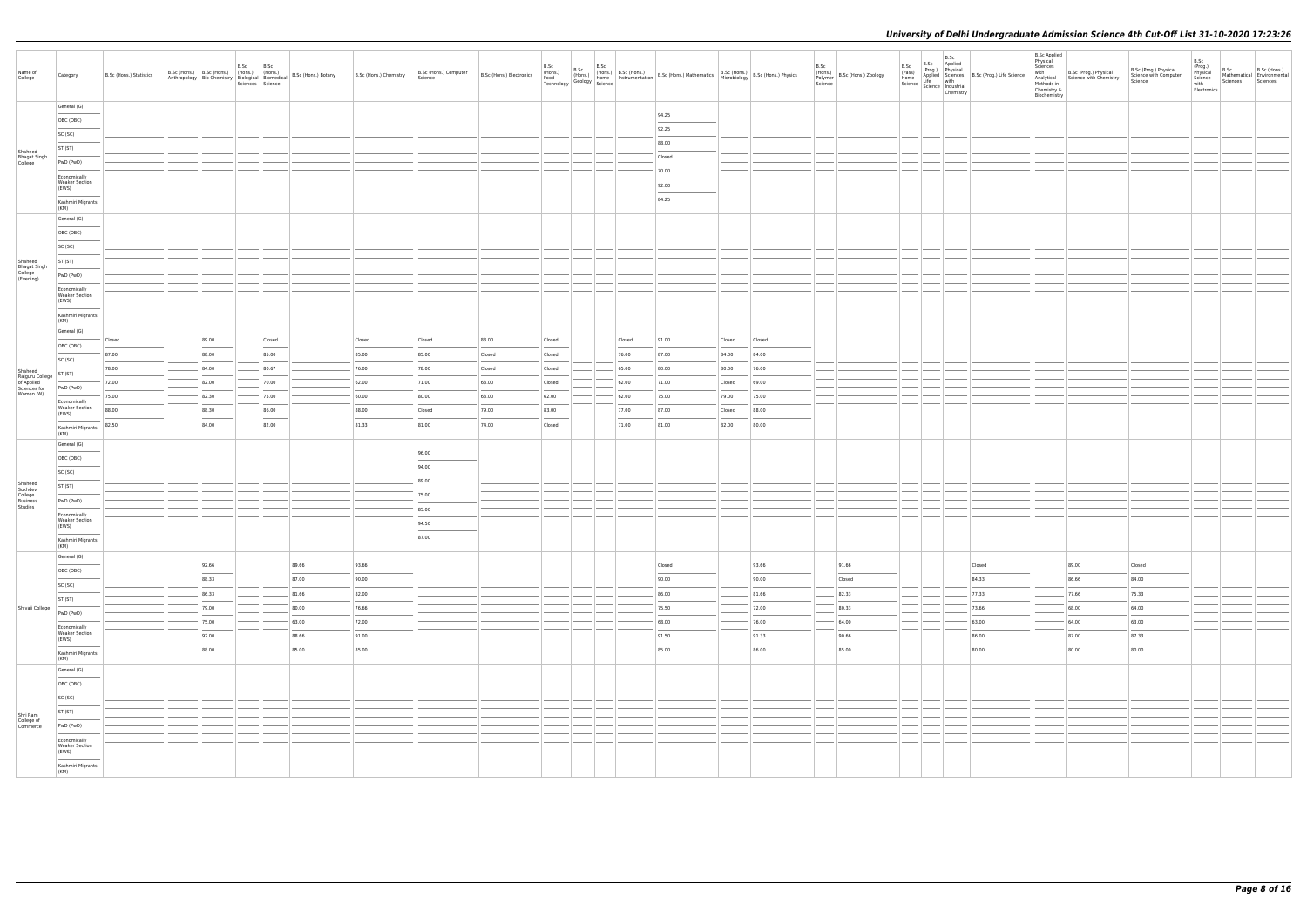| Biochemistry<br>General (G)<br>92.33<br>93.00<br>86.33<br>87.33<br>85.67<br>OBC (OBC)<br><b>STATISTICS</b><br>89.67<br>81.67<br>82.67<br>81.00<br>Closed<br>SC (SC)<br>86.67<br>86.00<br>80.00<br>81.00<br>78.00<br>ST (ST)<br>Shyam Lal<br>College<br>84.00<br>84.00<br>75.00<br>75.00<br>75.00<br>PwD (PwD)<br>83.00<br>83.00<br>75.00<br>75.00<br>75.00<br>Economically<br><b>Weaker Section</b><br>91.67<br>91.50<br>85.33<br>86.33<br>84.67<br>(EWS)<br>83.09<br>83.70<br>77.67<br>78.63<br>77.10<br>Kashmiri Migrants<br>(KM)<br>General (G)<br>OBC (OBC)<br>SC (SC)<br>ST (ST)<br>Shyam Lal<br>College<br>(Evening)<br>PwD (PwD)<br>Economically<br><b>Weaker Section</b><br>(EWS)<br>Kashmiri Migrants<br>(KM)<br>General (G)<br>89.00<br>Closed<br>OBC (OBC)<br>83.00<br>86.00<br>SC (SC)<br>76.00<br>80.00<br>Shyama Prasad<br>Mukherji<br>College For<br>WD (Pwl)<br>76.00<br>80.00<br>PwD (PwD)<br>Women (W)<br>76.00<br>80.00<br>Economically<br><b>Weaker Section</b><br>84.00<br>86.00<br>(EWS)<br>76.00<br>80.00<br>Kashmiri Migrants<br>(KM)<br>General (G)<br>87.66<br>85.33<br>86.33<br>OBC (OBC)<br>82.00<br>81.00<br>Closed<br>SC (SC)<br>75.66<br>74.33<br>70.00<br>ST (ST)<br>Sri Aurobindo<br>69.00<br>66.00<br>61.00<br>College (Day) PwD (PwD)<br>61.00<br>65.00<br>60.00<br>Economically<br><b>Weaker Section</b><br>85.33<br>85.33<br>83.66<br>(EWS)<br>$\sim$<br>$\frac{1}{2} \left( \frac{1}{2} \right) \left( \frac{1}{2} \right) \left( \frac{1}{2} \right) \left( \frac{1}{2} \right) \left( \frac{1}{2} \right) \left( \frac{1}{2} \right) \left( \frac{1}{2} \right) \left( \frac{1}{2} \right) \left( \frac{1}{2} \right) \left( \frac{1}{2} \right) \left( \frac{1}{2} \right) \left( \frac{1}{2} \right) \left( \frac{1}{2} \right) \left( \frac{1}{2} \right) \left( \frac{1}{2} \right) \left( \frac{1}{2} \right) \left( \frac$<br>$\sim$<br>$\frac{1}{2} \left( \frac{1}{2} \right) \left( \frac{1}{2} \right) \left( \frac{1}{2} \right) \left( \frac{1}{2} \right) \left( \frac{1}{2} \right) \left( \frac{1}{2} \right) \left( \frac{1}{2} \right) \left( \frac{1}{2} \right) \left( \frac{1}{2} \right) \left( \frac{1}{2} \right) \left( \frac{1}{2} \right) \left( \frac{1}{2} \right) \left( \frac{1}{2} \right) \left( \frac{1}{2} \right) \left( \frac{1}{2} \right) \left( \frac{1}{2} \right) \left( \frac$<br>76.33<br>77.66<br>75.33<br>Kashmiri Migrants<br>(KM)<br>General (G)<br>OBC (OBC)<br>$\frac{1}{2} \left( \frac{1}{2} \right) \left( \frac{1}{2} \right) \left( \frac{1}{2} \right) \left( \frac{1}{2} \right) \left( \frac{1}{2} \right) \left( \frac{1}{2} \right) \left( \frac{1}{2} \right) \left( \frac{1}{2} \right) \left( \frac{1}{2} \right) \left( \frac{1}{2} \right) \left( \frac{1}{2} \right) \left( \frac{1}{2} \right) \left( \frac{1}{2} \right) \left( \frac{1}{2} \right) \left( \frac{1}{2} \right) \left( \frac{1}{2} \right) \left( \frac$<br>SC (SC)<br>ST (ST)<br>Sri Aurobindo<br>College<br>(Evening)<br>PwD (PwD) |  |
|----------------------------------------------------------------------------------------------------------------------------------------------------------------------------------------------------------------------------------------------------------------------------------------------------------------------------------------------------------------------------------------------------------------------------------------------------------------------------------------------------------------------------------------------------------------------------------------------------------------------------------------------------------------------------------------------------------------------------------------------------------------------------------------------------------------------------------------------------------------------------------------------------------------------------------------------------------------------------------------------------------------------------------------------------------------------------------------------------------------------------------------------------------------------------------------------------------------------------------------------------------------------------------------------------------------------------------------------------------------------------------------------------------------------------------------------------------------------------------------------------------------------------------------------------------------------------------------------------------------------------------------------------------------------------------------------------------------------------------------------------------------------------------------------------------------------------------------------------------------------------------------------------------------------------------------------------------------------------------------------------------------------------------------------------------------------------------------------------------------------------------------------------------------------------------------------------------------------------------------------------------------------------------------------------------------------------------------------------------------------------------------------------------------------------------------------------------------------------------------------------------------------------------------------------------------------------------------------------------------------------------------------------------------------------------------------------------------------------------------------------------------------------------------------------------------------------------------------------------------------------------------------------------------------------------------------------------------------------------------------------------------|--|
|                                                                                                                                                                                                                                                                                                                                                                                                                                                                                                                                                                                                                                                                                                                                                                                                                                                                                                                                                                                                                                                                                                                                                                                                                                                                                                                                                                                                                                                                                                                                                                                                                                                                                                                                                                                                                                                                                                                                                                                                                                                                                                                                                                                                                                                                                                                                                                                                                                                                                                                                                                                                                                                                                                                                                                                                                                                                                                                                                                                                                |  |
|                                                                                                                                                                                                                                                                                                                                                                                                                                                                                                                                                                                                                                                                                                                                                                                                                                                                                                                                                                                                                                                                                                                                                                                                                                                                                                                                                                                                                                                                                                                                                                                                                                                                                                                                                                                                                                                                                                                                                                                                                                                                                                                                                                                                                                                                                                                                                                                                                                                                                                                                                                                                                                                                                                                                                                                                                                                                                                                                                                                                                |  |
|                                                                                                                                                                                                                                                                                                                                                                                                                                                                                                                                                                                                                                                                                                                                                                                                                                                                                                                                                                                                                                                                                                                                                                                                                                                                                                                                                                                                                                                                                                                                                                                                                                                                                                                                                                                                                                                                                                                                                                                                                                                                                                                                                                                                                                                                                                                                                                                                                                                                                                                                                                                                                                                                                                                                                                                                                                                                                                                                                                                                                |  |
|                                                                                                                                                                                                                                                                                                                                                                                                                                                                                                                                                                                                                                                                                                                                                                                                                                                                                                                                                                                                                                                                                                                                                                                                                                                                                                                                                                                                                                                                                                                                                                                                                                                                                                                                                                                                                                                                                                                                                                                                                                                                                                                                                                                                                                                                                                                                                                                                                                                                                                                                                                                                                                                                                                                                                                                                                                                                                                                                                                                                                |  |
|                                                                                                                                                                                                                                                                                                                                                                                                                                                                                                                                                                                                                                                                                                                                                                                                                                                                                                                                                                                                                                                                                                                                                                                                                                                                                                                                                                                                                                                                                                                                                                                                                                                                                                                                                                                                                                                                                                                                                                                                                                                                                                                                                                                                                                                                                                                                                                                                                                                                                                                                                                                                                                                                                                                                                                                                                                                                                                                                                                                                                |  |
|                                                                                                                                                                                                                                                                                                                                                                                                                                                                                                                                                                                                                                                                                                                                                                                                                                                                                                                                                                                                                                                                                                                                                                                                                                                                                                                                                                                                                                                                                                                                                                                                                                                                                                                                                                                                                                                                                                                                                                                                                                                                                                                                                                                                                                                                                                                                                                                                                                                                                                                                                                                                                                                                                                                                                                                                                                                                                                                                                                                                                |  |
|                                                                                                                                                                                                                                                                                                                                                                                                                                                                                                                                                                                                                                                                                                                                                                                                                                                                                                                                                                                                                                                                                                                                                                                                                                                                                                                                                                                                                                                                                                                                                                                                                                                                                                                                                                                                                                                                                                                                                                                                                                                                                                                                                                                                                                                                                                                                                                                                                                                                                                                                                                                                                                                                                                                                                                                                                                                                                                                                                                                                                |  |
|                                                                                                                                                                                                                                                                                                                                                                                                                                                                                                                                                                                                                                                                                                                                                                                                                                                                                                                                                                                                                                                                                                                                                                                                                                                                                                                                                                                                                                                                                                                                                                                                                                                                                                                                                                                                                                                                                                                                                                                                                                                                                                                                                                                                                                                                                                                                                                                                                                                                                                                                                                                                                                                                                                                                                                                                                                                                                                                                                                                                                |  |
|                                                                                                                                                                                                                                                                                                                                                                                                                                                                                                                                                                                                                                                                                                                                                                                                                                                                                                                                                                                                                                                                                                                                                                                                                                                                                                                                                                                                                                                                                                                                                                                                                                                                                                                                                                                                                                                                                                                                                                                                                                                                                                                                                                                                                                                                                                                                                                                                                                                                                                                                                                                                                                                                                                                                                                                                                                                                                                                                                                                                                |  |
|                                                                                                                                                                                                                                                                                                                                                                                                                                                                                                                                                                                                                                                                                                                                                                                                                                                                                                                                                                                                                                                                                                                                                                                                                                                                                                                                                                                                                                                                                                                                                                                                                                                                                                                                                                                                                                                                                                                                                                                                                                                                                                                                                                                                                                                                                                                                                                                                                                                                                                                                                                                                                                                                                                                                                                                                                                                                                                                                                                                                                |  |
|                                                                                                                                                                                                                                                                                                                                                                                                                                                                                                                                                                                                                                                                                                                                                                                                                                                                                                                                                                                                                                                                                                                                                                                                                                                                                                                                                                                                                                                                                                                                                                                                                                                                                                                                                                                                                                                                                                                                                                                                                                                                                                                                                                                                                                                                                                                                                                                                                                                                                                                                                                                                                                                                                                                                                                                                                                                                                                                                                                                                                |  |
|                                                                                                                                                                                                                                                                                                                                                                                                                                                                                                                                                                                                                                                                                                                                                                                                                                                                                                                                                                                                                                                                                                                                                                                                                                                                                                                                                                                                                                                                                                                                                                                                                                                                                                                                                                                                                                                                                                                                                                                                                                                                                                                                                                                                                                                                                                                                                                                                                                                                                                                                                                                                                                                                                                                                                                                                                                                                                                                                                                                                                |  |
|                                                                                                                                                                                                                                                                                                                                                                                                                                                                                                                                                                                                                                                                                                                                                                                                                                                                                                                                                                                                                                                                                                                                                                                                                                                                                                                                                                                                                                                                                                                                                                                                                                                                                                                                                                                                                                                                                                                                                                                                                                                                                                                                                                                                                                                                                                                                                                                                                                                                                                                                                                                                                                                                                                                                                                                                                                                                                                                                                                                                                |  |
|                                                                                                                                                                                                                                                                                                                                                                                                                                                                                                                                                                                                                                                                                                                                                                                                                                                                                                                                                                                                                                                                                                                                                                                                                                                                                                                                                                                                                                                                                                                                                                                                                                                                                                                                                                                                                                                                                                                                                                                                                                                                                                                                                                                                                                                                                                                                                                                                                                                                                                                                                                                                                                                                                                                                                                                                                                                                                                                                                                                                                |  |
|                                                                                                                                                                                                                                                                                                                                                                                                                                                                                                                                                                                                                                                                                                                                                                                                                                                                                                                                                                                                                                                                                                                                                                                                                                                                                                                                                                                                                                                                                                                                                                                                                                                                                                                                                                                                                                                                                                                                                                                                                                                                                                                                                                                                                                                                                                                                                                                                                                                                                                                                                                                                                                                                                                                                                                                                                                                                                                                                                                                                                |  |
|                                                                                                                                                                                                                                                                                                                                                                                                                                                                                                                                                                                                                                                                                                                                                                                                                                                                                                                                                                                                                                                                                                                                                                                                                                                                                                                                                                                                                                                                                                                                                                                                                                                                                                                                                                                                                                                                                                                                                                                                                                                                                                                                                                                                                                                                                                                                                                                                                                                                                                                                                                                                                                                                                                                                                                                                                                                                                                                                                                                                                |  |
|                                                                                                                                                                                                                                                                                                                                                                                                                                                                                                                                                                                                                                                                                                                                                                                                                                                                                                                                                                                                                                                                                                                                                                                                                                                                                                                                                                                                                                                                                                                                                                                                                                                                                                                                                                                                                                                                                                                                                                                                                                                                                                                                                                                                                                                                                                                                                                                                                                                                                                                                                                                                                                                                                                                                                                                                                                                                                                                                                                                                                |  |
|                                                                                                                                                                                                                                                                                                                                                                                                                                                                                                                                                                                                                                                                                                                                                                                                                                                                                                                                                                                                                                                                                                                                                                                                                                                                                                                                                                                                                                                                                                                                                                                                                                                                                                                                                                                                                                                                                                                                                                                                                                                                                                                                                                                                                                                                                                                                                                                                                                                                                                                                                                                                                                                                                                                                                                                                                                                                                                                                                                                                                |  |
|                                                                                                                                                                                                                                                                                                                                                                                                                                                                                                                                                                                                                                                                                                                                                                                                                                                                                                                                                                                                                                                                                                                                                                                                                                                                                                                                                                                                                                                                                                                                                                                                                                                                                                                                                                                                                                                                                                                                                                                                                                                                                                                                                                                                                                                                                                                                                                                                                                                                                                                                                                                                                                                                                                                                                                                                                                                                                                                                                                                                                |  |
|                                                                                                                                                                                                                                                                                                                                                                                                                                                                                                                                                                                                                                                                                                                                                                                                                                                                                                                                                                                                                                                                                                                                                                                                                                                                                                                                                                                                                                                                                                                                                                                                                                                                                                                                                                                                                                                                                                                                                                                                                                                                                                                                                                                                                                                                                                                                                                                                                                                                                                                                                                                                                                                                                                                                                                                                                                                                                                                                                                                                                |  |
|                                                                                                                                                                                                                                                                                                                                                                                                                                                                                                                                                                                                                                                                                                                                                                                                                                                                                                                                                                                                                                                                                                                                                                                                                                                                                                                                                                                                                                                                                                                                                                                                                                                                                                                                                                                                                                                                                                                                                                                                                                                                                                                                                                                                                                                                                                                                                                                                                                                                                                                                                                                                                                                                                                                                                                                                                                                                                                                                                                                                                |  |
|                                                                                                                                                                                                                                                                                                                                                                                                                                                                                                                                                                                                                                                                                                                                                                                                                                                                                                                                                                                                                                                                                                                                                                                                                                                                                                                                                                                                                                                                                                                                                                                                                                                                                                                                                                                                                                                                                                                                                                                                                                                                                                                                                                                                                                                                                                                                                                                                                                                                                                                                                                                                                                                                                                                                                                                                                                                                                                                                                                                                                |  |
|                                                                                                                                                                                                                                                                                                                                                                                                                                                                                                                                                                                                                                                                                                                                                                                                                                                                                                                                                                                                                                                                                                                                                                                                                                                                                                                                                                                                                                                                                                                                                                                                                                                                                                                                                                                                                                                                                                                                                                                                                                                                                                                                                                                                                                                                                                                                                                                                                                                                                                                                                                                                                                                                                                                                                                                                                                                                                                                                                                                                                |  |
|                                                                                                                                                                                                                                                                                                                                                                                                                                                                                                                                                                                                                                                                                                                                                                                                                                                                                                                                                                                                                                                                                                                                                                                                                                                                                                                                                                                                                                                                                                                                                                                                                                                                                                                                                                                                                                                                                                                                                                                                                                                                                                                                                                                                                                                                                                                                                                                                                                                                                                                                                                                                                                                                                                                                                                                                                                                                                                                                                                                                                |  |
|                                                                                                                                                                                                                                                                                                                                                                                                                                                                                                                                                                                                                                                                                                                                                                                                                                                                                                                                                                                                                                                                                                                                                                                                                                                                                                                                                                                                                                                                                                                                                                                                                                                                                                                                                                                                                                                                                                                                                                                                                                                                                                                                                                                                                                                                                                                                                                                                                                                                                                                                                                                                                                                                                                                                                                                                                                                                                                                                                                                                                |  |
|                                                                                                                                                                                                                                                                                                                                                                                                                                                                                                                                                                                                                                                                                                                                                                                                                                                                                                                                                                                                                                                                                                                                                                                                                                                                                                                                                                                                                                                                                                                                                                                                                                                                                                                                                                                                                                                                                                                                                                                                                                                                                                                                                                                                                                                                                                                                                                                                                                                                                                                                                                                                                                                                                                                                                                                                                                                                                                                                                                                                                |  |
|                                                                                                                                                                                                                                                                                                                                                                                                                                                                                                                                                                                                                                                                                                                                                                                                                                                                                                                                                                                                                                                                                                                                                                                                                                                                                                                                                                                                                                                                                                                                                                                                                                                                                                                                                                                                                                                                                                                                                                                                                                                                                                                                                                                                                                                                                                                                                                                                                                                                                                                                                                                                                                                                                                                                                                                                                                                                                                                                                                                                                |  |
|                                                                                                                                                                                                                                                                                                                                                                                                                                                                                                                                                                                                                                                                                                                                                                                                                                                                                                                                                                                                                                                                                                                                                                                                                                                                                                                                                                                                                                                                                                                                                                                                                                                                                                                                                                                                                                                                                                                                                                                                                                                                                                                                                                                                                                                                                                                                                                                                                                                                                                                                                                                                                                                                                                                                                                                                                                                                                                                                                                                                                |  |
|                                                                                                                                                                                                                                                                                                                                                                                                                                                                                                                                                                                                                                                                                                                                                                                                                                                                                                                                                                                                                                                                                                                                                                                                                                                                                                                                                                                                                                                                                                                                                                                                                                                                                                                                                                                                                                                                                                                                                                                                                                                                                                                                                                                                                                                                                                                                                                                                                                                                                                                                                                                                                                                                                                                                                                                                                                                                                                                                                                                                                |  |
|                                                                                                                                                                                                                                                                                                                                                                                                                                                                                                                                                                                                                                                                                                                                                                                                                                                                                                                                                                                                                                                                                                                                                                                                                                                                                                                                                                                                                                                                                                                                                                                                                                                                                                                                                                                                                                                                                                                                                                                                                                                                                                                                                                                                                                                                                                                                                                                                                                                                                                                                                                                                                                                                                                                                                                                                                                                                                                                                                                                                                |  |
|                                                                                                                                                                                                                                                                                                                                                                                                                                                                                                                                                                                                                                                                                                                                                                                                                                                                                                                                                                                                                                                                                                                                                                                                                                                                                                                                                                                                                                                                                                                                                                                                                                                                                                                                                                                                                                                                                                                                                                                                                                                                                                                                                                                                                                                                                                                                                                                                                                                                                                                                                                                                                                                                                                                                                                                                                                                                                                                                                                                                                |  |
|                                                                                                                                                                                                                                                                                                                                                                                                                                                                                                                                                                                                                                                                                                                                                                                                                                                                                                                                                                                                                                                                                                                                                                                                                                                                                                                                                                                                                                                                                                                                                                                                                                                                                                                                                                                                                                                                                                                                                                                                                                                                                                                                                                                                                                                                                                                                                                                                                                                                                                                                                                                                                                                                                                                                                                                                                                                                                                                                                                                                                |  |
|                                                                                                                                                                                                                                                                                                                                                                                                                                                                                                                                                                                                                                                                                                                                                                                                                                                                                                                                                                                                                                                                                                                                                                                                                                                                                                                                                                                                                                                                                                                                                                                                                                                                                                                                                                                                                                                                                                                                                                                                                                                                                                                                                                                                                                                                                                                                                                                                                                                                                                                                                                                                                                                                                                                                                                                                                                                                                                                                                                                                                |  |
|                                                                                                                                                                                                                                                                                                                                                                                                                                                                                                                                                                                                                                                                                                                                                                                                                                                                                                                                                                                                                                                                                                                                                                                                                                                                                                                                                                                                                                                                                                                                                                                                                                                                                                                                                                                                                                                                                                                                                                                                                                                                                                                                                                                                                                                                                                                                                                                                                                                                                                                                                                                                                                                                                                                                                                                                                                                                                                                                                                                                                |  |
|                                                                                                                                                                                                                                                                                                                                                                                                                                                                                                                                                                                                                                                                                                                                                                                                                                                                                                                                                                                                                                                                                                                                                                                                                                                                                                                                                                                                                                                                                                                                                                                                                                                                                                                                                                                                                                                                                                                                                                                                                                                                                                                                                                                                                                                                                                                                                                                                                                                                                                                                                                                                                                                                                                                                                                                                                                                                                                                                                                                                                |  |
| Economically<br><b>Weaker Section</b><br>(EWS)                                                                                                                                                                                                                                                                                                                                                                                                                                                                                                                                                                                                                                                                                                                                                                                                                                                                                                                                                                                                                                                                                                                                                                                                                                                                                                                                                                                                                                                                                                                                                                                                                                                                                                                                                                                                                                                                                                                                                                                                                                                                                                                                                                                                                                                                                                                                                                                                                                                                                                                                                                                                                                                                                                                                                                                                                                                                                                                                                                 |  |
| Kashmiri Migrants<br>(KM)                                                                                                                                                                                                                                                                                                                                                                                                                                                                                                                                                                                                                                                                                                                                                                                                                                                                                                                                                                                                                                                                                                                                                                                                                                                                                                                                                                                                                                                                                                                                                                                                                                                                                                                                                                                                                                                                                                                                                                                                                                                                                                                                                                                                                                                                                                                                                                                                                                                                                                                                                                                                                                                                                                                                                                                                                                                                                                                                                                                      |  |
| General (G)                                                                                                                                                                                                                                                                                                                                                                                                                                                                                                                                                                                                                                                                                                                                                                                                                                                                                                                                                                                                                                                                                                                                                                                                                                                                                                                                                                                                                                                                                                                                                                                                                                                                                                                                                                                                                                                                                                                                                                                                                                                                                                                                                                                                                                                                                                                                                                                                                                                                                                                                                                                                                                                                                                                                                                                                                                                                                                                                                                                                    |  |
| Closed<br>Sikh Minority (SM)                                                                                                                                                                                                                                                                                                                                                                                                                                                                                                                                                                                                                                                                                                                                                                                                                                                                                                                                                                                                                                                                                                                                                                                                                                                                                                                                                                                                                                                                                                                                                                                                                                                                                                                                                                                                                                                                                                                                                                                                                                                                                                                                                                                                                                                                                                                                                                                                                                                                                                                                                                                                                                                                                                                                                                                                                                                                                                                                                                                   |  |
| 86.00<br>Sri Guru Gobind<br>Singh College<br>of Commerce                                                                                                                                                                                                                                                                                                                                                                                                                                                                                                                                                                                                                                                                                                                                                                                                                                                                                                                                                                                                                                                                                                                                                                                                                                                                                                                                                                                                                                                                                                                                                                                                                                                                                                                                                                                                                                                                                                                                                                                                                                                                                                                                                                                                                                                                                                                                                                                                                                                                                                                                                                                                                                                                                                                                                                                                                                                                                                                                                       |  |
| 65.00<br>* Sikh<br>Minority(SM)<br>Economically<br>Weaker Section                                                                                                                                                                                                                                                                                                                                                                                                                                                                                                                                                                                                                                                                                                                                                                                                                                                                                                                                                                                                                                                                                                                                                                                                                                                                                                                                                                                                                                                                                                                                                                                                                                                                                                                                                                                                                                                                                                                                                                                                                                                                                                                                                                                                                                                                                                                                                                                                                                                                                                                                                                                                                                                                                                                                                                                                                                                                                                                                              |  |
| NA<br>(EWS)<br>$\frac{1}{2}$<br>83.00<br>Kashmiri Migrants                                                                                                                                                                                                                                                                                                                                                                                                                                                                                                                                                                                                                                                                                                                                                                                                                                                                                                                                                                                                                                                                                                                                                                                                                                                                                                                                                                                                                                                                                                                                                                                                                                                                                                                                                                                                                                                                                                                                                                                                                                                                                                                                                                                                                                                                                                                                                                                                                                                                                                                                                                                                                                                                                                                                                                                                                                                                                                                                                     |  |
| (KM)                                                                                                                                                                                                                                                                                                                                                                                                                                                                                                                                                                                                                                                                                                                                                                                                                                                                                                                                                                                                                                                                                                                                                                                                                                                                                                                                                                                                                                                                                                                                                                                                                                                                                                                                                                                                                                                                                                                                                                                                                                                                                                                                                                                                                                                                                                                                                                                                                                                                                                                                                                                                                                                                                                                                                                                                                                                                                                                                                                                                           |  |
| General (G)<br>92.50<br>Sikh Minority (SM)                                                                                                                                                                                                                                                                                                                                                                                                                                                                                                                                                                                                                                                                                                                                                                                                                                                                                                                                                                                                                                                                                                                                                                                                                                                                                                                                                                                                                                                                                                                                                                                                                                                                                                                                                                                                                                                                                                                                                                                                                                                                                                                                                                                                                                                                                                                                                                                                                                                                                                                                                                                                                                                                                                                                                                                                                                                                                                                                                                     |  |
| 83.00<br>Sri Guru Nanak<br>PwD (PwD)                                                                                                                                                                                                                                                                                                                                                                                                                                                                                                                                                                                                                                                                                                                                                                                                                                                                                                                                                                                                                                                                                                                                                                                                                                                                                                                                                                                                                                                                                                                                                                                                                                                                                                                                                                                                                                                                                                                                                                                                                                                                                                                                                                                                                                                                                                                                                                                                                                                                                                                                                                                                                                                                                                                                                                                                                                                                                                                                                                           |  |
| Dev Khalsa<br>College<br>* Sikh<br>Minority(SM)<br>70.00                                                                                                                                                                                                                                                                                                                                                                                                                                                                                                                                                                                                                                                                                                                                                                                                                                                                                                                                                                                                                                                                                                                                                                                                                                                                                                                                                                                                                                                                                                                                                                                                                                                                                                                                                                                                                                                                                                                                                                                                                                                                                                                                                                                                                                                                                                                                                                                                                                                                                                                                                                                                                                                                                                                                                                                                                                                                                                                                                       |  |
| Economically<br>Weaker Section<br>NA<br>(EWS)                                                                                                                                                                                                                                                                                                                                                                                                                                                                                                                                                                                                                                                                                                                                                                                                                                                                                                                                                                                                                                                                                                                                                                                                                                                                                                                                                                                                                                                                                                                                                                                                                                                                                                                                                                                                                                                                                                                                                                                                                                                                                                                                                                                                                                                                                                                                                                                                                                                                                                                                                                                                                                                                                                                                                                                                                                                                                                                                                                  |  |
| <b>Service Control</b><br>82.50<br>Kashmiri Migrants<br>(KM)                                                                                                                                                                                                                                                                                                                                                                                                                                                                                                                                                                                                                                                                                                                                                                                                                                                                                                                                                                                                                                                                                                                                                                                                                                                                                                                                                                                                                                                                                                                                                                                                                                                                                                                                                                                                                                                                                                                                                                                                                                                                                                                                                                                                                                                                                                                                                                                                                                                                                                                                                                                                                                                                                                                                                                                                                                                                                                                                                   |  |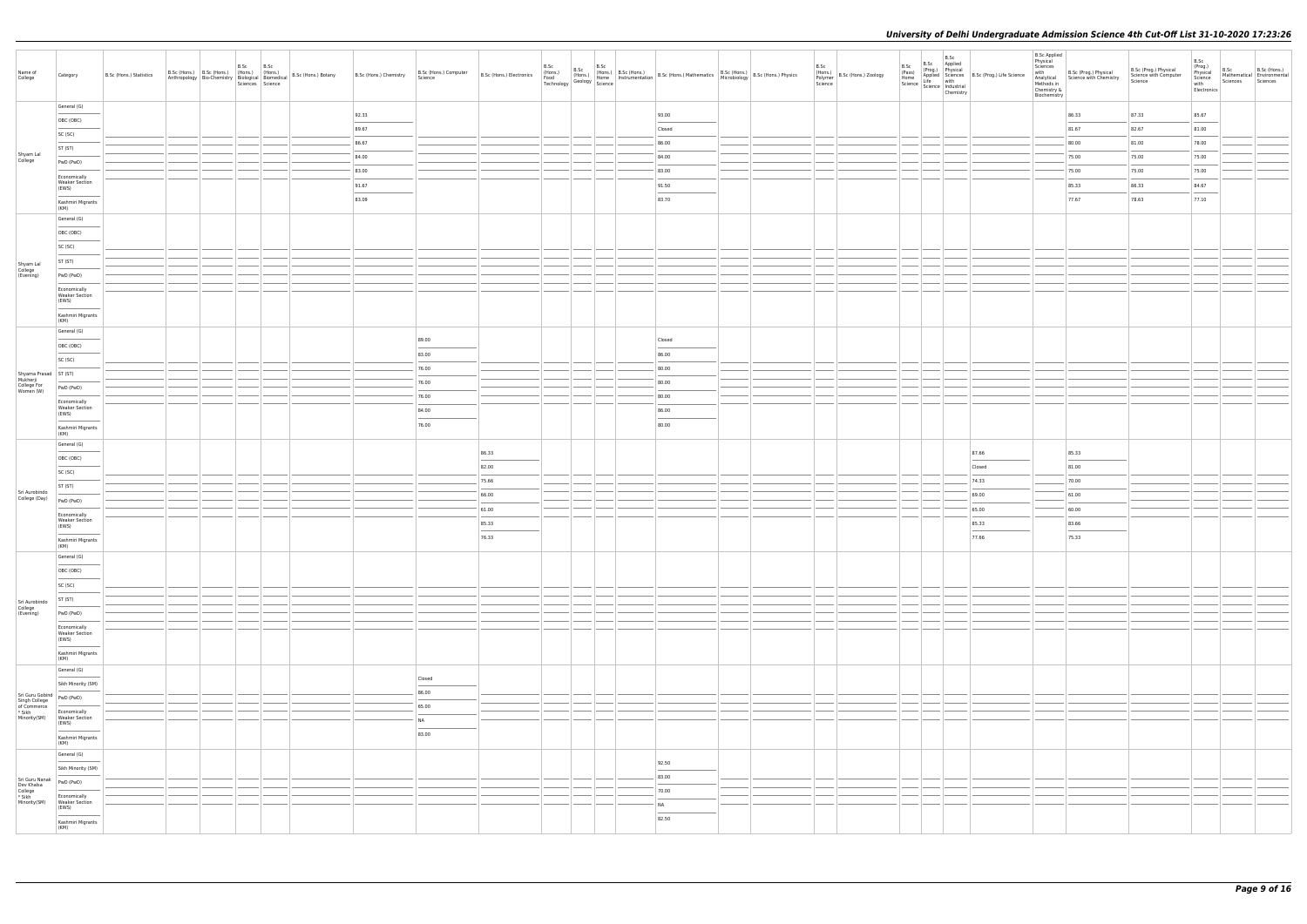| Name of<br>College                                   | Category                                                                                                                                                                                                                                                                                                                                                                                                                                                                              | B.Sc (Hons.) Statistics | B.Sc (Hons.) B.Sc (Hons.) (Hons.) (Hons.)<br>Anthropology Bio-Chemistry Biological Biomedical |       | B.Sc   | B.Sc<br>Sciences Science | B.Sc (Hons.) Botany | B.Sc (Hons.) Chemistry | B.Sc (Hons.) Computer<br>Science |                                   | B.Sc | B.Sc | B.Sc                                                                                                                                                                                                                                                                                                                                                                                                                                                                                |                                   |       | B.Sc (Hons.) Electronics<br>Food (Hons.) (Hons.) (Hons.) (Hons.) (Hons.) (Hons.) (Hons.) (Hons.) (Hons.) (Hons.) B.Sc (Hons.) Microbiology<br>Technology Geology Science (Hons.) (Hons.) (Hons.) (Microbiology B.Sc (Hons.) (Hons. | B.Sc<br>Polymer<br>Science | (Hons.)<br>B.Sc (Hons.) Zoology          | B.Sc<br>Chemistry | B.Sc applied<br>(Pass) (Prog.) Physical<br>Home Applied Science<br>Home Life with<br>Science Industrial<br>Science Industrial<br>The Chemistry<br>Chemistry<br>Chemistry | B.Sc Applied<br>Physical<br>Sciences<br>with<br>Analytical<br>Methods in<br>Chemistry &<br>Biochemistry | B.Sc (Prog.) Physical<br>Science with Chemistry | B.Sc (Prog.) Physical<br>Science with Computer<br>Science | B.Sc<br>(Prog.)<br>Physical<br>Science<br>with<br>Electronics | B.Sc<br>Sciences Sciences | B.Sc (Hons.)<br>Mathematical Environmental |
|------------------------------------------------------|---------------------------------------------------------------------------------------------------------------------------------------------------------------------------------------------------------------------------------------------------------------------------------------------------------------------------------------------------------------------------------------------------------------------------------------------------------------------------------------|-------------------------|-----------------------------------------------------------------------------------------------|-------|--------|--------------------------|---------------------|------------------------|----------------------------------|-----------------------------------|------|------|-------------------------------------------------------------------------------------------------------------------------------------------------------------------------------------------------------------------------------------------------------------------------------------------------------------------------------------------------------------------------------------------------------------------------------------------------------------------------------------|-----------------------------------|-------|------------------------------------------------------------------------------------------------------------------------------------------------------------------------------------------------------------------------------------|----------------------------|------------------------------------------|-------------------|--------------------------------------------------------------------------------------------------------------------------------------------------------------------------|---------------------------------------------------------------------------------------------------------|-------------------------------------------------|-----------------------------------------------------------|---------------------------------------------------------------|---------------------------|--------------------------------------------|
|                                                      | General (G)                                                                                                                                                                                                                                                                                                                                                                                                                                                                           |                         |                                                                                               |       |        |                          | Closed              | Closed                 | 95.00                            | Closed                            |      |      |                                                                                                                                                                                                                                                                                                                                                                                                                                                                                     | 95.25                             |       | Closed                                                                                                                                                                                                                             |                            | Closed                                   |                   | Closed                                                                                                                                                                   |                                                                                                         | Closed                                          | Closed                                                    |                                                               |                           |                                            |
|                                                      | Sikh Minority (SM)                                                                                                                                                                                                                                                                                                                                                                                                                                                                    |                         |                                                                                               |       |        |                          | 57.00               | 80.00                  | 87.00                            | 61.00                             |      |      |                                                                                                                                                                                                                                                                                                                                                                                                                                                                                     | 86.00                             |       | 69.67                                                                                                                                                                                                                              |                            | 68.00                                    |                   | 54.00                                                                                                                                                                    |                                                                                                         | 49.00                                           | 55.00                                                     |                                                               |                           |                                            |
| Sri Guru Tegh<br>Bahadur Khalsa<br>College<br>* Sikh | PwD (PwD)                                                                                                                                                                                                                                                                                                                                                                                                                                                                             |                         |                                                                                               |       |        |                          | 68.00               | 80.00                  | 81.00                            | 70.00                             |      |      |                                                                                                                                                                                                                                                                                                                                                                                                                                                                                     | 82.00                             |       | 61.00                                                                                                                                                                                                                              |                            | 64.00                                    |                   | 63.00                                                                                                                                                                    |                                                                                                         | 76.00                                           | 77.00                                                     |                                                               |                           |                                            |
| Minority(SM)                                         | Economically<br><b>Weaker Section</b><br>(EWS)                                                                                                                                                                                                                                                                                                                                                                                                                                        |                         |                                                                                               |       |        |                          | <b>NA</b>           | NA                     | <b>NA</b>                        | NA                                |      |      |                                                                                                                                                                                                                                                                                                                                                                                                                                                                                     | NA                                |       | <b>NA</b>                                                                                                                                                                                                                          |                            | <b>NA</b>                                |                   | NA                                                                                                                                                                       |                                                                                                         | <b>NA</b>                                       | NA                                                        |                                                               |                           |                                            |
|                                                      | Kashmiri Migrants                                                                                                                                                                                                                                                                                                                                                                                                                                                                     |                         |                                                                                               |       |        |                          | 80.00               | 85.00                  | Closed                           | 82.00                             |      |      |                                                                                                                                                                                                                                                                                                                                                                                                                                                                                     | 85.25                             |       | 85.00                                                                                                                                                                                                                              |                            | 83.00                                    |                   | 79.00                                                                                                                                                                    |                                                                                                         | 83.00                                           | 83.67                                                     |                                                               |                           |                                            |
|                                                      | (KM)<br>General (G)                                                                                                                                                                                                                                                                                                                                                                                                                                                                   |                         |                                                                                               |       |        |                          |                     |                        |                                  |                                   |      |      |                                                                                                                                                                                                                                                                                                                                                                                                                                                                                     |                                   |       |                                                                                                                                                                                                                                    |                            |                                          |                   |                                                                                                                                                                          |                                                                                                         |                                                 |                                                           |                                                               |                           |                                            |
|                                                      | OBC (OBC)                                                                                                                                                                                                                                                                                                                                                                                                                                                                             | Closed                  |                                                                                               | 95.33 | Closed |                          | Closed              | Closed                 |                                  | 93.33                             |      |      |                                                                                                                                                                                                                                                                                                                                                                                                                                                                                     | Closed                            |       | Closed                                                                                                                                                                                                                             |                            | Closed                                   |                   | 91.00                                                                                                                                                                    |                                                                                                         |                                                 |                                                           |                                                               |                           |                                            |
|                                                      | SC (SC)                                                                                                                                                                                                                                                                                                                                                                                                                                                                               | 94.50                   |                                                                                               | 92.66 | 90.66  |                          | 89.33               | 93.66                  |                                  | 91.33                             |      |      |                                                                                                                                                                                                                                                                                                                                                                                                                                                                                     | Closed                            |       | 95.33                                                                                                                                                                                                                              |                            | 91.66                                    |                   | 88.66                                                                                                                                                                    |                                                                                                         |                                                 |                                                           |                                                               |                           |                                            |
| Sri                                                  | $\frac{1}{2} \left( \frac{1}{2} \right) \left( \frac{1}{2} \right) \left( \frac{1}{2} \right) \left( \frac{1}{2} \right) \left( \frac{1}{2} \right) \left( \frac{1}{2} \right) \left( \frac{1}{2} \right) \left( \frac{1}{2} \right) \left( \frac{1}{2} \right) \left( \frac{1}{2} \right) \left( \frac{1}{2} \right) \left( \frac{1}{2} \right) \left( \frac{1}{2} \right) \left( \frac{1}{2} \right) \left( \frac{1}{2} \right) \left( \frac{1}{2} \right) \left( \frac$<br>ST (ST) | 91.25                   |                                                                                               | 89.66 | 88.66  |                          | 86.33               | 90.33                  |                                  | 86.66                             |      |      |                                                                                                                                                                                                                                                                                                                                                                                                                                                                                     | 90.75                             |       | 92.33                                                                                                                                                                                                                              |                            | 89.33                                    |                   | 83.66                                                                                                                                                                    |                                                                                                         |                                                 |                                                           |                                                               |                           |                                            |
| Venketeswara<br>College                              | PwD (PwD)                                                                                                                                                                                                                                                                                                                                                                                                                                                                             | 88.75                   |                                                                                               | 88.33 | 87.33  |                          | Closed              | 86.33                  |                                  | 84.00                             |      |      |                                                                                                                                                                                                                                                                                                                                                                                                                                                                                     | 88.50                             |       | 88.66                                                                                                                                                                                                                              |                            | 85.33                                    |                   | 78.00                                                                                                                                                                    |                                                                                                         |                                                 |                                                           |                                                               |                           |                                            |
|                                                      | Economically                                                                                                                                                                                                                                                                                                                                                                                                                                                                          | 89.00                   |                                                                                               | 87.00 | 87.00  |                          | 82.00               | 86.00                  |                                  | 87.00                             |      |      |                                                                                                                                                                                                                                                                                                                                                                                                                                                                                     | 88.00                             |       | 88.33                                                                                                                                                                                                                              |                            | 84.00                                    |                   | 82.00                                                                                                                                                                    |                                                                                                         |                                                 |                                                           |                                                               |                           |                                            |
|                                                      | <b>Weaker Section</b><br>(EWS)                                                                                                                                                                                                                                                                                                                                                                                                                                                        | 95.50                   |                                                                                               | 94.33 | 91.66  |                          | 91.00               | 93.66                  |                                  | 92.66                             |      |      |                                                                                                                                                                                                                                                                                                                                                                                                                                                                                     | 94.75                             |       | 95.00                                                                                                                                                                                                                              |                            | 93.00<br>$\sim$                          |                   | 90.00                                                                                                                                                                    |                                                                                                         |                                                 |                                                           |                                                               |                           |                                            |
|                                                      | Kashmiri Migrants<br>(KM)                                                                                                                                                                                                                                                                                                                                                                                                                                                             | 92.50                   |                                                                                               | 90.00 | 88.00  |                          | 89.00               | 87.00                  |                                  | 86.00                             |      |      |                                                                                                                                                                                                                                                                                                                                                                                                                                                                                     | 91.00                             |       | 90.00                                                                                                                                                                                                                              |                            | 88.00                                    |                   | 87.33                                                                                                                                                                    |                                                                                                         |                                                 |                                                           |                                                               |                           |                                            |
|                                                      | General (G)                                                                                                                                                                                                                                                                                                                                                                                                                                                                           |                         |                                                                                               |       |        |                          |                     |                        |                                  |                                   |      |      |                                                                                                                                                                                                                                                                                                                                                                                                                                                                                     |                                   |       |                                                                                                                                                                                                                                    |                            |                                          |                   |                                                                                                                                                                          |                                                                                                         |                                                 |                                                           |                                                               |                           |                                            |
|                                                      | OBC (OBC)                                                                                                                                                                                                                                                                                                                                                                                                                                                                             |                         |                                                                                               |       |        |                          | 86.66               | 90.00                  |                                  |                                   |      |      |                                                                                                                                                                                                                                                                                                                                                                                                                                                                                     |                                   | 88.33 | 91.00                                                                                                                                                                                                                              |                            | 88.33                                    | 84.66             | 84.66                                                                                                                                                                    |                                                                                                         | 84.66                                           |                                                           |                                                               |                           |                                            |
|                                                      | SC (SC)                                                                                                                                                                                                                                                                                                                                                                                                                                                                               |                         |                                                                                               |       |        |                          | 84.33               | 88.00                  |                                  |                                   |      |      |                                                                                                                                                                                                                                                                                                                                                                                                                                                                                     |                                   | 86.00 | 89.00                                                                                                                                                                                                                              |                            | 84.66                                    | 80.33             | 80.00                                                                                                                                                                    |                                                                                                         | 81.00                                           |                                                           |                                                               |                           |                                            |
| Swami                                                | ST (ST)                                                                                                                                                                                                                                                                                                                                                                                                                                                                               |                         |                                                                                               |       |        |                          | 77.00               | 78.00                  |                                  |                                   |      |      |                                                                                                                                                                                                                                                                                                                                                                                                                                                                                     |                                   | 81.00 | 81.00                                                                                                                                                                                                                              |                            | 79.00                                    | 75.33             | 75.00                                                                                                                                                                    |                                                                                                         | 75.00                                           |                                                           |                                                               |                           |                                            |
| Shardhanand<br>College                               | PwD (PwD)                                                                                                                                                                                                                                                                                                                                                                                                                                                                             |                         |                                                                                               |       |        |                          | 76.00               | 77.00                  |                                  |                                   |      |      |                                                                                                                                                                                                                                                                                                                                                                                                                                                                                     |                                   | 81.00 | 80.00                                                                                                                                                                                                                              |                            | 75.00                                    | 74.33             | 74.00                                                                                                                                                                    |                                                                                                         | 75.00                                           |                                                           |                                                               |                           |                                            |
|                                                      | Economically<br><b>Weaker Section</b>                                                                                                                                                                                                                                                                                                                                                                                                                                                 |                         |                                                                                               |       |        |                          | 76.00               | 77.00                  |                                  |                                   |      |      |                                                                                                                                                                                                                                                                                                                                                                                                                                                                                     |                                   | 81.00 | 80.00                                                                                                                                                                                                                              |                            | 75.00                                    | 74.00             | 75.00                                                                                                                                                                    |                                                                                                         | 75.00                                           |                                                           |                                                               |                           |                                            |
|                                                      | (EWS)                                                                                                                                                                                                                                                                                                                                                                                                                                                                                 |                         |                                                                                               |       |        |                          | 86.00               | 89.00                  |                                  |                                   |      |      |                                                                                                                                                                                                                                                                                                                                                                                                                                                                                     |                                   | 88.00 | 88.66                                                                                                                                                                                                                              |                            | 88.00                                    | Closed            | 81.00                                                                                                                                                                    |                                                                                                         | 84.00                                           |                                                           |                                                               |                           |                                            |
|                                                      | Kashmiri Migrants<br>(KM)                                                                                                                                                                                                                                                                                                                                                                                                                                                             |                         |                                                                                               |       |        |                          | 76.66               | 80.00                  |                                  |                                   |      |      |                                                                                                                                                                                                                                                                                                                                                                                                                                                                                     |                                   | 81.00 | 80.00                                                                                                                                                                                                                              |                            | 78.33                                    | 75.00             | 75.00                                                                                                                                                                    |                                                                                                         | 75.00                                           |                                                           |                                                               |                           |                                            |
|                                                      | General (G)                                                                                                                                                                                                                                                                                                                                                                                                                                                                           |                         |                                                                                               |       |        |                          |                     |                        |                                  |                                   |      |      | Closed                                                                                                                                                                                                                                                                                                                                                                                                                                                                              | Closed                            |       |                                                                                                                                                                                                                                    |                            |                                          |                   |                                                                                                                                                                          |                                                                                                         |                                                 |                                                           |                                                               |                           |                                            |
|                                                      | OBC (OBC)                                                                                                                                                                                                                                                                                                                                                                                                                                                                             |                         |                                                                                               |       |        |                          |                     |                        |                                  |                                   |      |      | 69.50                                                                                                                                                                                                                                                                                                                                                                                                                                                                               | 86.00                             |       |                                                                                                                                                                                                                                    |                            |                                          |                   |                                                                                                                                                                          |                                                                                                         |                                                 |                                                           |                                                               |                           |                                            |
|                                                      | SC (SC)                                                                                                                                                                                                                                                                                                                                                                                                                                                                               |                         |                                                                                               |       |        |                          |                     |                        |                                  |                                   |      |      | 66.00                                                                                                                                                                                                                                                                                                                                                                                                                                                                               | 82.00                             |       |                                                                                                                                                                                                                                    |                            |                                          |                   |                                                                                                                                                                          |                                                                                                         |                                                 |                                                           |                                                               |                           |                                            |
| Vivekananda                                          | ST (ST)                                                                                                                                                                                                                                                                                                                                                                                                                                                                               |                         |                                                                                               |       |        |                          |                     |                        |                                  |                                   |      |      | 63.00                                                                                                                                                                                                                                                                                                                                                                                                                                                                               | 82.00                             |       |                                                                                                                                                                                                                                    |                            |                                          |                   |                                                                                                                                                                          |                                                                                                         |                                                 |                                                           |                                                               |                           |                                            |
| College (W)                                          | PwD (PwD)                                                                                                                                                                                                                                                                                                                                                                                                                                                                             |                         |                                                                                               |       |        |                          |                     |                        |                                  |                                   |      |      | 60.00                                                                                                                                                                                                                                                                                                                                                                                                                                                                               | 77.00                             |       |                                                                                                                                                                                                                                    |                            |                                          |                   |                                                                                                                                                                          |                                                                                                         |                                                 |                                                           |                                                               |                           |                                            |
|                                                      | Economically<br><b>Weaker Section</b>                                                                                                                                                                                                                                                                                                                                                                                                                                                 |                         |                                                                                               |       |        |                          |                     |                        |                                  |                                   |      |      | 71.00                                                                                                                                                                                                                                                                                                                                                                                                                                                                               | 87.50                             |       |                                                                                                                                                                                                                                    |                            |                                          |                   |                                                                                                                                                                          |                                                                                                         |                                                 |                                                           |                                                               |                           |                                            |
|                                                      | (EWS)<br>Kashmiri Migrants                                                                                                                                                                                                                                                                                                                                                                                                                                                            |                         |                                                                                               |       |        |                          |                     |                        |                                  |                                   |      |      | $\frac{1}{2} \left( \frac{1}{2} \right) \left( \frac{1}{2} \right) \left( \frac{1}{2} \right) \left( \frac{1}{2} \right) \left( \frac{1}{2} \right) \left( \frac{1}{2} \right) \left( \frac{1}{2} \right) \left( \frac{1}{2} \right) \left( \frac{1}{2} \right) \left( \frac{1}{2} \right) \left( \frac{1}{2} \right) \left( \frac{1}{2} \right) \left( \frac{1}{2} \right) \left( \frac{1}{2} \right) \left( \frac{1}{2} \right) \left( \frac{1}{2} \right) \left( \frac$<br>69.50 | 82.00                             |       |                                                                                                                                                                                                                                    |                            |                                          |                   |                                                                                                                                                                          |                                                                                                         |                                                 |                                                           |                                                               |                           |                                            |
|                                                      | (KM)                                                                                                                                                                                                                                                                                                                                                                                                                                                                                  |                         |                                                                                               |       |        |                          |                     |                        |                                  |                                   |      |      |                                                                                                                                                                                                                                                                                                                                                                                                                                                                                     |                                   |       |                                                                                                                                                                                                                                    |                            |                                          |                   |                                                                                                                                                                          |                                                                                                         |                                                 |                                                           |                                                               |                           |                                            |
|                                                      | General (G)                                                                                                                                                                                                                                                                                                                                                                                                                                                                           |                         |                                                                                               |       |        |                          | Closed              | 91.00                  |                                  | 88.50                             |      |      |                                                                                                                                                                                                                                                                                                                                                                                                                                                                                     | 93.00                             |       |                                                                                                                                                                                                                                    |                            | 90.00                                    |                   | 87.00                                                                                                                                                                    |                                                                                                         | 88.00                                           |                                                           |                                                               |                           |                                            |
|                                                      | OBC (OBC)                                                                                                                                                                                                                                                                                                                                                                                                                                                                             |                         |                                                                                               |       |        |                          | 84.00               | 88.50                  |                                  | 83.50                             |      |      |                                                                                                                                                                                                                                                                                                                                                                                                                                                                                     | 89.50                             |       |                                                                                                                                                                                                                                    |                            | 85.50                                    |                   | 84.00                                                                                                                                                                    |                                                                                                         | 86.00                                           |                                                           |                                                               |                           |                                            |
|                                                      | SC (SC)                                                                                                                                                                                                                                                                                                                                                                                                                                                                               |                         |                                                                                               |       |        |                          | 79.00               | 79.50                  |                                  | 76.00                             |      |      |                                                                                                                                                                                                                                                                                                                                                                                                                                                                                     | 82.00                             |       |                                                                                                                                                                                                                                    |                            | 80.00                                    |                   | 78.00                                                                                                                                                                    |                                                                                                         | 77.00                                           |                                                           |                                                               |                           |                                            |
| Zakir Husain<br>Delhi College                        | ST (ST)<br>PwD (PwD)                                                                                                                                                                                                                                                                                                                                                                                                                                                                  |                         |                                                                                               |       |        |                          | Closed              | 76.00                  |                                  | 66.00                             |      |      |                                                                                                                                                                                                                                                                                                                                                                                                                                                                                     | 75.00                             |       |                                                                                                                                                                                                                                    |                            | 73.00                                    |                   | 71.00                                                                                                                                                                    |                                                                                                         | 72.00                                           |                                                           |                                                               |                           |                                            |
|                                                      |                                                                                                                                                                                                                                                                                                                                                                                                                                                                                       |                         |                                                                                               |       |        |                          | 74.00               | 74.00                  |                                  | 66.00                             |      |      |                                                                                                                                                                                                                                                                                                                                                                                                                                                                                     | 75.00                             |       |                                                                                                                                                                                                                                    |                            | 70.00                                    |                   | 62.00                                                                                                                                                                    |                                                                                                         | 72.00                                           |                                                           |                                                               |                           |                                            |
|                                                      | Economically<br><b>Weaker Section</b><br>(EWS)                                                                                                                                                                                                                                                                                                                                                                                                                                        |                         |                                                                                               |       |        |                          | 85.00               | 89.00                  |                                  | 86.00                             |      |      |                                                                                                                                                                                                                                                                                                                                                                                                                                                                                     | 89.00                             |       |                                                                                                                                                                                                                                    |                            | 88.00                                    |                   | 85.00                                                                                                                                                                    |                                                                                                         | 85.00                                           |                                                           |                                                               |                           |                                            |
|                                                      | Kashmiri Migrants                                                                                                                                                                                                                                                                                                                                                                                                                                                                     |                         |                                                                                               |       |        |                          | 80.00               | 84.00                  |                                  | $\overline{\phantom{a}}$<br>81.00 |      |      |                                                                                                                                                                                                                                                                                                                                                                                                                                                                                     | $\overline{\phantom{a}}$<br>85.00 |       |                                                                                                                                                                                                                                    |                            | $\hspace{0.1mm}-\hspace{0.1mm}$<br>83.00 |                   | 79.00                                                                                                                                                                    |                                                                                                         | $\overline{\phantom{a}}$<br>81.00               |                                                           |                                                               |                           |                                            |
|                                                      | (KM)<br>General (G)                                                                                                                                                                                                                                                                                                                                                                                                                                                                   |                         |                                                                                               |       |        |                          |                     |                        |                                  |                                   |      |      |                                                                                                                                                                                                                                                                                                                                                                                                                                                                                     |                                   |       |                                                                                                                                                                                                                                    |                            |                                          |                   |                                                                                                                                                                          |                                                                                                         |                                                 |                                                           |                                                               |                           |                                            |
|                                                      | OBC (OBC)                                                                                                                                                                                                                                                                                                                                                                                                                                                                             |                         |                                                                                               |       |        |                          |                     |                        |                                  |                                   |      |      |                                                                                                                                                                                                                                                                                                                                                                                                                                                                                     |                                   |       |                                                                                                                                                                                                                                    |                            |                                          |                   |                                                                                                                                                                          |                                                                                                         |                                                 |                                                           |                                                               |                           |                                            |
|                                                      | SC (SC)                                                                                                                                                                                                                                                                                                                                                                                                                                                                               |                         |                                                                                               |       |        |                          |                     |                        |                                  |                                   |      |      |                                                                                                                                                                                                                                                                                                                                                                                                                                                                                     |                                   |       |                                                                                                                                                                                                                                    |                            |                                          |                   |                                                                                                                                                                          |                                                                                                         |                                                 |                                                           |                                                               |                           |                                            |
|                                                      | ST (ST)                                                                                                                                                                                                                                                                                                                                                                                                                                                                               |                         |                                                                                               |       |        |                          |                     |                        |                                  |                                   |      |      |                                                                                                                                                                                                                                                                                                                                                                                                                                                                                     |                                   |       |                                                                                                                                                                                                                                    |                            |                                          |                   |                                                                                                                                                                          |                                                                                                         |                                                 |                                                           |                                                               |                           |                                            |
| Zakir Husain<br>Delhi College<br>(Evening)           | PwD (PwD)                                                                                                                                                                                                                                                                                                                                                                                                                                                                             |                         |                                                                                               |       |        |                          |                     |                        |                                  |                                   |      |      |                                                                                                                                                                                                                                                                                                                                                                                                                                                                                     |                                   |       |                                                                                                                                                                                                                                    |                            |                                          |                   |                                                                                                                                                                          |                                                                                                         |                                                 |                                                           |                                                               |                           |                                            |
|                                                      | Economically                                                                                                                                                                                                                                                                                                                                                                                                                                                                          |                         |                                                                                               |       |        |                          |                     |                        |                                  |                                   |      |      |                                                                                                                                                                                                                                                                                                                                                                                                                                                                                     |                                   |       |                                                                                                                                                                                                                                    |                            |                                          |                   |                                                                                                                                                                          |                                                                                                         |                                                 |                                                           |                                                               |                           |                                            |
|                                                      | <b>Weaker Section</b><br>(EWS)                                                                                                                                                                                                                                                                                                                                                                                                                                                        |                         |                                                                                               |       |        |                          |                     |                        |                                  |                                   |      |      |                                                                                                                                                                                                                                                                                                                                                                                                                                                                                     |                                   |       |                                                                                                                                                                                                                                    |                            |                                          |                   |                                                                                                                                                                          |                                                                                                         |                                                 |                                                           |                                                               |                           |                                            |
|                                                      | Kashmiri Migrants<br>(KM)                                                                                                                                                                                                                                                                                                                                                                                                                                                             |                         |                                                                                               |       |        |                          |                     |                        |                                  |                                   |      |      |                                                                                                                                                                                                                                                                                                                                                                                                                                                                                     |                                   |       |                                                                                                                                                                                                                                    |                            |                                          |                   |                                                                                                                                                                          |                                                                                                         |                                                 |                                                           |                                                               |                           |                                            |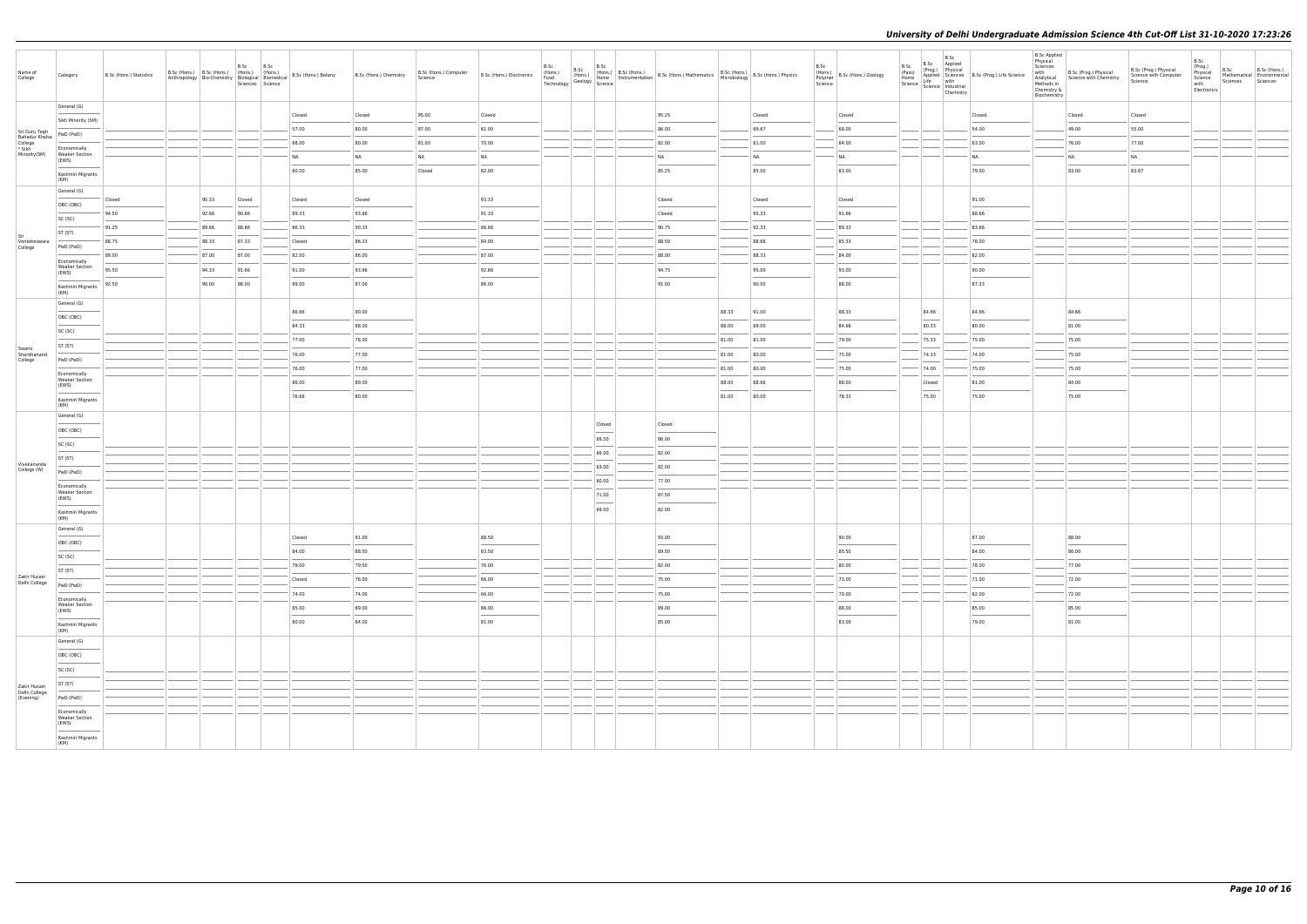# **Science Courses 4th Cut-Off Remarks**

| Name of<br>College                                  | B.Sc (Hons.) B.Sc (Hons.) B.Sc (Hons.) Biomedical B.Sc (Hons.) Biomedical B.Sc (Hons.) Botany<br>Statistics Anthropology Bio-Chemistry Biological Science | B.Sc<br>Sciences |                                                                                          |                                                                                                                                                                                                                                                                                                                                | Chemistry                                                                                                         | B.Sc (Hons.) B.Sc (Hons.)<br>Computer Science Electronics                                                                                                                                                                                                                                                                                                                                                                                                                                 | B.Sc (Hons.)                                                                                                                    | B.Sc (Hons.) Food Technology   (Hons.)                                       | B.Sc<br>B.Sc (Hons.) Home Science<br>Geology | B.Sc (Hons.)<br>Instrumentation | B.Sc (Hons.) Mathematics                                                                                                                                                                                              | B.Sc (Hons.) Microbiology Physics | B.Sc (Hons.)                                                                                                                                                                                                                                           | B.Sc<br>(Hons.)<br>B.Sc (Hons.) Zoology<br>Polymer<br>Science                                                                                                                     | B.Sc<br>B.Sc<br>(Prog.)<br>(Pass)<br>Applied<br>Home<br>Life<br>Science Science Chemistry | B.Sc Applied<br>Physical<br>Sciences with<br>Industrial                                                                                                                                                                                                | <b>B.Sc Applied</b><br>Physical<br>Sciences<br>B.Sc (Prog.) with<br>Life Science Analytical Science with<br>Chemistry &<br>Biochemistry                                                                             | B.Sc (Prog.)<br>Physical<br>Methods in Chemistry        | B.Sc (Prog.)<br>Physical<br>Science with<br>Computer<br>Science                                                                                                                                                                                                                                                                                                                                                                                                                  | B.Sc (Prog.)<br>Physical<br>Science with<br>Electronics                                                                                                                                        | B.Sc<br>B.Sc (Hons.)<br>Mathematical Environmental<br>Sciences<br>Sciences                                                                                                                                 |
|-----------------------------------------------------|-----------------------------------------------------------------------------------------------------------------------------------------------------------|------------------|------------------------------------------------------------------------------------------|--------------------------------------------------------------------------------------------------------------------------------------------------------------------------------------------------------------------------------------------------------------------------------------------------------------------------------|-------------------------------------------------------------------------------------------------------------------|-------------------------------------------------------------------------------------------------------------------------------------------------------------------------------------------------------------------------------------------------------------------------------------------------------------------------------------------------------------------------------------------------------------------------------------------------------------------------------------------|---------------------------------------------------------------------------------------------------------------------------------|------------------------------------------------------------------------------|----------------------------------------------|---------------------------------|-----------------------------------------------------------------------------------------------------------------------------------------------------------------------------------------------------------------------|-----------------------------------|--------------------------------------------------------------------------------------------------------------------------------------------------------------------------------------------------------------------------------------------------------|-----------------------------------------------------------------------------------------------------------------------------------------------------------------------------------|-------------------------------------------------------------------------------------------|--------------------------------------------------------------------------------------------------------------------------------------------------------------------------------------------------------------------------------------------------------|---------------------------------------------------------------------------------------------------------------------------------------------------------------------------------------------------------------------|---------------------------------------------------------|----------------------------------------------------------------------------------------------------------------------------------------------------------------------------------------------------------------------------------------------------------------------------------------------------------------------------------------------------------------------------------------------------------------------------------------------------------------------------------|------------------------------------------------------------------------------------------------------------------------------------------------------------------------------------------------|------------------------------------------------------------------------------------------------------------------------------------------------------------------------------------------------------------|
| Acharya<br>Narendra Dev<br>College                  |                                                                                                                                                           |                  | 3% advantage to<br>candidates with at least<br>60% in Mathematics.                       |                                                                                                                                                                                                                                                                                                                                | candidates.                                                                                                       | 1% less for girl<br>1% less for girl candidates. Cut offs 1% less for girl<br>are for Science<br>stream.                                                                                                                                                                                                                                                                                                                                                                                  | candidates.                                                                                                                     |                                                                              |                                              |                                 |                                                                                                                                                                                                                       |                                   | 1% less for girl<br>candidates.                                                                                                                                                                                                                        |                                                                                                                                                                                   |                                                                                           |                                                                                                                                                                                                                                                        |                                                                                                                                                                                                                     |                                                         |                                                                                                                                                                                                                                                                                                                                                                                                                                                                                  | 1% less for girl   1% less for girl<br>candidates. candidates.                                                                                                                                 |                                                                                                                                                                                                            |
| Aditi<br>Mahavidyalaya<br>(W)                       |                                                                                                                                                           |                  |                                                                                          |                                                                                                                                                                                                                                                                                                                                |                                                                                                                   |                                                                                                                                                                                                                                                                                                                                                                                                                                                                                           |                                                                                                                                 |                                                                              |                                              |                                 |                                                                                                                                                                                                                       |                                   |                                                                                                                                                                                                                                                        |                                                                                                                                                                                   |                                                                                           |                                                                                                                                                                                                                                                        |                                                                                                                                                                                                                     |                                                         |                                                                                                                                                                                                                                                                                                                                                                                                                                                                                  |                                                                                                                                                                                                |                                                                                                                                                                                                            |
| Aryabhatta<br>College                               |                                                                                                                                                           |                  |                                                                                          |                                                                                                                                                                                                                                                                                                                                |                                                                                                                   | 1% less for women<br>candidates                                                                                                                                                                                                                                                                                                                                                                                                                                                           |                                                                                                                                 |                                                                              |                                              |                                 | 1% less for women candidates                                                                                                                                                                                          |                                   |                                                                                                                                                                                                                                                        |                                                                                                                                                                                   |                                                                                           |                                                                                                                                                                                                                                                        |                                                                                                                                                                                                                     |                                                         |                                                                                                                                                                                                                                                                                                                                                                                                                                                                                  |                                                                                                                                                                                                |                                                                                                                                                                                                            |
| Atma Ram<br>Sanatan<br>Dharma College               |                                                                                                                                                           |                  |                                                                                          |                                                                                                                                                                                                                                                                                                                                | a) 1%<br>relaxation for<br>Girl<br>for admission<br>in the<br>be given<br>admission in<br>the fourth cut-<br>off. | Candidates in   a) 1% relaxation for   Candidates in<br>the aggregate Girl Candidates in   the aggregate<br>only. b) the aggregate only.<br>Applicants who   b) Applicants who   Applicants who<br>were eligible   were eligible for   were eligible<br>admission in the for admission<br>first/second and/or<br>first/second   third cut-off will not   first/second<br>and/or third be given admission and/or third<br>cut-off will not   in the fourth cut-   cut-off will not<br>off. | a) 1%<br>relaxation for<br>Girl<br>only. b)<br>in the<br>be given<br>admission in<br>the fourth cut-<br>off.                    |                                                                              |                                              |                                 | a) 1% relaxation for Girl Candidates in<br>the aggregate only. b) Applicants who<br>were eligible for admission in the<br>first/second and/or third cut-off will not<br>be given admission in the fourth cut-<br>off. |                                   | a) 1%<br>relaxation for<br>Girl<br>Candidates in<br>the aggregate<br>only. b)<br>Applicants who<br>were eligible<br>for admission<br>in the<br>first/second<br>and/or third<br>cut-off will not<br>be given<br>admission in<br>the fourth cut-<br>off. |                                                                                                                                                                                   |                                                                                           | a) 1%<br>relaxation for<br>Girl<br>Candidates in<br>the aggregate<br>only. b)<br>Applicants who<br>were eligible<br>for admission<br>in the<br>first/second<br>and/or third<br>cut-off will not<br>be given<br>admission in<br>the fourth cut-<br>off. |                                                                                                                                                                                                                     | a) 1%<br>Girl<br>only. b)<br>in the<br>be given<br>off. | a) 1%<br>relaxation for   relaxation for<br>Girl<br>Candidates in   Candidates in   Candidates in<br>the aggregate   the aggregate   the aggregate<br>only. b)<br>were eligible were eligible<br>for admission   for admission   for admission<br>in the<br>first/second first/second<br>and/or third and/or third<br>cut-off will not   cut-off will not   cut-off will not<br>be given<br>admission in admission in<br>the fourth cut- the fourth cut- the fourth cut-<br>off. | a) 1%<br>relaxation for<br>Girl<br>only. b)<br>Applicants who   Applicants who   Applicants who<br>were eligible<br>in the<br>first/second<br>and/or third<br>be given<br>admission in<br>off. |                                                                                                                                                                                                            |
| Bhagini<br>Nivedita<br>College (W)                  |                                                                                                                                                           |                  |                                                                                          |                                                                                                                                                                                                                                                                                                                                |                                                                                                                   |                                                                                                                                                                                                                                                                                                                                                                                                                                                                                           |                                                                                                                                 |                                                                              |                                              |                                 |                                                                                                                                                                                                                       |                                   |                                                                                                                                                                                                                                                        |                                                                                                                                                                                   |                                                                                           |                                                                                                                                                                                                                                                        |                                                                                                                                                                                                                     |                                                         |                                                                                                                                                                                                                                                                                                                                                                                                                                                                                  |                                                                                                                                                                                                |                                                                                                                                                                                                            |
| <b>Bharati College</b><br>(W)                       |                                                                                                                                                           |                  |                                                                                          |                                                                                                                                                                                                                                                                                                                                |                                                                                                                   |                                                                                                                                                                                                                                                                                                                                                                                                                                                                                           |                                                                                                                                 |                                                                              |                                              |                                 | Applicants who were eligible for<br>admission in the first and/or second<br>cut-off and/or third cut-off will not be<br>given admission in the Fourth cut-off.                                                        |                                   |                                                                                                                                                                                                                                                        |                                                                                                                                                                                   |                                                                                           |                                                                                                                                                                                                                                                        |                                                                                                                                                                                                                     |                                                         |                                                                                                                                                                                                                                                                                                                                                                                                                                                                                  |                                                                                                                                                                                                |                                                                                                                                                                                                            |
| Bhaskaracharya<br>College of<br>Applied<br>Sciences |                                                                                                                                                           |                  | PCB/PCBt/PCBiochemistry<br>(3% advantage to<br>candidates with at least<br>60% in Maths) | PCB/PCBt/PCBiochemistry                                                                                                                                                                                                                                                                                                        | <b>PCM</b>                                                                                                        | One Language,<br>Mathematics and<br>two subjects out of<br>Physics, Chemistry<br>and Computer<br>Science/Information<br>Practices. (2%<br>disadvantage for<br>Non-Science<br>Stream)                                                                                                                                                                                                                                                                                                      | PCM                                                                                                                             | PCM/PCB/PCBt/PCBiochemistry<br>(3% relaxation to candidates<br>studied PCMB) |                                              | <b>PCM</b>                      |                                                                                                                                                                                                                       | PCB/PCBt/PCBiochemistry           | <b>PCM</b>                                                                                                                                                                                                                                             | PCM PCB/PCBt/PCBiochemistry                                                                                                                                                       |                                                                                           |                                                                                                                                                                                                                                                        |                                                                                                                                                                                                                     |                                                         |                                                                                                                                                                                                                                                                                                                                                                                                                                                                                  |                                                                                                                                                                                                |                                                                                                                                                                                                            |
| College of<br>Vocational<br>Studies                 |                                                                                                                                                           |                  |                                                                                          |                                                                                                                                                                                                                                                                                                                                |                                                                                                                   | % SC 82.75 â∏]<br>less than 83.75 %<br>ST 81 â[][ less than<br>82.25 % PwD 82<br>â[]] less than 83 %<br>Kashmiri Migrant<br>83 â[][ less than 84<br>% EWS 90 â∏∏ less<br>than 91.50                                                                                                                                                                                                                                                                                                       |                                                                                                                                 |                                                                              |                                              |                                 |                                                                                                                                                                                                                       |                                   |                                                                                                                                                                                                                                                        |                                                                                                                                                                                   |                                                                                           |                                                                                                                                                                                                                                                        |                                                                                                                                                                                                                     |                                                         |                                                                                                                                                                                                                                                                                                                                                                                                                                                                                  |                                                                                                                                                                                                |                                                                                                                                                                                                            |
| Daulat Ram<br>College (W)                           |                                                                                                                                                           |                  |                                                                                          |                                                                                                                                                                                                                                                                                                                                |                                                                                                                   |                                                                                                                                                                                                                                                                                                                                                                                                                                                                                           |                                                                                                                                 |                                                                              |                                              |                                 |                                                                                                                                                                                                                       |                                   |                                                                                                                                                                                                                                                        |                                                                                                                                                                                   |                                                                                           |                                                                                                                                                                                                                                                        |                                                                                                                                                                                                                     |                                                         |                                                                                                                                                                                                                                                                                                                                                                                                                                                                                  |                                                                                                                                                                                                |                                                                                                                                                                                                            |
| Deen Dayal<br>Upadhyaya<br>College                  |                                                                                                                                                           |                  |                                                                                          | 1% concession for Girl<br>Candidates. Applicants   were eligible   will be levied while   were eligible<br>who were eligible for<br>admission in any of the   in any of the<br>previous cut-off will not   previous cut-   percentage of the   previous cut-<br>be given admission in   off will not be<br>the fourth cut-off. | for Girl<br>Candidates.<br>Applicants who<br>for admission<br>given<br>admission in<br>off.                       | 1% concession for<br>Girl Candidates.<br>Declared cut-off is<br>1% concession   for science stream   1% concession<br>students. For other<br>streams a<br>deduction of 2%<br>determining the<br>effective<br>candidates<br>Applicants who<br>were eligible for<br>the fourth cut- admission in any of the fourth cut-<br>the previous cut-off<br>will not be given<br>admission in the<br>fourth cut-off.                                                                                 | for Girl<br>Candidates.<br>Applicants who<br>for admission<br>in any of the<br>off will not be<br>given<br>admission in<br>off. |                                                                              |                                              |                                 | 1% concession for Girl Candidates.<br>Applicants who were eligible for<br>admission in any of the previous cut-<br>off will not be given admission in the<br>fourth cut-off.                                          |                                   | 1% concession<br>for Girl<br>Candidates.<br>Applicants who<br>were eligible<br>for admission<br>in any of the<br>previous cut-<br>off will not be<br>given<br>admission in<br>the fourth cut-<br>off.                                                  | 1% concession for Girl<br>Candidates. Applicants<br>who were eligible for<br>admission in any of the<br>previous cut-off will not<br>be given admission in<br>the fourth cut-off. |                                                                                           |                                                                                                                                                                                                                                                        | 1%<br>concession<br>for Girl<br>Candidates.<br>Applicants<br>who were<br>eligible for<br>admission<br>in any of<br>the<br>previous<br>cut-off will<br>not be<br>given<br>admission<br>in the<br>fourth cut-<br>off. | for Girl<br>given<br>off.                               | 1% concession   1% concession<br>for Girl<br>Candidates. Candidates.<br>Applicants who   Applicants who<br>were eligible   were eligible<br>for admission for admission<br>in any of the   in any of the<br>previous cut- previous cut-<br>off will not be   off will not be<br>given<br>admission in admission in<br>the fourth cut- the fourth cut-<br>off.                                                                                                                    |                                                                                                                                                                                                | 1%<br>concession<br>for Girl<br>Candidates.<br>Applicants<br>who were<br>eligible for<br>admission in<br>any of the<br>previous cut-<br>off will not be<br>given<br>admission ir<br>the fourth<br>cut-off. |
| Delhi College of<br>Arts and<br>Commerce            |                                                                                                                                                           |                  |                                                                                          |                                                                                                                                                                                                                                                                                                                                |                                                                                                                   |                                                                                                                                                                                                                                                                                                                                                                                                                                                                                           |                                                                                                                                 |                                                                              |                                              |                                 |                                                                                                                                                                                                                       |                                   |                                                                                                                                                                                                                                                        |                                                                                                                                                                                   |                                                                                           |                                                                                                                                                                                                                                                        |                                                                                                                                                                                                                     |                                                         |                                                                                                                                                                                                                                                                                                                                                                                                                                                                                  |                                                                                                                                                                                                |                                                                                                                                                                                                            |
| Department of<br>Germanic and<br>Romance<br>Studies |                                                                                                                                                           |                  |                                                                                          |                                                                                                                                                                                                                                                                                                                                |                                                                                                                   |                                                                                                                                                                                                                                                                                                                                                                                                                                                                                           |                                                                                                                                 |                                                                              |                                              |                                 |                                                                                                                                                                                                                       |                                   |                                                                                                                                                                                                                                                        |                                                                                                                                                                                   |                                                                                           |                                                                                                                                                                                                                                                        |                                                                                                                                                                                                                     |                                                         |                                                                                                                                                                                                                                                                                                                                                                                                                                                                                  |                                                                                                                                                                                                |                                                                                                                                                                                                            |
| Deshbandhu<br>College                               |                                                                                                                                                           |                  |                                                                                          |                                                                                                                                                                                                                                                                                                                                |                                                                                                                   |                                                                                                                                                                                                                                                                                                                                                                                                                                                                                           |                                                                                                                                 |                                                                              |                                              |                                 |                                                                                                                                                                                                                       |                                   |                                                                                                                                                                                                                                                        |                                                                                                                                                                                   |                                                                                           |                                                                                                                                                                                                                                                        |                                                                                                                                                                                                                     |                                                         |                                                                                                                                                                                                                                                                                                                                                                                                                                                                                  |                                                                                                                                                                                                |                                                                                                                                                                                                            |
| Dr. Bhim Rao<br>Ambedkar<br>College                 |                                                                                                                                                           |                  |                                                                                          |                                                                                                                                                                                                                                                                                                                                |                                                                                                                   |                                                                                                                                                                                                                                                                                                                                                                                                                                                                                           |                                                                                                                                 |                                                                              |                                              |                                 |                                                                                                                                                                                                                       |                                   |                                                                                                                                                                                                                                                        |                                                                                                                                                                                   |                                                                                           |                                                                                                                                                                                                                                                        |                                                                                                                                                                                                                     |                                                         |                                                                                                                                                                                                                                                                                                                                                                                                                                                                                  |                                                                                                                                                                                                |                                                                                                                                                                                                            |
|                                                     |                                                                                                                                                           |                  |                                                                                          |                                                                                                                                                                                                                                                                                                                                |                                                                                                                   |                                                                                                                                                                                                                                                                                                                                                                                                                                                                                           |                                                                                                                                 |                                                                              |                                              |                                 |                                                                                                                                                                                                                       |                                   |                                                                                                                                                                                                                                                        |                                                                                                                                                                                   |                                                                                           |                                                                                                                                                                                                                                                        |                                                                                                                                                                                                                     |                                                         |                                                                                                                                                                                                                                                                                                                                                                                                                                                                                  |                                                                                                                                                                                                |                                                                                                                                                                                                            |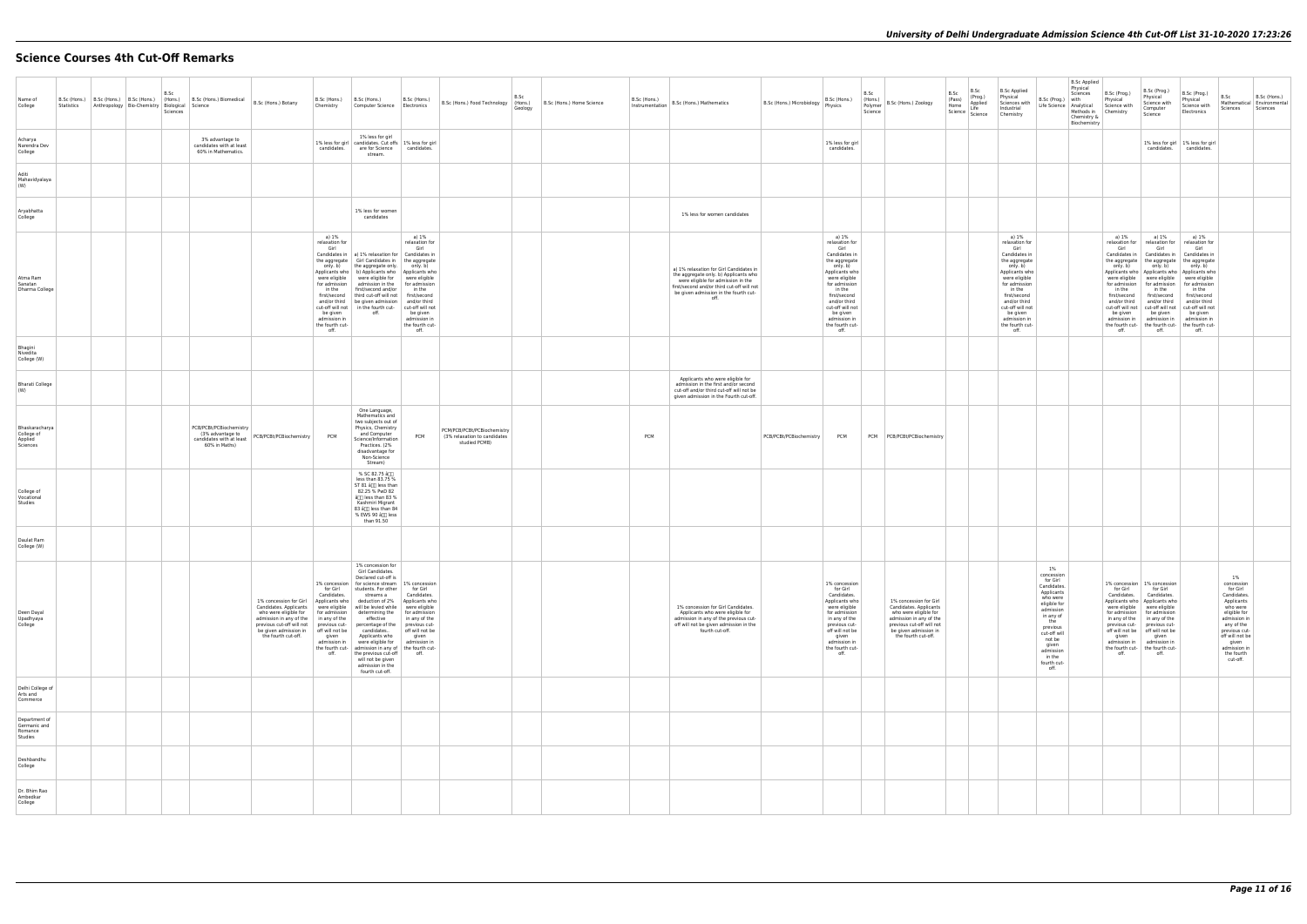| Name of<br>College                        |                                                                                                                                                                                                     | B.Sc<br>B.Sc (Hons.) B.Sc (Hons.) B.Sc (Hons.) (Hons.) B.Sc (Hons.) Biomedical B.Sc (Hons.) Botany<br>Statistics Anthropology Bio-Chemistry Biological Science<br>Sciences |                                                                                                                                                                                                                                                                                                          | Chemistry                                                                                                                                                            | B.Sc (Hons.) B.Sc (Hons.)<br>B.Sc (Hons.)<br>Computer Science Electronics                                                                                                                                                                                                                                                                                                                                                                   | B.Sc<br>B.Sc (Hons.) Food Technology (Hons.)<br>Geology | B.Sc (Hons.) Home Science | D.JL (MONS.) B.Sc (Hons.) Mathematics                                                                                                                                                                                    | B.Sc (Hons.) Microbiology Physics | B.Sc (Hons.)                                                                                                                                                                                                                                               | B.Sc<br>(Hons.)<br>Polymer<br>Science | B.Sc (Hons.) Zoology                                                                                                                                                                                                              | B.Sc<br>B.Sc<br>(Prog.)<br>(Pass)<br>Home<br>Life<br>Science Science | Applied | <b>B.Sc Applied</b><br>Physical<br>Sciences with<br>Industrial<br>Chemistry | <b>B.Sc Applied</b><br>Physical<br>Sciences<br>B.Sc (Prog.) with<br>Life Science Analytical Science with<br>Methods in Chemistry<br>Chemistry &<br>Biochemistry                                                                                                        | B.Sc (Prog.)<br>Physical                                                                                                        | B.Sc (Prog.)<br>Physical<br>Science with<br>Computer<br>Science                                                                                                                                                                                                                                                                                                      | B.Sc (Prog.)<br>Physical<br>Science with<br>Electronics | B.Sc<br>Sciences                                                                                                                                                         | B.Sc (Hons.)<br>Mathematical   Environmental<br>Sciences |
|-------------------------------------------|-----------------------------------------------------------------------------------------------------------------------------------------------------------------------------------------------------|----------------------------------------------------------------------------------------------------------------------------------------------------------------------------|----------------------------------------------------------------------------------------------------------------------------------------------------------------------------------------------------------------------------------------------------------------------------------------------------------|----------------------------------------------------------------------------------------------------------------------------------------------------------------------|---------------------------------------------------------------------------------------------------------------------------------------------------------------------------------------------------------------------------------------------------------------------------------------------------------------------------------------------------------------------------------------------------------------------------------------------|---------------------------------------------------------|---------------------------|--------------------------------------------------------------------------------------------------------------------------------------------------------------------------------------------------------------------------|-----------------------------------|------------------------------------------------------------------------------------------------------------------------------------------------------------------------------------------------------------------------------------------------------------|---------------------------------------|-----------------------------------------------------------------------------------------------------------------------------------------------------------------------------------------------------------------------------------|----------------------------------------------------------------------|---------|-----------------------------------------------------------------------------|------------------------------------------------------------------------------------------------------------------------------------------------------------------------------------------------------------------------------------------------------------------------|---------------------------------------------------------------------------------------------------------------------------------|----------------------------------------------------------------------------------------------------------------------------------------------------------------------------------------------------------------------------------------------------------------------------------------------------------------------------------------------------------------------|---------------------------------------------------------|--------------------------------------------------------------------------------------------------------------------------------------------------------------------------|----------------------------------------------------------|
| Dyal Singh<br>College                     |                                                                                                                                                                                                     |                                                                                                                                                                            | There is 1 percent<br>concession provided to<br>women candidates.<br>Applicants who were<br>eligible for admission in for admission<br>the first and/or second in the first<br>and/or third cut-off will and/or second<br>not be given admission and/or third<br>in the fourth cut-off. cut-off will not | There is 1<br>percent<br>concession<br>provided to<br>women<br>candidates.<br>Applicants who<br>were eligible<br>be given<br>admission in<br>the fourth cut-<br>off. | There is 1 percent<br>concession<br>provided to women<br>candidates.<br>Applicants who<br>were eligible for<br>admission in the<br>first and/or second<br>and/or third cut-off<br>will not be given<br>admission in the<br>fourth cut-off.                                                                                                                                                                                                  |                                                         |                           | There is 1 percent concession<br>provided to women candidates.<br>Applicants who were eligible for<br>admission in the first and/or second<br>and/or third cut-off will not be given<br>admission in the fourth cut-off. |                                   | There is 1<br>percent<br>concession<br>provided to<br>women<br>candidates.<br>Applicants who<br>were eligible<br>for admission<br>in the first<br>and/or second<br>and/or third<br>cut-off will not<br>be given<br>admission in<br>the fourth cut-<br>off. |                                       | There is 1 percent<br>concession provided to<br>women candidates.<br>Applicants who were<br>eligible for admission in<br>the first and/or second<br>and/or third cut-off will<br>not be given admission<br>in the fourth cut-off. |                                                                      |         |                                                                             | There is 1<br>percent<br>concession<br>provided to<br>women<br>candidates.<br>Applicants<br>who were<br>eligible for<br>admission<br>in the first<br>and/or<br>second<br>and/or third<br>cut-off will<br>not be<br>given<br>admission<br>in the<br>fourth cut-<br>off. | There is 1<br>percent<br>concession<br>provided to<br>women<br>candidates.<br>were eligible<br>in the first<br>be given<br>off. | There is 1<br>percent<br>concession<br>provided to<br>women<br>candidates.<br>Applicants who   Applicants who<br>were eligible<br>for admission   for admission<br>in the first<br>and/or second and/or second<br>and/or third and/or third<br>cut-off will not cut-off will not<br>be given<br>admission in admission in<br>the fourth cut- the fourth cut-<br>off. |                                                         |                                                                                                                                                                          |                                                          |
| Dyal Singh<br>College<br>(Evening)        |                                                                                                                                                                                                     |                                                                                                                                                                            |                                                                                                                                                                                                                                                                                                          |                                                                                                                                                                      |                                                                                                                                                                                                                                                                                                                                                                                                                                             |                                                         |                           |                                                                                                                                                                                                                          |                                   |                                                                                                                                                                                                                                                            |                                       |                                                                                                                                                                                                                                   |                                                                      |         |                                                                             |                                                                                                                                                                                                                                                                        |                                                                                                                                 |                                                                                                                                                                                                                                                                                                                                                                      |                                                         |                                                                                                                                                                          |                                                          |
| Gargi College<br>(W)                      |                                                                                                                                                                                                     |                                                                                                                                                                            |                                                                                                                                                                                                                                                                                                          |                                                                                                                                                                      |                                                                                                                                                                                                                                                                                                                                                                                                                                             |                                                         |                           |                                                                                                                                                                                                                          |                                   |                                                                                                                                                                                                                                                            |                                       |                                                                                                                                                                                                                                   |                                                                      |         |                                                                             |                                                                                                                                                                                                                                                                        |                                                                                                                                 |                                                                                                                                                                                                                                                                                                                                                                      |                                                         |                                                                                                                                                                          |                                                          |
| Hansraj College                           |                                                                                                                                                                                                     |                                                                                                                                                                            |                                                                                                                                                                                                                                                                                                          |                                                                                                                                                                      |                                                                                                                                                                                                                                                                                                                                                                                                                                             |                                                         |                           |                                                                                                                                                                                                                          |                                   |                                                                                                                                                                                                                                                            |                                       |                                                                                                                                                                                                                                   |                                                                      |         |                                                                             |                                                                                                                                                                                                                                                                        |                                                                                                                                 |                                                                                                                                                                                                                                                                                                                                                                      |                                                         |                                                                                                                                                                          |                                                          |
| Hindu College                             |                                                                                                                                                                                                     |                                                                                                                                                                            |                                                                                                                                                                                                                                                                                                          |                                                                                                                                                                      |                                                                                                                                                                                                                                                                                                                                                                                                                                             |                                                         |                           |                                                                                                                                                                                                                          |                                   |                                                                                                                                                                                                                                                            |                                       |                                                                                                                                                                                                                                   |                                                                      |         |                                                                             |                                                                                                                                                                                                                                                                        |                                                                                                                                 |                                                                                                                                                                                                                                                                                                                                                                      |                                                         |                                                                                                                                                                          |                                                          |
| Indraprastha<br>College for<br>Women (W)  |                                                                                                                                                                                                     |                                                                                                                                                                            |                                                                                                                                                                                                                                                                                                          |                                                                                                                                                                      |                                                                                                                                                                                                                                                                                                                                                                                                                                             |                                                         |                           |                                                                                                                                                                                                                          |                                   |                                                                                                                                                                                                                                                            |                                       |                                                                                                                                                                                                                                   |                                                                      |         |                                                                             |                                                                                                                                                                                                                                                                        |                                                                                                                                 |                                                                                                                                                                                                                                                                                                                                                                      |                                                         |                                                                                                                                                                          |                                                          |
| Institute of<br>Home<br>Economics (W)     |                                                                                                                                                                                                     |                                                                                                                                                                            |                                                                                                                                                                                                                                                                                                          |                                                                                                                                                                      |                                                                                                                                                                                                                                                                                                                                                                                                                                             |                                                         |                           |                                                                                                                                                                                                                          |                                   |                                                                                                                                                                                                                                                            |                                       |                                                                                                                                                                                                                                   |                                                                      |         |                                                                             |                                                                                                                                                                                                                                                                        |                                                                                                                                 |                                                                                                                                                                                                                                                                                                                                                                      |                                                         |                                                                                                                                                                          |                                                          |
| Janki Devi<br>Memorial<br>College (W)     |                                                                                                                                                                                                     |                                                                                                                                                                            |                                                                                                                                                                                                                                                                                                          |                                                                                                                                                                      |                                                                                                                                                                                                                                                                                                                                                                                                                                             |                                                         |                           |                                                                                                                                                                                                                          |                                   |                                                                                                                                                                                                                                                            |                                       |                                                                                                                                                                                                                                   |                                                                      |         |                                                                             | Applicants                                                                                                                                                                                                                                                             |                                                                                                                                 |                                                                                                                                                                                                                                                                                                                                                                      |                                                         |                                                                                                                                                                          |                                                          |
| Kalindi College<br>(W)                    |                                                                                                                                                                                                     |                                                                                                                                                                            | Applicants who were<br>eligible for admission in<br>the First/Second and/or<br>Third Cut Off will not be<br>given admission in the<br>Fourth Cut Off.                                                                                                                                                    | Applicants who<br>were eligible<br>for admission<br>in the<br>First/Second<br>and/or Third<br>Cut Off will not<br>be given<br>admission in<br>the Fourth Cut<br>Off  | Applicants who<br>were eligible for<br>admission in the<br>First/Second and/or<br>Third Cut Off will<br>not be given<br>admission in the<br>Fourth Cut Off.                                                                                                                                                                                                                                                                                 |                                                         |                           | Applicants who were eligible for<br>admission in the First/Second and/or<br>Third Cut Off will not be given<br>admission in the Fourth Cut Off.                                                                          |                                   | Applicants who<br>were eligible<br>for admission<br>in the<br>First/Second<br>and/or Third<br>Cut Off will not<br>be given<br>admission in<br>the Fourth Cut<br>Off.                                                                                       |                                       | Applicants who were<br>eligible for admission in<br>the First/Second and/or<br>Third Cut Off will not be<br>given admission in the<br>Fourth Cut Off.                                                                             |                                                                      |         |                                                                             | who were<br>eligible for<br>admission<br>in the<br>First/Second<br>and/or Third<br>Cut Off will<br>not be<br>given<br>admission<br>in the<br>Fourth Cut<br>Off.                                                                                                        |                                                                                                                                 | Applicants who<br>were eligible<br>for admission<br>in the<br>First/Second<br>and/or Third<br>Cut Off will not<br>be given<br>admission in<br>the Fourth Cut<br>Off                                                                                                                                                                                                  |                                                         |                                                                                                                                                                          |                                                          |
| Kamala Nehru<br>College (W)               |                                                                                                                                                                                                     |                                                                                                                                                                            |                                                                                                                                                                                                                                                                                                          |                                                                                                                                                                      |                                                                                                                                                                                                                                                                                                                                                                                                                                             |                                                         |                           | Applicants who were eligible for<br>admission in the first and/or second<br>and/or third cut-off will not be given<br>admission in the fourth cut-off                                                                    |                                   |                                                                                                                                                                                                                                                            |                                       |                                                                                                                                                                                                                                   |                                                                      |         |                                                                             |                                                                                                                                                                                                                                                                        |                                                                                                                                 |                                                                                                                                                                                                                                                                                                                                                                      |                                                         |                                                                                                                                                                          |                                                          |
| Keshav<br>Mahavidyalaya                   |                                                                                                                                                                                                     |                                                                                                                                                                            |                                                                                                                                                                                                                                                                                                          |                                                                                                                                                                      | 1) 1 %<br>Concession for<br>Girl Applicants<br>1) 1 % Concession<br>2) Applicants<br>for Girl Applicants<br>who were<br>2) Applicants who<br>eligible for<br>were eligible for<br>admission in<br>admission in the<br>the first,<br>first, second and/or<br>second and/or<br>third cut-off will not<br>third cut-off<br>be given admission<br>will not be<br>in the Fourth cut-<br>given<br>off.<br>admission in<br>the Fourth cut-<br>off. |                                                         |                           | Applicants who were eligible for<br>admission in the first, second and/or<br>third cut-off will not be given<br>admission in the Fourth cut-off.                                                                         |                                   | 1) 1 %<br>Concession for<br>Girl Applicants<br>2) Applicants<br>who were<br>eligible for<br>admission in<br>the first,<br>second and/or<br>third cut-off<br>will not be<br>given<br>admission in<br>the Fourth cut-<br>off.                                |                                       |                                                                                                                                                                                                                                   |                                                                      |         |                                                                             |                                                                                                                                                                                                                                                                        |                                                                                                                                 | 1) 1 %<br>Concession for<br><b>Girl Applicants</b><br>2) Applicants<br>who were<br>eligible for<br>admission in<br>the first,<br>second and/or<br>third cut-off<br>will not be<br>given<br>admission in<br>the Fourth cut-<br>off.                                                                                                                                   |                                                         | Applicants<br>who were<br>eligible for<br>admission in<br>the first,<br>second<br>and/or Third<br>cut-off will<br>not be given<br>admission in<br>the Fourth<br>cut-off. |                                                          |
| Kirori Mal<br>College                     | see the<br>bulletin of<br>information,<br>University of<br>Delhi<br>2020-21                                                                                                                         |                                                                                                                                                                            | see the bulletin of<br>information, University of<br>Delhi 2020-21                                                                                                                                                                                                                                       | see the<br>bulletin of<br>information,<br>University of<br>Delhi 2020-21                                                                                             |                                                                                                                                                                                                                                                                                                                                                                                                                                             |                                                         |                           | see the bulletin of information,<br>University of Delhi 2020-21                                                                                                                                                          |                                   | see the<br>bulletin of<br>information,<br>University of<br>Delhi 2020-21                                                                                                                                                                                   |                                       | see the bulletin of<br>information, University of<br>Delhi 2020-21                                                                                                                                                                |                                                                      |         |                                                                             | see the<br>see the<br>bulletin of bulletin of<br>information, information,<br>University University of<br>of Delhi<br>Delhi<br>2020-21<br>2020-21                                                                                                                      | see the<br>bulletin of<br>information.<br>University of                                                                         | see the<br>bulletin of<br>information,<br>University of<br>Delhi 2020-21   Delhi 2020-21                                                                                                                                                                                                                                                                             |                                                         |                                                                                                                                                                          |                                                          |
| Lady Irwin<br>College (W)                 |                                                                                                                                                                                                     |                                                                                                                                                                            |                                                                                                                                                                                                                                                                                                          |                                                                                                                                                                      |                                                                                                                                                                                                                                                                                                                                                                                                                                             |                                                         |                           |                                                                                                                                                                                                                          |                                   |                                                                                                                                                                                                                                                            |                                       |                                                                                                                                                                                                                                   |                                                                      |         |                                                                             |                                                                                                                                                                                                                                                                        |                                                                                                                                 |                                                                                                                                                                                                                                                                                                                                                                      |                                                         |                                                                                                                                                                          |                                                          |
| Lady Shri Ram<br>College for<br>Women (W) | APPLICANTS<br>WHO WERE<br><b>ELIGIBLE</b><br><b>FOR</b><br>ADMISSION<br>IN THE FIRST<br>, SECOND<br>AND/OR<br>THIRD CUT-<br>OFF WILL<br>NOT BE<br>GIVEN<br>ADMISSION<br>IN THE<br>THIRD CUT-<br>OFF |                                                                                                                                                                            |                                                                                                                                                                                                                                                                                                          |                                                                                                                                                                      |                                                                                                                                                                                                                                                                                                                                                                                                                                             |                                                         |                           | APPLICANTS WHO WERE ELIGIBLE FOR<br>ADMISSION IN THE FIRST, SECOND<br>AND/OR THIRD CUT-OFF WILL NOT BE<br>GIVEN ADMISSION IN THE THIRD CUT-<br>OFF                                                                       |                                   |                                                                                                                                                                                                                                                            |                                       |                                                                                                                                                                                                                                   |                                                                      |         |                                                                             |                                                                                                                                                                                                                                                                        |                                                                                                                                 |                                                                                                                                                                                                                                                                                                                                                                      |                                                         |                                                                                                                                                                          |                                                          |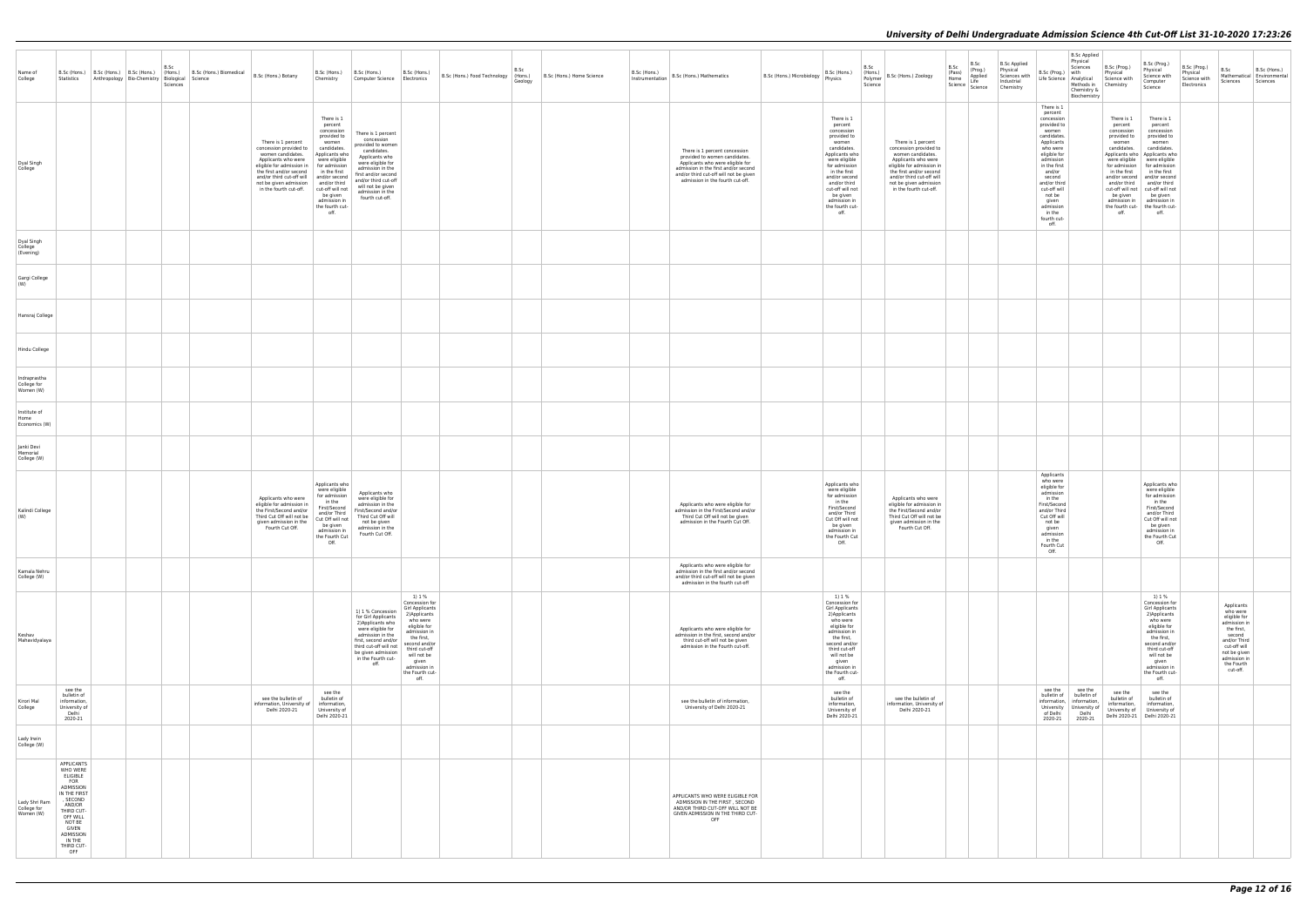| Name of<br>College                      | Statistics                                                                                                                                                                                                   | B.Sc (Hons.) B.Sc (Hons.) B.Sc (Hons.)   B.Sc (Hons.)   B.Sc (Hons.) Biomedical   B.Sc (Hons.) Botany<br>Anthropology Bio-Chemistry Biological Science | B.Sc<br>Sciences |                                                                                                                                                        | B.Sc (Hons.) B.Sc (Hons.)<br>Chemistry                                                                                                                                                               | B.Sc (Hons.)<br>Computer Science Electronics                                                                                                                                                         | B.Sc<br>B.Sc (Hons.) Food Technology (Hons.)<br>Geology                                                                                                                                                    | B.Sc (Hons.) Home Science                                                                                                                                   | $\Big \right.$ $\left.\right $ $\left.\right $ $\left.\right $ $\left.\right $ $\left.\right $ $\left.\right $ $\left.\right $ $\left.\right $ $\left.\right $ $\left.\right $ $\left.\right $ $\left.\right $ $\left.\right $ $\left.\right $ $\left.\right $ $\left.\right $ $\left.\right $ $\left.\right $ $\left.\right $ $\left.\right $ $\left.\right $ $\left.\right $ $\left.\right $ $\left.\right $ $\left.\right $ $\left.\right $ $\left.\right$ | B.Sc (Hons.) Microbiology   B.SC (Hons.)                                                                                                                                      | B.Sc (Hons.)                                                                                                                                                                                          | B.Sc<br>(Hons.)<br>Polymer<br>Science | B.Sc (Hons.) Zoology                                                                                                                                   | B.Sc<br>(Pass)<br>Home | B.Sc<br>(Prog.)<br>Applied<br>Life<br>Science Science | <b>B.Sc Applied</b><br>Physical<br>Sciences with<br>Industrial<br>Chemistry                                                                                                                           | B.Sc (Prog.) with                                                                                                                                                               | B.Sc Applied<br>Physical<br>Sciences<br>Life Science Analytical Science with<br>Methods in Chemistry<br>Chemistry &<br>Biochemistry | B.Sc (Prog.)<br>Physical                                                                                                                                                                                         | B.Sc (Prog.)<br>Physical<br>Science with<br>Computer<br>Science                                                                                              | B.Sc (Prog.)<br>Physical<br>Science with<br>Electronics                                                                                                                                                                                                                                                      | B.Sc<br>Sciences                                                                                                                                                                                             | B.Sc (Hons.)<br>Mathematical Environmental<br>Sciences |
|-----------------------------------------|--------------------------------------------------------------------------------------------------------------------------------------------------------------------------------------------------------------|--------------------------------------------------------------------------------------------------------------------------------------------------------|------------------|--------------------------------------------------------------------------------------------------------------------------------------------------------|------------------------------------------------------------------------------------------------------------------------------------------------------------------------------------------------------|------------------------------------------------------------------------------------------------------------------------------------------------------------------------------------------------------|------------------------------------------------------------------------------------------------------------------------------------------------------------------------------------------------------------|-------------------------------------------------------------------------------------------------------------------------------------------------------------|---------------------------------------------------------------------------------------------------------------------------------------------------------------------------------------------------------------------------------------------------------------------------------------------------------------------------------------------------------------------------------------------------------------------------------------------------------------|-------------------------------------------------------------------------------------------------------------------------------------------------------------------------------|-------------------------------------------------------------------------------------------------------------------------------------------------------------------------------------------------------|---------------------------------------|--------------------------------------------------------------------------------------------------------------------------------------------------------|------------------------|-------------------------------------------------------|-------------------------------------------------------------------------------------------------------------------------------------------------------------------------------------------------------|---------------------------------------------------------------------------------------------------------------------------------------------------------------------------------|-------------------------------------------------------------------------------------------------------------------------------------|------------------------------------------------------------------------------------------------------------------------------------------------------------------------------------------------------------------|--------------------------------------------------------------------------------------------------------------------------------------------------------------|--------------------------------------------------------------------------------------------------------------------------------------------------------------------------------------------------------------------------------------------------------------------------------------------------------------|--------------------------------------------------------------------------------------------------------------------------------------------------------------------------------------------------------------|--------------------------------------------------------|
| Lakshmibai<br>College (W)               |                                                                                                                                                                                                              |                                                                                                                                                        |                  |                                                                                                                                                        |                                                                                                                                                                                                      |                                                                                                                                                                                                      |                                                                                                                                                                                                            | link for live help(time 4-6pm)<br>https://meet.google.com/oip-osbf-ugk<br>applicants eligible in previous cut-off<br>will not be considered in this cut-off | link for live help(time 4-6pm)<br>https://meet.google.com/mwc-knod-fsx<br>applicants eligible in previous cut-off<br>will not be considered in this cut-off                                                                                                                                                                                                                                                                                                   |                                                                                                                                                                               |                                                                                                                                                                                                       |                                       |                                                                                                                                                        |                        |                                                       |                                                                                                                                                                                                       |                                                                                                                                                                                 |                                                                                                                                     |                                                                                                                                                                                                                  |                                                                                                                                                              |                                                                                                                                                                                                                                                                                                              |                                                                                                                                                                                                              |                                                        |
| Maharaja<br>Agrasen<br>College          |                                                                                                                                                                                                              |                                                                                                                                                        |                  |                                                                                                                                                        |                                                                                                                                                                                                      | 1% Relaxation<br>for Girls<br>Students                                                                                                                                                               |                                                                                                                                                                                                            |                                                                                                                                                             |                                                                                                                                                                                                                                                                                                                                                                                                                                                               |                                                                                                                                                                               |                                                                                                                                                                                                       |                                       |                                                                                                                                                        |                        |                                                       |                                                                                                                                                                                                       |                                                                                                                                                                                 |                                                                                                                                     | for Girls<br>Students                                                                                                                                                                                            | 1% Relaxation   1% Relaxation<br>for Girls<br>Students                                                                                                       |                                                                                                                                                                                                                                                                                                              | $1\%$<br>Relaxation<br>for Girls<br>Students                                                                                                                                                                 |                                                        |
| Maitreyi<br>College (W)                 |                                                                                                                                                                                                              |                                                                                                                                                        |                  | Applicants who were<br>eligible for admission in<br>the first /second or/and<br>third cut-off will not be<br>given admission in the<br>fourth cut-off. | Applicants who<br>were eligible<br>for admission<br>in the first<br>/second or/and<br>third cut-off<br>will not be<br>given<br>admission in<br>the fourth cut-<br>off.                               |                                                                                                                                                                                                      |                                                                                                                                                                                                            |                                                                                                                                                             | Applicants who were eligible for<br>admission in the first /second or/and<br>third cut-off will not be given<br>admission in the fourth cut-off.                                                                                                                                                                                                                                                                                                              |                                                                                                                                                                               | Applicants who<br>were eligible<br>for admission<br>in the first<br>/second or/and<br>third cut-off<br>will not be<br>given<br>admission in<br>the fourth cut-<br>off.                                |                                       | Applicants who were<br>eligible for admission in<br>the first /second or/and<br>third cut-off will not be<br>given admission in the<br>fourth cut-off. |                        |                                                       |                                                                                                                                                                                                       | Applicants<br>who were<br>eligible for<br>admission<br>in the first<br>/second<br>or/and third<br>cut-off will<br>not be<br>given<br>admission<br>in the<br>fourth cut-<br>off. |                                                                                                                                     | Applicants who   Applicants who<br>were eligible were eligible<br>for admission   for admission<br>in the first in the first<br>third cut-off<br>will not be<br>given<br>the fourth cut- the fourth cut-<br>off. | /second or/and   /second or/and<br>third cut-off<br>will not be<br>given<br>admission in admission in<br>off.                                                |                                                                                                                                                                                                                                                                                                              |                                                                                                                                                                                                              |                                                        |
| Mata Sundri<br>College for<br>Women (W) | Sikh Minority<br>Candidates<br>must have<br>the Sikh<br>Minority<br>Certificate<br>issued in her<br>name by<br>Delhi Sikh<br>Gurudwara                                                                       |                                                                                                                                                        |                  |                                                                                                                                                        |                                                                                                                                                                                                      | Sikh Minority<br>Candidates must<br>have the Sikh<br>Minority Certificate<br>issued in her name<br>by Delhi Sikh<br>Gurudwara<br>Management<br>Committee.                                            |                                                                                                                                                                                                            |                                                                                                                                                             | Sikh Minority Candidates must have<br>the Sikh Minority Certificate issued in<br>her name by Delhi Sikh Gurudwara<br>Management Committee.                                                                                                                                                                                                                                                                                                                    |                                                                                                                                                                               |                                                                                                                                                                                                       |                                       |                                                                                                                                                        |                        |                                                       |                                                                                                                                                                                                       |                                                                                                                                                                                 |                                                                                                                                     |                                                                                                                                                                                                                  |                                                                                                                                                              |                                                                                                                                                                                                                                                                                                              |                                                                                                                                                                                                              |                                                        |
| Miranda House<br>(W)                    |                                                                                                                                                                                                              |                                                                                                                                                        |                  |                                                                                                                                                        |                                                                                                                                                                                                      |                                                                                                                                                                                                      |                                                                                                                                                                                                            |                                                                                                                                                             |                                                                                                                                                                                                                                                                                                                                                                                                                                                               |                                                                                                                                                                               |                                                                                                                                                                                                       |                                       |                                                                                                                                                        |                        |                                                       |                                                                                                                                                                                                       |                                                                                                                                                                                 |                                                                                                                                     |                                                                                                                                                                                                                  |                                                                                                                                                              |                                                                                                                                                                                                                                                                                                              |                                                                                                                                                                                                              |                                                        |
| Motilal Nehru<br>College                |                                                                                                                                                                                                              |                                                                                                                                                        |                  |                                                                                                                                                        |                                                                                                                                                                                                      |                                                                                                                                                                                                      |                                                                                                                                                                                                            |                                                                                                                                                             | 1% RELAXATION FOR GIRL'S<br>CANDIDATE                                                                                                                                                                                                                                                                                                                                                                                                                         |                                                                                                                                                                               | 1% relaxation<br>for girl<br>candidate                                                                                                                                                                |                                       |                                                                                                                                                        |                        |                                                       |                                                                                                                                                                                                       |                                                                                                                                                                                 |                                                                                                                                     |                                                                                                                                                                                                                  |                                                                                                                                                              |                                                                                                                                                                                                                                                                                                              |                                                                                                                                                                                                              |                                                        |
| Motilal Nehru<br>College<br>(Evening)   |                                                                                                                                                                                                              |                                                                                                                                                        |                  |                                                                                                                                                        |                                                                                                                                                                                                      |                                                                                                                                                                                                      |                                                                                                                                                                                                            |                                                                                                                                                             |                                                                                                                                                                                                                                                                                                                                                                                                                                                               |                                                                                                                                                                               |                                                                                                                                                                                                       |                                       |                                                                                                                                                        |                        |                                                       |                                                                                                                                                                                                       |                                                                                                                                                                                 |                                                                                                                                     |                                                                                                                                                                                                                  |                                                                                                                                                              |                                                                                                                                                                                                                                                                                                              |                                                                                                                                                                                                              |                                                        |
| P.G.D.A.V.<br>College                   | 1% Less for<br>girls. No<br>disadvantage<br>for 'stream<br>change' in<br>Discipline<br>based BA<br>Programme.<br>Refer to<br>university<br>bulletin<br>online for<br>eligibility and<br>other<br>conditions. |                                                                                                                                                        |                  |                                                                                                                                                        |                                                                                                                                                                                                      | 1% Less for girls.<br>No disadvantage<br>for 'stream change'<br>in Discipline based<br>BA Programme.<br>Refer to university<br>bulletin online for<br>eligibility and other<br>conditions.           |                                                                                                                                                                                                            |                                                                                                                                                             | 1% Less for girls. No disadvantage for<br>'stream change' in Discipline based BA<br>Programme. Refer to university<br>bulletin online for eligibility and other<br>conditions.                                                                                                                                                                                                                                                                                |                                                                                                                                                                               |                                                                                                                                                                                                       |                                       |                                                                                                                                                        |                        |                                                       |                                                                                                                                                                                                       |                                                                                                                                                                                 |                                                                                                                                     |                                                                                                                                                                                                                  |                                                                                                                                                              |                                                                                                                                                                                                                                                                                                              | 1% Less for<br>girls. No<br>disadvantage<br>for 'stream<br>change' in<br>Discipline<br>based BA<br>Programme.<br>Refer to<br>university<br>bulletin<br>online for<br>eligibility and<br>other<br>conditions. |                                                        |
| P.G.D.A.V.<br>College<br>(Evening)      |                                                                                                                                                                                                              |                                                                                                                                                        |                  |                                                                                                                                                        |                                                                                                                                                                                                      |                                                                                                                                                                                                      |                                                                                                                                                                                                            |                                                                                                                                                             | 1. Girl students would be given an<br>advantage of 1% in all courses. 2.<br>Applicants who were eligible for<br>admission in the first and/or second<br>and/or third cut-off will not be given<br>admission in the fourth cut-off.                                                                                                                                                                                                                            |                                                                                                                                                                               |                                                                                                                                                                                                       |                                       |                                                                                                                                                        |                        |                                                       |                                                                                                                                                                                                       |                                                                                                                                                                                 |                                                                                                                                     |                                                                                                                                                                                                                  |                                                                                                                                                              |                                                                                                                                                                                                                                                                                                              |                                                                                                                                                                                                              |                                                        |
| Rajdhani<br>College                     |                                                                                                                                                                                                              |                                                                                                                                                        |                  |                                                                                                                                                        | 1% Relaxation<br>for<br>girls.Applicants<br>who were<br>eligible for<br>admission in<br>the First,<br>Second and<br>Third cut -off<br>will not be<br>given<br>admission in<br>the Fourth cut-<br>off | 1% Relaxation<br>for<br>girls.Applicants<br>who were<br>eligible for<br>admission in<br>the First,<br>Second and<br>Third cut -off<br>will not be<br>given<br>admission in<br>the Fourth cut-<br>off |                                                                                                                                                                                                            |                                                                                                                                                             | 1% Relaxation for girls.Applicants who<br>were eligible for admission in the First<br>, Second and Third cut -off will not be<br>given admission in the Fourth cut-off                                                                                                                                                                                                                                                                                        |                                                                                                                                                                               | 1% Relaxation<br>for<br>girls.Applicants<br>who were<br>eligible for<br>admission in<br>the First ,<br>Second and<br>Third cut -off<br>will not be<br>given<br>admission in<br>the Fourth cut-<br>off |                                       |                                                                                                                                                        |                        |                                                       | 1% Relaxation<br>for<br>girls.Applicants<br>who were<br>eligible for<br>admission in<br>the First ,<br>Second and<br>Third cut -off<br>will not be<br>given<br>admission in<br>the Fourth cut-<br>off |                                                                                                                                                                                 |                                                                                                                                     | for<br>who were<br>eligible for<br>admission in<br>the First ,<br>Second and<br>will not be<br>given<br>admission in<br>off                                                                                      | for<br>who were<br>eligible for<br>admission in<br>the First ,<br>Second and<br>Third cut -off Third cut -off<br>will not be<br>given<br>admission in<br>off | 1% Relaxation   1% Relaxation   1% Relaxation<br>for<br>girls.Applicants   girls.Applicants   girls.Applicants  <br>who were<br>eligible for<br>admission in<br>the First,<br>Second and<br>Third cut -off<br>will not be<br>given<br>admission in<br>the Fourth cut- the Fourth cut- the Fourth cut-<br>off |                                                                                                                                                                                                              |                                                        |
| Ram Lal Anand<br>College                | 1%<br>concession<br>for girls,<br>Applicants<br>who were<br>eligible for<br>admission in<br>the first,<br>second or<br>Third cut-off<br>will not be<br>given<br>admission in<br>the Fourth<br>cut-off        |                                                                                                                                                        |                  |                                                                                                                                                        |                                                                                                                                                                                                      | 1% concession for<br>girls, Applicants<br>who were eligible<br>for admission in the<br>first, second or<br>Third cut-off will<br>not be given<br>admission in the<br>Fourth cut-off                  | 1%<br>concession<br>for girls,<br>Applicants<br>who were<br>eligible for<br>admission<br>in the first,<br>second or<br>Third cut-<br>off will not<br>be given<br>admission<br>in the<br>Fourth cut-<br>off |                                                                                                                                                             | 1% concession for girls, Applicants<br>who were eligible for admission in the<br>first, second or Third cut-off will not be<br>given admission in the Fourth cut-off                                                                                                                                                                                                                                                                                          | 1% concession for girls,<br>Applicants who were<br>eligible for admission in<br>the first, second or Third<br>cut-off will not be given<br>admission in the Fourth<br>cut-off |                                                                                                                                                                                                       |                                       |                                                                                                                                                        |                        |                                                       |                                                                                                                                                                                                       |                                                                                                                                                                                 |                                                                                                                                     |                                                                                                                                                                                                                  |                                                                                                                                                              |                                                                                                                                                                                                                                                                                                              |                                                                                                                                                                                                              |                                                        |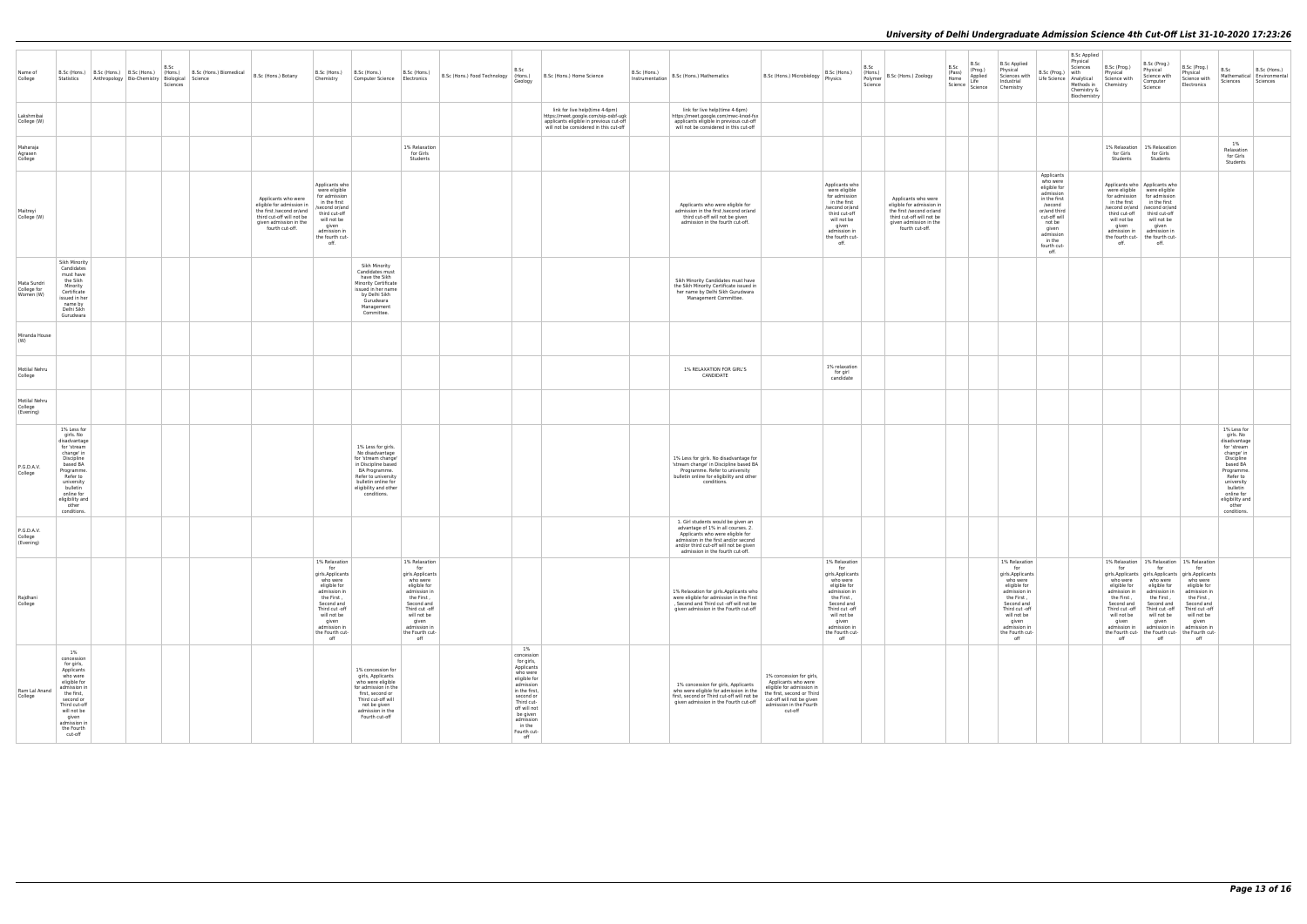| Name of<br>College                                                    |                                                                                                                                                                                                                                                                                                                                                                                                                                                                                                                                                                                                                                                                                               | B.Sc<br>B.Sc (Hons.) B.Sc (Hons.) B.Sc (Hons.) (Hons.)<br>Statistics Anthropology Bio-Chemistry Biological Science<br>Sciences                    | B.Sc (Hons.) Biomedical                                                                                                            | B.Sc (Hons.) Botany                                                                                                                                          | B.Sc (Hons.) B.Sc (Hons.)<br>Chemistry                                                                                                                                       | Computer Science Electronics                                                                                                                                                                                                                                                                                                                                                                                                                                                                                                                                                                                                   | B.Sc (Hons.)                       | B.Sc (Hons.) Food Technology (Hons.)                                                                                                                                                                                           | B.Sc<br>B.Sc (Hons.) Home Science<br>Geology |                                                                                                                                                 | D.JL (HONS.) B.Sc (Hons.) Mathematics                                                                                                                                                                                                                                                                                                                                                                                                                                                                                                                                             | B.Sc (Hons.) Microbiology Physics                                                                                                                                                                          | B.Sc (Hons.)                                                                                                                                                                 | B.Sc<br>(Hons.)<br>Polymer<br>Science | B.Sc (Hons.) Zoology                                                                                                                                         | B.Sc<br>(Pass)<br>Home<br>Science Science | B.Sc<br>(Prog.)<br>Applied<br>Life | B.Sc Applied<br>Physical<br>Sciences with<br>Industrial<br>Chemistry | B.Sc (Prog.) with<br>Life Science   Analytical                                                                                                                                           | B.Sc Applied<br>Physical<br>Sciences<br>Methods in Chemistry<br>Chemistry &<br>Biochemistry | B.Sc (Prog.)<br>Physical<br>Science with                                                                                                                                     | B.Sc (Prog.)<br>Physical<br>Science with<br>Computer<br>Science | B.Sc (Prog.)<br>Physical<br>Science with<br>Electronics                                                                                                                      | B.Sc<br>Sciences | B.Sc (Hons.)<br>Mathematical Environmental<br>Sciences                                                                                                                                                                                                                                                                                                                                                                                                                                                                                                                                                                                                                         |
|-----------------------------------------------------------------------|-----------------------------------------------------------------------------------------------------------------------------------------------------------------------------------------------------------------------------------------------------------------------------------------------------------------------------------------------------------------------------------------------------------------------------------------------------------------------------------------------------------------------------------------------------------------------------------------------------------------------------------------------------------------------------------------------|---------------------------------------------------------------------------------------------------------------------------------------------------|------------------------------------------------------------------------------------------------------------------------------------|--------------------------------------------------------------------------------------------------------------------------------------------------------------|------------------------------------------------------------------------------------------------------------------------------------------------------------------------------|--------------------------------------------------------------------------------------------------------------------------------------------------------------------------------------------------------------------------------------------------------------------------------------------------------------------------------------------------------------------------------------------------------------------------------------------------------------------------------------------------------------------------------------------------------------------------------------------------------------------------------|------------------------------------|--------------------------------------------------------------------------------------------------------------------------------------------------------------------------------------------------------------------------------|----------------------------------------------|-------------------------------------------------------------------------------------------------------------------------------------------------|-----------------------------------------------------------------------------------------------------------------------------------------------------------------------------------------------------------------------------------------------------------------------------------------------------------------------------------------------------------------------------------------------------------------------------------------------------------------------------------------------------------------------------------------------------------------------------------|------------------------------------------------------------------------------------------------------------------------------------------------------------------------------------------------------------|------------------------------------------------------------------------------------------------------------------------------------------------------------------------------|---------------------------------------|--------------------------------------------------------------------------------------------------------------------------------------------------------------|-------------------------------------------|------------------------------------|----------------------------------------------------------------------|------------------------------------------------------------------------------------------------------------------------------------------------------------------------------------------|---------------------------------------------------------------------------------------------|------------------------------------------------------------------------------------------------------------------------------------------------------------------------------|-----------------------------------------------------------------|------------------------------------------------------------------------------------------------------------------------------------------------------------------------------|------------------|--------------------------------------------------------------------------------------------------------------------------------------------------------------------------------------------------------------------------------------------------------------------------------------------------------------------------------------------------------------------------------------------------------------------------------------------------------------------------------------------------------------------------------------------------------------------------------------------------------------------------------------------------------------------------------|
| Ramanujan<br>College                                                  | a. 1%<br>concession<br>given to<br>women<br>applicants<br>(General<br>Category). b.<br>As regard<br>B.A. (Prog.)<br>we will not<br>give any<br>disadvantage<br>to any<br>students who<br>seek<br>admission to<br>B.A.<br>(Prog.)on<br>account of<br>change of<br>stream. c.<br>Directives<br>and<br>guidelines as<br>per<br>University of<br>Delhi. d.<br>Applicants,<br>who were<br>eligible to<br>take<br>admission in<br>the previous<br>cut-offs of a<br>particular<br>college +<br>course<br>combination<br>but did not<br>take<br>admission in<br>the that cut-<br>off, will not<br>be<br>considered in<br>that college<br>+ course<br>combination<br>in any<br>subsequent<br>cut-offs. |                                                                                                                                                   |                                                                                                                                    |                                                                                                                                                              |                                                                                                                                                                              | a. 1% concession<br>given to women<br>applicants (General<br>Category). b. As<br>regard B.A. (Prog.)<br>we will not give any<br>disadvantage to<br>any students who<br>seek admission to<br>B.A. (Prog.)on<br>account of change<br>of stream. c.<br>Directives and<br>guidelines as per<br>University of Delhi.<br>d. Applicants, who<br>were eligible to<br>take admission in<br>the previous cut-<br>offs of a particular<br>college + course<br>combination but<br>did not take<br>admission in the<br>that cut-off, will not<br>be considered in<br>that college +<br>course combination<br>in any subsequent<br>cut-offs. |                                    |                                                                                                                                                                                                                                |                                              |                                                                                                                                                 | a. 1% concession given to women<br>applicants (General Category). b. As<br>regard B.A. (Prog.) we will not give any<br>disadvantage to any students who<br>seek admission to B.A. (Prog.)on<br>account of change of stream. c.<br>Directives and guidelines as per<br>University of Delhi. d. Applicants, who<br>were eligible to take admission in the<br>previous cut-offs of a particular college<br>+ course combination but did not take<br>admission in the that cut-off, will not<br>be considered in that college + course<br>combination in any subsequent cut-<br>offs. |                                                                                                                                                                                                            |                                                                                                                                                                              |                                       |                                                                                                                                                              |                                           |                                    |                                                                      |                                                                                                                                                                                          |                                                                                             |                                                                                                                                                                              |                                                                 |                                                                                                                                                                              |                  | a. 1%<br>concession<br>given to<br>women<br>applicants<br>(General<br>Category). b.<br>As regard B.A.<br>(Prog.) we will<br>not give any<br>disadvantage<br>to any<br>students who<br>seek<br>admission to<br>B.A. (Prog.)on<br>account of<br>change of<br>stream. c.<br>Directives and<br>guidelines as<br>per University<br>of Delhi. d.<br>Applicants,<br>who were<br>eligible to<br>take<br>admission in<br>the previous<br>cut-offs of a<br>particular<br>college +<br>course<br>combination<br>but did not<br>take<br>admission in<br>the that cut-<br>off, will not be<br>considered in<br>that college +<br>course<br>combination<br>in any<br>subsequent<br>cut-offs. |
| Ramjas College                                                        | Applicants<br>who were<br>eligible for<br>admission in<br>the first<br>and/or<br>second<br>and/or third<br>cut-off will<br>not be given<br>admission in<br>the fourth<br>cut-off.                                                                                                                                                                                                                                                                                                                                                                                                                                                                                                             |                                                                                                                                                   |                                                                                                                                    | Applicants who were<br>eligible for admission in<br>the first and/or second<br>and/or third cut-off will<br>not be given admission<br>in the fourth cut-off. | Applicants who<br>were eligible<br>for admission<br>in the first<br>and/or second<br>and/or third<br>cut-off will not<br>be given<br>admission in<br>the fourth cut-<br>off. |                                                                                                                                                                                                                                                                                                                                                                                                                                                                                                                                                                                                                                |                                    |                                                                                                                                                                                                                                |                                              |                                                                                                                                                 | Applicants who were eligible for<br>admission in the first and/or second<br>and/or third cut-off will not be given<br>admission in the fourth cut-off.                                                                                                                                                                                                                                                                                                                                                                                                                            |                                                                                                                                                                                                            | Applicants who<br>were eligible<br>for admission<br>in the first<br>and/or second<br>and/or third<br>cut-off will not<br>be given<br>admission in<br>the fourth cut-<br>off. |                                       | Applicants who were<br>eligible for admission in<br>the first and/or second<br>and/or third cut-off will<br>not be given admission<br>in the fourth cut-off. |                                           |                                    |                                                                      | Applicants<br>who were<br>eligible for<br>admission<br>in the first<br>and/or<br>second<br>and/or third<br>cut-off will<br>not be<br>given<br>admission<br>in the<br>fourth cut-<br>off. |                                                                                             | Applicants who<br>were eligible<br>for admission<br>in the first<br>and/or second<br>and/or third<br>cut-off will not<br>be given<br>admission in<br>the fourth cut-<br>off. |                                                                 | Applicants who<br>were eligible<br>for admission<br>in the first<br>and/or second<br>and/or third<br>cut-off will not<br>be given<br>admission in<br>the fourth cut-<br>off. |                  |                                                                                                                                                                                                                                                                                                                                                                                                                                                                                                                                                                                                                                                                                |
| Satyawati<br>College                                                  |                                                                                                                                                                                                                                                                                                                                                                                                                                                                                                                                                                                                                                                                                               |                                                                                                                                                   |                                                                                                                                    |                                                                                                                                                              |                                                                                                                                                                              |                                                                                                                                                                                                                                                                                                                                                                                                                                                                                                                                                                                                                                |                                    |                                                                                                                                                                                                                                |                                              |                                                                                                                                                 | â[]¢ Girls candidates will be given<br>relaxation upto 1% in best four<br>percentage. â[c No deduction for<br>stream change in B.A. (Prog.). â[]¢ B.A.<br>(Hons.) History only Hindi medium in<br>General Category. â[]¢ There will be<br>capping on lower limit of 3rd cut-off.                                                                                                                                                                                                                                                                                                  |                                                                                                                                                                                                            |                                                                                                                                                                              |                                       |                                                                                                                                                              |                                           |                                    |                                                                      |                                                                                                                                                                                          |                                                                                             |                                                                                                                                                                              |                                                                 |                                                                                                                                                                              |                  |                                                                                                                                                                                                                                                                                                                                                                                                                                                                                                                                                                                                                                                                                |
| Satyawati<br>College<br>(Evening)                                     |                                                                                                                                                                                                                                                                                                                                                                                                                                                                                                                                                                                                                                                                                               |                                                                                                                                                   |                                                                                                                                    |                                                                                                                                                              |                                                                                                                                                                              |                                                                                                                                                                                                                                                                                                                                                                                                                                                                                                                                                                                                                                |                                    |                                                                                                                                                                                                                                |                                              |                                                                                                                                                 |                                                                                                                                                                                                                                                                                                                                                                                                                                                                                                                                                                                   |                                                                                                                                                                                                            |                                                                                                                                                                              |                                       |                                                                                                                                                              |                                           |                                    |                                                                      |                                                                                                                                                                                          |                                                                                             |                                                                                                                                                                              |                                                                 |                                                                                                                                                                              |                  |                                                                                                                                                                                                                                                                                                                                                                                                                                                                                                                                                                                                                                                                                |
| Shaheed<br><b>Bhagat Singh</b><br>College                             |                                                                                                                                                                                                                                                                                                                                                                                                                                                                                                                                                                                                                                                                                               |                                                                                                                                                   |                                                                                                                                    |                                                                                                                                                              |                                                                                                                                                                              |                                                                                                                                                                                                                                                                                                                                                                                                                                                                                                                                                                                                                                |                                    |                                                                                                                                                                                                                                |                                              |                                                                                                                                                 |                                                                                                                                                                                                                                                                                                                                                                                                                                                                                                                                                                                   |                                                                                                                                                                                                            |                                                                                                                                                                              |                                       |                                                                                                                                                              |                                           |                                    |                                                                      |                                                                                                                                                                                          |                                                                                             |                                                                                                                                                                              |                                                                 |                                                                                                                                                                              |                  |                                                                                                                                                                                                                                                                                                                                                                                                                                                                                                                                                                                                                                                                                |
| Shaheed<br><b>Bhagat Singh</b><br>College<br>(Evening)                |                                                                                                                                                                                                                                                                                                                                                                                                                                                                                                                                                                                                                                                                                               |                                                                                                                                                   |                                                                                                                                    |                                                                                                                                                              |                                                                                                                                                                              |                                                                                                                                                                                                                                                                                                                                                                                                                                                                                                                                                                                                                                |                                    |                                                                                                                                                                                                                                |                                              |                                                                                                                                                 |                                                                                                                                                                                                                                                                                                                                                                                                                                                                                                                                                                                   |                                                                                                                                                                                                            |                                                                                                                                                                              |                                       |                                                                                                                                                              |                                           |                                    |                                                                      |                                                                                                                                                                                          |                                                                                             |                                                                                                                                                                              |                                                                 |                                                                                                                                                                              |                  |                                                                                                                                                                                                                                                                                                                                                                                                                                                                                                                                                                                                                                                                                |
| Shaheed<br>Rajguru College<br>of Applied<br>Sciences for<br>Women (W) | Applicants<br>who were<br>eligible for<br>admission in<br>the previous<br>cut offs will<br>not be given<br>admission in<br>the fourth<br>cut-off.                                                                                                                                                                                                                                                                                                                                                                                                                                                                                                                                             | Applicants<br>who were<br>eligible for<br>admission in<br>the previous<br>cut offs will<br>not be given<br>admission in<br>the fourth<br>cut-off. | Applicants who were<br>eligible for admission in<br>the previous cut offs will<br>not be given admission<br>in the fourth cut-off. |                                                                                                                                                              | Applicants who<br>for admission<br>in the previous<br>be given<br>admission in<br>the fourth cut-<br>off.                                                                    | were eligible   Applicants who   were eligible<br>cut offs will not previous cut offs<br>will not be given<br>admission in the admission in<br>fourth cut-off.   the fourth cut-                                                                                                                                                                                                                                                                                                                                                                                                                                               | Applicants who<br>be given<br>off. | were eligible for   for admission   Applicants who were eligible<br>admission in the   in the previous   for admission in the previous<br>cut offs will not cut offs will not be given<br>admission in the fourth cut-<br>off. |                                              | Applicants who<br>were eligible<br>for admission in<br>the previous<br>cut offs will not<br>be given<br>admission in<br>the fourth cut-<br>off. | Applicants who were eligible for<br>admission in the previous cut offs will<br>not be given admission in the fourth<br>cut-off.                                                                                                                                                                                                                                                                                                                                                                                                                                                   | Applicants who were for admission<br>eligible for admission in   in the previous<br>the previous cut offs will cut offs will not<br>not be given admission be given<br>in the fourth cut-off. admission in | Applicants who<br>were eligible<br>the fourth cut-<br>off.                                                                                                                   |                                       |                                                                                                                                                              |                                           |                                    |                                                                      |                                                                                                                                                                                          |                                                                                             |                                                                                                                                                                              |                                                                 |                                                                                                                                                                              |                  |                                                                                                                                                                                                                                                                                                                                                                                                                                                                                                                                                                                                                                                                                |
| Shaheed<br>Sukhdev<br>College<br>Business<br>Studies                  |                                                                                                                                                                                                                                                                                                                                                                                                                                                                                                                                                                                                                                                                                               |                                                                                                                                                   |                                                                                                                                    |                                                                                                                                                              |                                                                                                                                                                              |                                                                                                                                                                                                                                                                                                                                                                                                                                                                                                                                                                                                                                |                                    |                                                                                                                                                                                                                                |                                              |                                                                                                                                                 |                                                                                                                                                                                                                                                                                                                                                                                                                                                                                                                                                                                   |                                                                                                                                                                                                            |                                                                                                                                                                              |                                       |                                                                                                                                                              |                                           |                                    |                                                                      |                                                                                                                                                                                          |                                                                                             |                                                                                                                                                                              |                                                                 |                                                                                                                                                                              |                  |                                                                                                                                                                                                                                                                                                                                                                                                                                                                                                                                                                                                                                                                                |
| Shivaji College                                                       |                                                                                                                                                                                                                                                                                                                                                                                                                                                                                                                                                                                                                                                                                               | 1% relaxation<br>for Girls                                                                                                                        |                                                                                                                                    | 1% relaxation for Girls                                                                                                                                      | 1% relaxation<br>for Girls                                                                                                                                                   |                                                                                                                                                                                                                                                                                                                                                                                                                                                                                                                                                                                                                                |                                    |                                                                                                                                                                                                                                |                                              |                                                                                                                                                 | 1% relaxation for Girls                                                                                                                                                                                                                                                                                                                                                                                                                                                                                                                                                           |                                                                                                                                                                                                            | 1% relaxation<br>for Girls                                                                                                                                                   |                                       | 1% relaxation for Girls                                                                                                                                      |                                           |                                    |                                                                      | 1%<br>relaxation<br>for Girls                                                                                                                                                            |                                                                                             | for Girls                                                                                                                                                                    | 1% relaxation   1% relaxation<br>for Girls                      |                                                                                                                                                                              |                  |                                                                                                                                                                                                                                                                                                                                                                                                                                                                                                                                                                                                                                                                                |
| Shri Ram<br>College of<br>Commerce                                    |                                                                                                                                                                                                                                                                                                                                                                                                                                                                                                                                                                                                                                                                                               |                                                                                                                                                   |                                                                                                                                    |                                                                                                                                                              |                                                                                                                                                                              |                                                                                                                                                                                                                                                                                                                                                                                                                                                                                                                                                                                                                                |                                    |                                                                                                                                                                                                                                |                                              |                                                                                                                                                 |                                                                                                                                                                                                                                                                                                                                                                                                                                                                                                                                                                                   |                                                                                                                                                                                                            |                                                                                                                                                                              |                                       |                                                                                                                                                              |                                           |                                    |                                                                      |                                                                                                                                                                                          |                                                                                             |                                                                                                                                                                              |                                                                 |                                                                                                                                                                              |                  |                                                                                                                                                                                                                                                                                                                                                                                                                                                                                                                                                                                                                                                                                |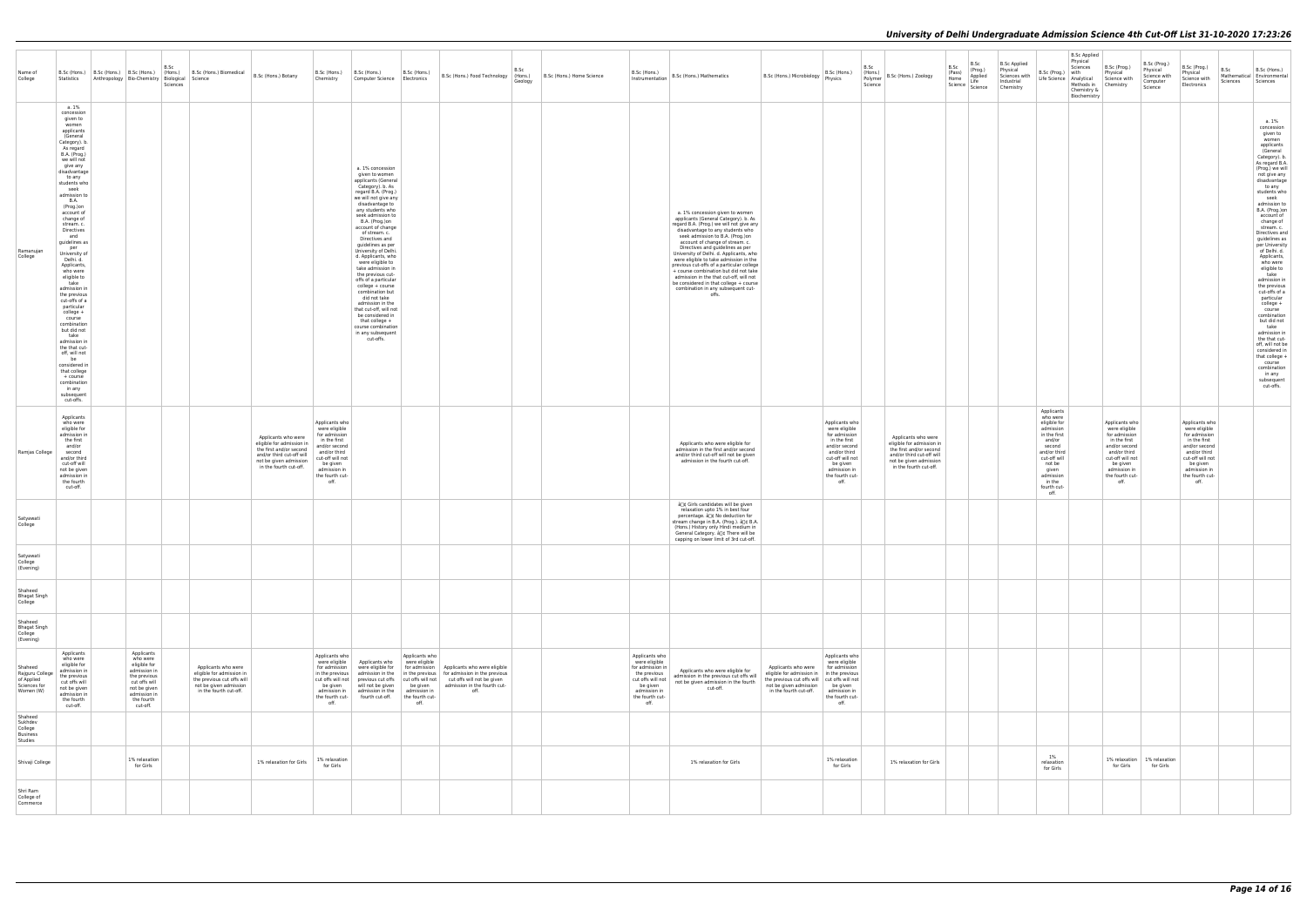| Name of<br>College                                    |                                                                                                                                                                                          | B.Sc (Hons.) B.Sc (Hons.) B.Sc (Hons.) (Hons.) B.Sc (Hons.) Biomedical B.Sc (Hons.) Botany<br>Statistics Anthropology Bio-Chemistry Biological Science                                                                                            | B.Sc<br>Sciences                                                                                                                |                                                                                                                                                                                                                                                                 | B.Sc (Hons.) B.Sc (Hons.)<br>Chemistry                                                                                                                                                                                                       | B.Sc (Hons.)<br>Computer Science   Electronics                                                                                                                                                                                                                                                     | B.Sc<br>B.Sc (Hons.) Food Technology (Hons.)<br>Geology | B.Sc (Hons.) Home Science | D.JL (HONS.) B.Sc (Hons.) Mathematics                                                                                                                                                                         | B.Sc (Hons.) Microbiology Physics                                    | B.Sc (Hons.)                                                                                                                                                                                                                                                                                       | B.Sc<br>(Hons.)<br>Polymer<br>Science | B.Sc (Hons.) Zoology                                                                                                                                                    | B.Sc<br>(Pass)<br>Home | B.Sc<br>(Prog.)<br>Applied<br>Science Science                                 | <b>B.Sc Applied</b><br>Physical<br>Sciences with<br>Industrial<br>Chemistry | B.Sc (Prog.) with                                                                                                                                                                                  | <b>B.Sc Applied</b><br>Physical<br>Sciences<br>Physical<br>Life Science Analytical Science with<br>Methods in Chemistry<br>Chemistry &<br>Biochemistry | B.Sc (Prog.)                                                                                                                                     | B.Sc (Prog.)<br>Physical<br>Science with<br>Computer<br>Science                                                                                                                                | B.Sc (Prog.)<br>Physical<br>Science with<br>Electronics                                                                                                                                                                                                                                                                                                                                                                                            | B.Sc<br>Sciences | B.Sc (Hons.)<br>Mathematical Environmental<br>Sciences |
|-------------------------------------------------------|------------------------------------------------------------------------------------------------------------------------------------------------------------------------------------------|---------------------------------------------------------------------------------------------------------------------------------------------------------------------------------------------------------------------------------------------------|---------------------------------------------------------------------------------------------------------------------------------|-----------------------------------------------------------------------------------------------------------------------------------------------------------------------------------------------------------------------------------------------------------------|----------------------------------------------------------------------------------------------------------------------------------------------------------------------------------------------------------------------------------------------|----------------------------------------------------------------------------------------------------------------------------------------------------------------------------------------------------------------------------------------------------------------------------------------------------|---------------------------------------------------------|---------------------------|---------------------------------------------------------------------------------------------------------------------------------------------------------------------------------------------------------------|----------------------------------------------------------------------|----------------------------------------------------------------------------------------------------------------------------------------------------------------------------------------------------------------------------------------------------------------------------------------------------|---------------------------------------|-------------------------------------------------------------------------------------------------------------------------------------------------------------------------|------------------------|-------------------------------------------------------------------------------|-----------------------------------------------------------------------------|----------------------------------------------------------------------------------------------------------------------------------------------------------------------------------------------------|--------------------------------------------------------------------------------------------------------------------------------------------------------|--------------------------------------------------------------------------------------------------------------------------------------------------|------------------------------------------------------------------------------------------------------------------------------------------------------------------------------------------------|----------------------------------------------------------------------------------------------------------------------------------------------------------------------------------------------------------------------------------------------------------------------------------------------------------------------------------------------------------------------------------------------------------------------------------------------------|------------------|--------------------------------------------------------|
| Shyam Lal<br>College                                  |                                                                                                                                                                                          |                                                                                                                                                                                                                                                   |                                                                                                                                 |                                                                                                                                                                                                                                                                 | 1.1%<br>concession to<br>women<br>candidates in<br>all Courses. 2)<br>Applicants who<br>were eligible<br>for admission<br>in the first,<br>second and/or<br>third cut-off<br>will not be<br>given<br>admission in<br>the fourth cut-<br>off. |                                                                                                                                                                                                                                                                                                    |                                                         |                           | 1.1% concession to women<br>candidates in all Courses. 2)<br>Applicants who were eligible for<br>admission in the first, second and/or<br>third cut-off will not be given<br>admission in the fourth cut-off. |                                                                      |                                                                                                                                                                                                                                                                                                    |                                       |                                                                                                                                                                         |                        |                                                                               |                                                                             |                                                                                                                                                                                                    |                                                                                                                                                        | 1.1%<br>women<br>third cut-off<br>will not be<br>given<br>off.                                                                                   | 1.1%<br>concession to concession to<br>women<br>were eligible   were eligible<br>in the first, in the first,<br>third cut-off<br>will not be<br>given<br>admission in   admission in  <br>off. | 1.1%<br>concession to<br>women<br>candidates in   candidates in   candidates in<br>all Courses. 2)   all Courses. 2)   all Courses. 2)<br>Applicants who   Applicants who   Applicants who<br>were eligible<br>for admission   for admission   for admission<br>in the first,<br>second and/or   second and/or   second and/or<br>third cut-off<br>will not be<br>given<br>admission in<br>the fourth cut- the fourth cut- the fourth cut-<br>off. |                  |                                                        |
| Shyam Lal<br>College<br>(Evening)                     |                                                                                                                                                                                          |                                                                                                                                                                                                                                                   |                                                                                                                                 |                                                                                                                                                                                                                                                                 |                                                                                                                                                                                                                                              |                                                                                                                                                                                                                                                                                                    |                                                         |                           |                                                                                                                                                                                                               |                                                                      |                                                                                                                                                                                                                                                                                                    |                                       |                                                                                                                                                                         |                        |                                                                               |                                                                             |                                                                                                                                                                                                    |                                                                                                                                                        |                                                                                                                                                  |                                                                                                                                                                                                |                                                                                                                                                                                                                                                                                                                                                                                                                                                    |                  |                                                        |
| Shyama Prasad<br>Mukherji<br>College For<br>Women (W) |                                                                                                                                                                                          |                                                                                                                                                                                                                                                   |                                                                                                                                 |                                                                                                                                                                                                                                                                 |                                                                                                                                                                                                                                              | â∏]Applicants who<br>were eligible for<br>admission in the<br>first and/or second<br>and/or third cut-off<br>will not be given<br>admission in the<br>fourth cut-offâ[][]                                                                                                                          |                                                         |                           | â□ Applicants who were eligible for<br>admission in the first and/or second<br>and/or third cut-off will not be given<br>admission in the fourth cut-offar                                                    |                                                                      |                                                                                                                                                                                                                                                                                                    |                                       |                                                                                                                                                                         |                        |                                                                               |                                                                             |                                                                                                                                                                                                    |                                                                                                                                                        |                                                                                                                                                  |                                                                                                                                                                                                |                                                                                                                                                                                                                                                                                                                                                                                                                                                    |                  |                                                        |
| Sri Aurobindo<br>College (Day)                        |                                                                                                                                                                                          |                                                                                                                                                                                                                                                   |                                                                                                                                 |                                                                                                                                                                                                                                                                 |                                                                                                                                                                                                                                              | Applicaants<br>who were<br>eligible to take<br>admission in<br>I,II and III<br>cutoff are not<br>entitled to<br>take admission<br>in IV cut off.                                                                                                                                                   |                                                         |                           |                                                                                                                                                                                                               |                                                                      |                                                                                                                                                                                                                                                                                                    |                                       |                                                                                                                                                                         |                        |                                                                               |                                                                             | Applicaants<br>who were<br>eligible to<br>take<br>admission<br>in I,II and III<br>cutoff are<br>not entitled<br>to take<br>admission<br>in IV cut off.                                             |                                                                                                                                                        | Applicaants<br>who were<br>eligible to take<br>admission in<br>I,II and III<br>cutoff are not<br>entitled to<br>take admission<br>in IV cut off. |                                                                                                                                                                                                |                                                                                                                                                                                                                                                                                                                                                                                                                                                    |                  |                                                        |
| Sri Aurobindo<br>College<br>(Evening)                 |                                                                                                                                                                                          |                                                                                                                                                                                                                                                   |                                                                                                                                 |                                                                                                                                                                                                                                                                 |                                                                                                                                                                                                                                              |                                                                                                                                                                                                                                                                                                    |                                                         |                           |                                                                                                                                                                                                               |                                                                      |                                                                                                                                                                                                                                                                                                    |                                       |                                                                                                                                                                         |                        |                                                                               |                                                                             |                                                                                                                                                                                                    |                                                                                                                                                        |                                                                                                                                                  |                                                                                                                                                                                                |                                                                                                                                                                                                                                                                                                                                                                                                                                                    |                  |                                                        |
| Sri Guru Gobind<br>Singh College<br>of Commerce       |                                                                                                                                                                                          |                                                                                                                                                                                                                                                   |                                                                                                                                 |                                                                                                                                                                                                                                                                 |                                                                                                                                                                                                                                              |                                                                                                                                                                                                                                                                                                    |                                                         |                           |                                                                                                                                                                                                               |                                                                      |                                                                                                                                                                                                                                                                                                    |                                       |                                                                                                                                                                         |                        |                                                                               |                                                                             |                                                                                                                                                                                                    |                                                                                                                                                        |                                                                                                                                                  |                                                                                                                                                                                                |                                                                                                                                                                                                                                                                                                                                                                                                                                                    |                  |                                                        |
| Sri Guru Nanak<br>Dev Khalsa<br>College               |                                                                                                                                                                                          |                                                                                                                                                                                                                                                   |                                                                                                                                 |                                                                                                                                                                                                                                                                 |                                                                                                                                                                                                                                              |                                                                                                                                                                                                                                                                                                    |                                                         |                           | Applicants who were eligible for<br>Admission in the First, Second and/or<br>Third Cutoffs WILL NOT be given<br>admission in Fourth Cutoff.                                                                   |                                                                      |                                                                                                                                                                                                                                                                                                    |                                       |                                                                                                                                                                         |                        |                                                                               |                                                                             |                                                                                                                                                                                                    |                                                                                                                                                        |                                                                                                                                                  |                                                                                                                                                                                                |                                                                                                                                                                                                                                                                                                                                                                                                                                                    |                  |                                                        |
| Sri Guru Tegh<br>Bahadur Khalsa<br>College            |                                                                                                                                                                                          |                                                                                                                                                                                                                                                   |                                                                                                                                 |                                                                                                                                                                                                                                                                 |                                                                                                                                                                                                                                              |                                                                                                                                                                                                                                                                                                    |                                                         |                           |                                                                                                                                                                                                               |                                                                      |                                                                                                                                                                                                                                                                                                    |                                       |                                                                                                                                                                         |                        |                                                                               |                                                                             |                                                                                                                                                                                                    |                                                                                                                                                        |                                                                                                                                                  |                                                                                                                                                                                                |                                                                                                                                                                                                                                                                                                                                                                                                                                                    |                  |                                                        |
| Sri<br>Venketeswara<br>College                        | Please Note-<br>Applicants<br>who were<br>eligible for<br>admission in<br>the first,<br>second<br>and/or third<br>cut-off will<br>not be given<br>admission in<br>the fourth<br>cut-off. | Please Note- who were<br>Applicants<br>who were<br>eligible for admission<br>admission in   in the<br>the first,<br>second<br>and/or third and/or<br>cut-off will<br>not be given off will<br>admission in not be<br>the fourth given<br>cut-off. | Please<br>Note-<br>Applicants<br>eligible<br>for<br>first,<br>second<br>third cut-<br>admission<br>in the<br>fourth<br>cut-off. | Please Note-Applicants $\left  \begin{array}{c} \text{were cusued} \\ \text{for admission} \end{array} \right $<br>who were eligible for<br>admission in the first,<br>second and/or third cut-<br>off will not be given<br>admission in the fourth<br>cut-off. | Please Note-<br>Applicants who<br>in the first,<br>second and/or<br>third cut-off<br>will not be<br>given<br>admission in<br>the fourth cut-<br>off.                                                                                         | Please Note-<br>1% relaxation<br>will be<br>provided to girl<br>applicants for<br>Admission<br>across all<br>categories.<br>Applicants who<br>were eligible<br>for admission<br>in the first,<br>second and/or<br>third cut-off<br>will not be<br>given<br>admission in<br>the fourth cut-<br>off. |                                                         |                           | Please Note- Applicants who were<br>eligible for admission in the first,<br>second and/or third cut-off will not be<br>given admission in the fourth cut-off.                                                 |                                                                      | Please Note-<br>1% relaxation<br>will be<br>provided to girl<br>applicants for<br>Admission<br>across all<br>categories.<br>Applicants who<br>were eligible<br>for admission<br>in the first,<br>second and/or<br>third cut-off<br>will not be<br>given<br>admission in<br>the fourth cut-<br>off. |                                       | Please Note- Applicants<br>who were eligible for<br>admission in the first,<br>second and/or third cut-<br>off will not be given<br>admission in the fourth<br>cut-off. |                        |                                                                               |                                                                             | Please<br>Note-<br>Applicants<br>who were<br>eligible for<br>admission<br>in the first,<br>second<br>and/or third<br>cut-off will<br>not be<br>given<br>admission<br>in the<br>fourth cut-<br>off. |                                                                                                                                                        |                                                                                                                                                  |                                                                                                                                                                                                |                                                                                                                                                                                                                                                                                                                                                                                                                                                    |                  |                                                        |
| Swami<br>Shardhanand<br>College                       |                                                                                                                                                                                          |                                                                                                                                                                                                                                                   |                                                                                                                                 | Pervious Cut-Off list<br>Candidates are not<br>eligible in this list                                                                                                                                                                                            | Pervious Cut-<br>Off list<br>Candidates are<br>not eligible in<br>this list                                                                                                                                                                  |                                                                                                                                                                                                                                                                                                    |                                                         |                           |                                                                                                                                                                                                               | Pervious Cut-Off list<br>Candidates are not<br>eligible in this list | Pervious Cut-<br>Off list<br>Candidates are<br>not eligible in<br>this list                                                                                                                                                                                                                        |                                       | Pervious Cut-Off list<br>Candidates are not<br>eligible in this list                                                                                                    |                        | Pervious<br>Cut-Off list<br>Candidates<br>are not<br>eligible in<br>this list |                                                                             | Pervious<br>Cut-Off list<br>Candidates<br>are not<br>eligible in<br>this list                                                                                                                      |                                                                                                                                                        | Pervious Cut-<br>Off list<br>Candidates are<br>not eligible in<br>this list                                                                      |                                                                                                                                                                                                |                                                                                                                                                                                                                                                                                                                                                                                                                                                    |                  |                                                        |
| Vivekananda<br>College (W)                            |                                                                                                                                                                                          |                                                                                                                                                                                                                                                   |                                                                                                                                 |                                                                                                                                                                                                                                                                 |                                                                                                                                                                                                                                              |                                                                                                                                                                                                                                                                                                    |                                                         |                           |                                                                                                                                                                                                               |                                                                      |                                                                                                                                                                                                                                                                                                    |                                       |                                                                                                                                                                         |                        |                                                                               |                                                                             |                                                                                                                                                                                                    |                                                                                                                                                        |                                                                                                                                                  |                                                                                                                                                                                                |                                                                                                                                                                                                                                                                                                                                                                                                                                                    |                  |                                                        |
| Zakir Husain<br>Delhi College                         |                                                                                                                                                                                          |                                                                                                                                                                                                                                                   |                                                                                                                                 |                                                                                                                                                                                                                                                                 | $*1%$<br>relaxation in<br>the cut-off<br>marks for girl-<br>students                                                                                                                                                                         |                                                                                                                                                                                                                                                                                                    |                                                         |                           |                                                                                                                                                                                                               |                                                                      |                                                                                                                                                                                                                                                                                                    |                                       |                                                                                                                                                                         |                        |                                                                               |                                                                             |                                                                                                                                                                                                    |                                                                                                                                                        |                                                                                                                                                  |                                                                                                                                                                                                |                                                                                                                                                                                                                                                                                                                                                                                                                                                    |                  |                                                        |
| Zakir Husain<br>Delhi College<br>(Evening)            |                                                                                                                                                                                          |                                                                                                                                                                                                                                                   |                                                                                                                                 |                                                                                                                                                                                                                                                                 |                                                                                                                                                                                                                                              |                                                                                                                                                                                                                                                                                                    |                                                         |                           |                                                                                                                                                                                                               |                                                                      |                                                                                                                                                                                                                                                                                                    |                                       |                                                                                                                                                                         |                        |                                                                               |                                                                             |                                                                                                                                                                                                    |                                                                                                                                                        |                                                                                                                                                  |                                                                                                                                                                                                |                                                                                                                                                                                                                                                                                                                                                                                                                                                    |                  |                                                        |

## **Note:**

**1. For Detailed information and any inadvertent typographical error kindly also compare with respective College websites.**